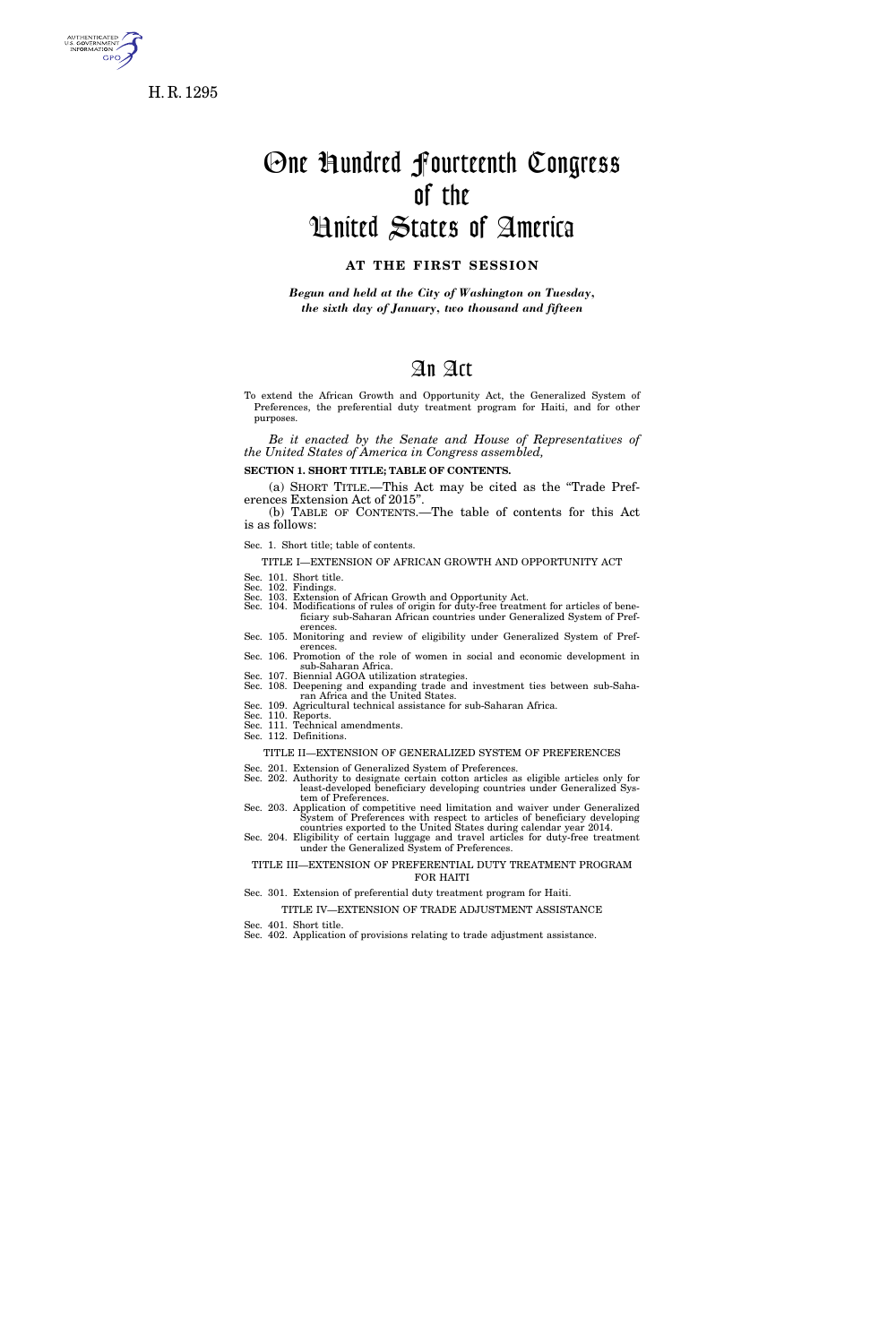- Sec. 403. Extension of trade adjustment assistance program.
- Sec. 404. Performance measurement and reporting. Sec. 405. Applicability of trade adjustment assistance provisions.
- Sec. 406. Sunset provisions.
- Sec. 407. Extension and modification of Health Coverage Tax Credit.

#### TITLE V—IMPROVEMENTS TO ANTIDUMPING AND COUNTERVAILING DUTY LAWS

- Sec. 501. Short title.
- Sec. 502. Consequences of failure to cooperate with a request for information in a proceeding.
- Sec. 503. Definition of material injury.
- Sec. 504. Particular market situation.
- Sec. 505. Distortion of prices or costs. Sec. 506. Reduction in burden on Department of Commerce by reducing the num-
- ber of voluntary respondents. Sec. 507. Application to Canada and Mexico.
	- - TITLE VI—TARIFF CLASSIFICATION OF CERTAIN ARTICLES
- Sec. 601. Tariff classification of recreational performance outerwear. Sec. 602. Duty treatment of protective active footwear.

# TITLE VII—MISCELLANEOUS PROVISIONS

Sec. 701. Report on contribution of trade preference programs to reducing poverty and eliminating hunger.

#### TITLE VIII—OFFSETS

- Sec. 801. Customs user fees extension.
- Sec. 802. Additional customs user fees extension.
- Sec. 803. Time for payment of corporate estimated taxes.
- Sec. 804. Payee statement required to claim certain education tax benefits.
- Sec. 805. Special rule for educational institutions unable to collect TINs of individuals with respect to higher education tuition and related expenses.
- Sec. 806. Penalty for failure to file correct information returns and provide payee statements.
- Sec. 807. Child tax credit not refundable for taxpayers electing to exclude foreign earned income from tax.
- Sec. 808. Coverage and payment for renal dialysis services for individuals with acute kidney injury.

# **TITLE I—EXTENSION OF AFRICAN GROWTH AND OPPORTUNITY ACT**

#### **SEC. 101. SHORT TITLE.**

This title may be cited as the "AGOA Extension and Enhancement Act of 2015''.

#### **SEC. 102. FINDINGS.**

Congress finds the following:

 $(1)$  Since its enactment, the African Growth and Opportunity Act has been the centerpiece of trade relations between the United States and sub-Saharan Africa and has enhanced trade, investment, job creation, and democratic institutions throughout Africa.

(2) Trade and investment, as facilitated by the African Growth and Opportunity Act, promote economic growth, development, poverty reduction, democracy, the rule of law, and stability in sub-Saharan Africa.

(3) Trade between the United States and sub-Saharan Africa has more than tripled since the enactment of the African Growth and Opportunity Act in 2000, and United States direct investment in sub-Saharan Africa has grown almost sixfold.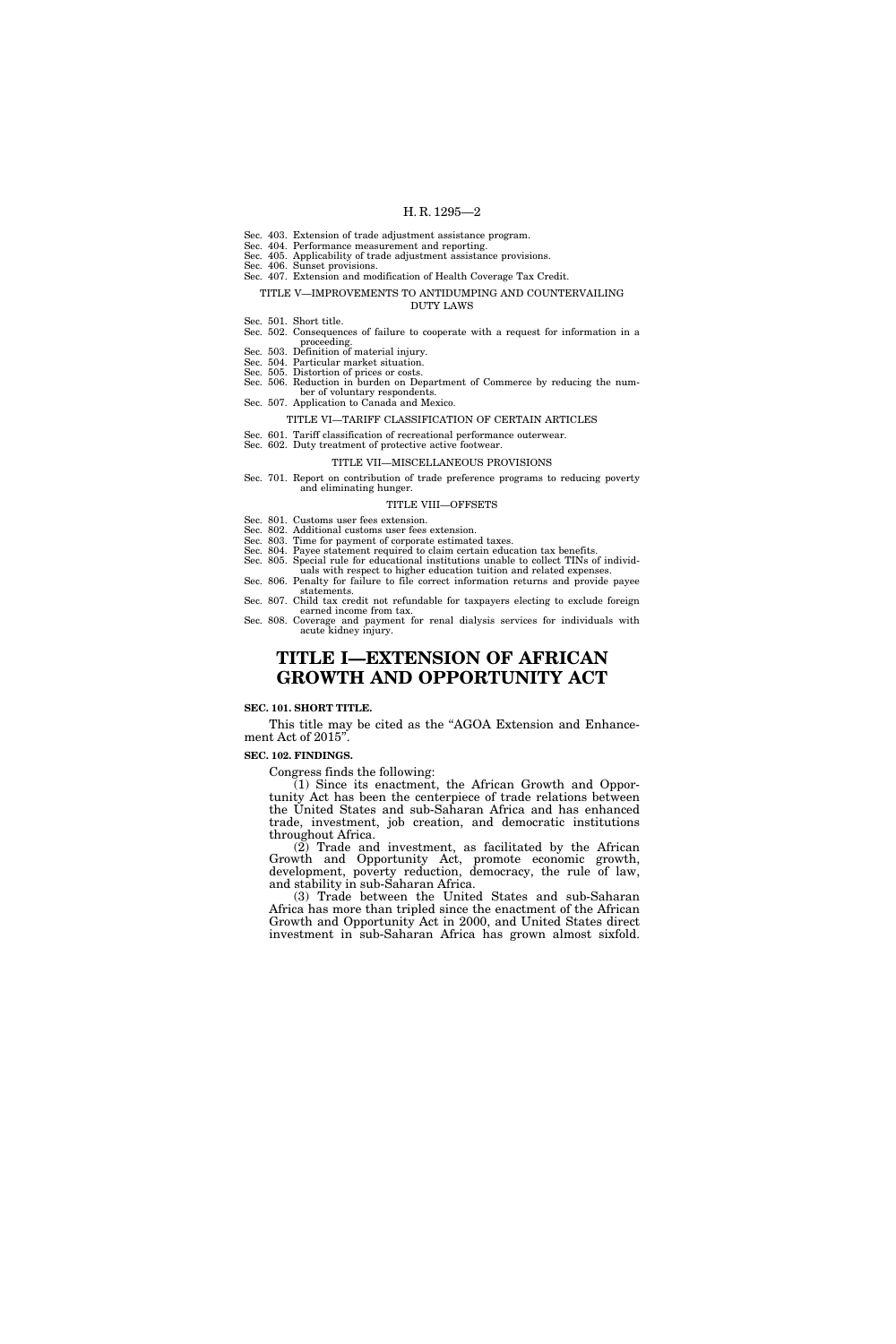(4) It is in the interest of the United States to engage and compete in emerging markets in sub-Saharan African countries, to boost trade and investment between the United States and sub-Saharan African countries, and to renew and strengthen the African Growth and Opportunity Act.

(5) The long-term economic security of the United States is enhanced by strong economic and political ties with the fastest-growing economies in the world, many of which are in sub-Saharan Africa.

(6) It is a goal of the United States to further integrate sub-Saharan African countries into the global economy, stimulate economic development in Africa, and diversify sources of growth in sub-Saharan Africa.

(7) To that end, implementation of the Agreement on Trade Facilitation of the World Trade Organization would strengthen regional integration efforts in sub-Saharan Africa and contribute to economic growth in the region.

(8) The elimination of barriers to trade and investment in sub-Saharan Africa, including high tariffs, forced localization requirements, restrictions on investment, and customs barriers, will create opportunities for workers, businesses, farmers, and ranchers in the United States and sub-Saharan African countries

(9) The elimination of such barriers will improve utilization of the African Growth and Opportunity Act and strengthen regional and global integration, accelerate economic growth in sub-Saharan Africa, and enhance the trade relationship between the United States and sub-Saharan Africa.

#### **SEC. 103. EXTENSION OF AFRICAN GROWTH AND OPPORTUNITY ACT.**

(a) IN GENERAL.—Section 506B of the Trade Act of 1974 (19 U.S.C. 2466b) is amended by striking ''September 30, 2015'' and inserting "September 30, 2025".

(b) AFRICAN GROWTH AND OPPORTUNITY ACT.—

(1) IN GENERAL.—Section  $112(g)$  of the African Growth and Opportunity Act (19 U.S.C.  $3721(g)$ ) is amended by striking ''September 30, 2015'' and inserting ''September 30, 2025''.

(2) EXTENSION OF REGIONAL APPAREL ARTICLE PROGRAM.— Section 112(b)(3)(A) of the African Growth and Opportunity Act (19 U.S.C. 3721(b)(3)(A)) is amended—

(A) in clause (i), by striking "11 succeeding" and inserting ''21 succeeding''; and

(B) in clause (ii)(II), by striking ''September 30, 2015'' and inserting ''September 30, 2025''.

(3) EXTENSION OF THIRD-COUNTRY FABRIC PROGRAM.—Section 112(c)(1) of the African Growth and Opportunity Act (19 U.S.C.  $3721(c)(1)$ ) is amended-

(A) in the paragraph heading, by striking ''SEPTEMBER 30, 2015'' and inserting ''SEPTEMBER 30, 2025'';

(B) in subparagraph (A), by striking ''September 30, 2015'' and inserting ''September 30, 2025''; and

(C) in subparagraph (B)(ii), by striking ''September 30, 2015'' and inserting ''September 30, 2025''.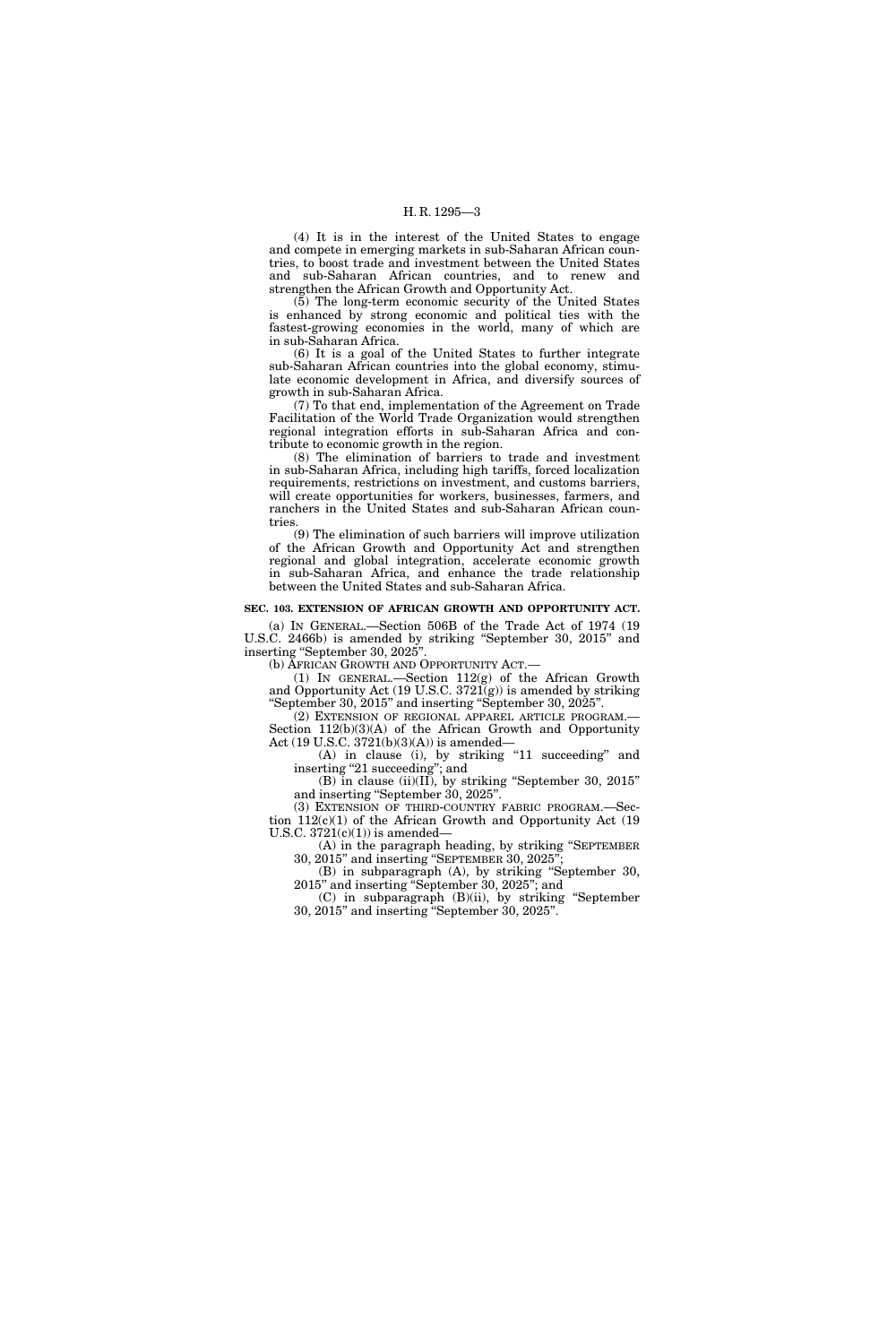**SEC. 104. MODIFICATIONS OF RULES OF ORIGIN FOR DUTY-FREE TREATMENT FOR ARTICLES OF BENEFICIARY SUB-SAHA-RAN AFRICAN COUNTRIES UNDER GENERALIZED SYSTEM OF PREFERENCES.** 

(a) IN GENERAL.—Section 506A(b)(2) of the Trade Act of 1974 (19 U.S.C. 2466a(b)(2)) is amended—

 $(1)$  in subparagraph  $(A)$ , by striking "and" at the end; (2) in subparagraph (B), by striking the period at the end and inserting "; and"; and

(3) by adding at the end the following:

''(C) the direct costs of processing operations performed in one or more such beneficiary sub-Saharan African countries or former beneficiary sub-Saharan African countries shall be applied in determining such percentage.''.

(b) APPLICABILITY TO ARTICLES RECEIVING DUTY-FREE TREAT-MENT UNDER TITLE V OF TRADE ACT OF 1974.—Section 506A(b) of the Trade Act of 1974 (19 U.S.C. 2466a(b)) is amended by adding at the end the following:

"(3) RULES OF ORIGIN UNDER THIS TITLE.—The exceptions set forth in subparagraphs  $(A)$ ,  $(B)$ , and  $(C)$  of paragraph  $(2)$ shall also apply to any article described in section  $503(a)(1)$ that is the growth, product, or manufacture of a beneficiary sub-Saharan African country for purposes of any determination to provide duty-free treatment with respect to such article.''.

(c) MODIFICATIONS TO THE HARMONIZED TARIFF SCHEDULE.— The President may proclaim such modifications as may be necessary to the Harmonized Tariff Schedule of the United States (HTS) to add the special tariff treatment symbol ''D'' in the ''Special'' subcolumn of the HTS for each article classified under a heading or subheading with the special tariff treatment symbol "A" or " $A^*$ " in the ''Special'' subcolumn of the HTS.

(d) EFFECTIVE DATE.—The amendments made by subsections (a) and (b) take effect on the date of the enactment of this Act and apply with respect to any article described in section 503(b)(1)(B) through (G) of the Trade Act of 1974 that is the growth, product, or manufacture of a beneficiary sub-Saharan African country and that is imported into the customs territory of the United States on or after the date that is 30 days after such date of enactment.

#### **SEC. 105. MONITORING AND REVIEW OF ELIGIBILITY UNDER GENERAL-IZED SYSTEM OF PREFERENCES.**

(a) CONTINUING COMPLIANCE.—Section 506A(a)(3) of the Trade Act of 1974 (19 U.S.C. 2466a(a)(3)) is amended—

(1) by striking ''If the President'' and inserting the following:

"(A) IN GENERAL.—If the President"; and

(2) by adding at the end the following:

''(B) NOTIFICATION.—The President may not terminate the designation of a country as a beneficiary sub-Saharan African country under subparagraph (A) unless, at least 60 days before the termination of such designation, the President notifies Congress and notifies the country of the President's intention to terminate such designation, together with the considerations entering into the decision to terminate such designation.''.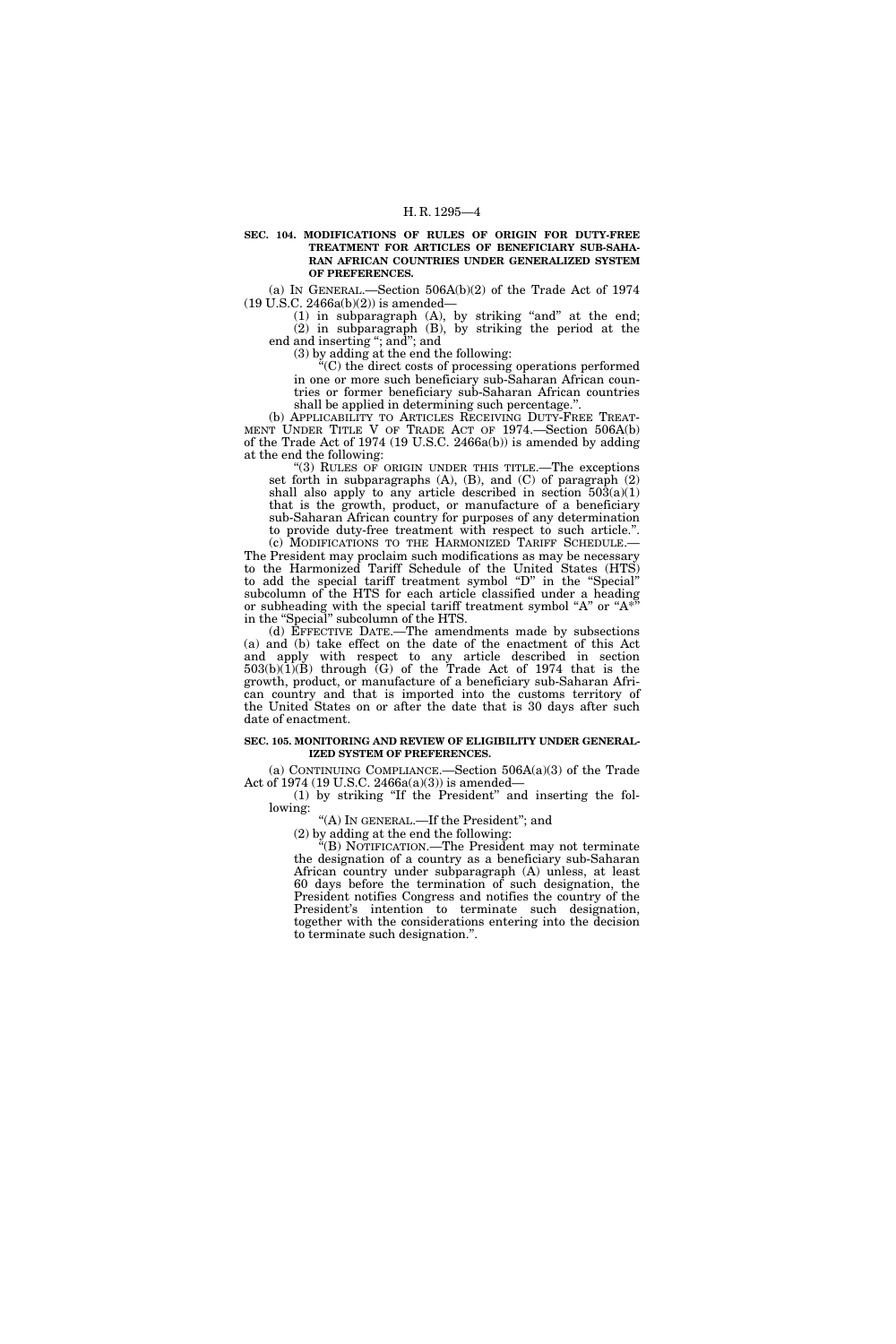(b) WITHDRAWAL, SUSPENSION, OR LIMITATION OF PREFERENTIAL TARIFF TREATMENT.—Section 506A of the Trade Act of 1974 (19 U.S.C. 2466a) is amended—

(1) by redesignating subsection (c) as subsection (d); and

(2) by inserting after subsection (b) the following: ''(c) WITHDRAWAL, SUSPENSION, OR LIMITATION OF PREF-ERENTIAL TARIFF TREATMENT.—

''(1) IN GENERAL.—The President may withdraw, suspend, or limit the application of duty-free treatment provided for any article described in subsection (b)(1) of this section or section 112 of the African Growth and Opportunity Act with respect to a beneficiary sub-Saharan African country if the President determines that withdrawing, suspending, or limiting such duty-free treatment would be more effective in promoting compliance by the country with the requirements described in subsection  $(a)(1)$  than terminating the designation of the country as a beneficiary sub-Saharan African country for purposes of this section.

"(2) NOTIFICATION.—The President may not withdraw, suspend, or limit the application of duty-free treatment under paragraph (1) unless, at least 60 days before such withdrawal, suspension, or limitation, the President notifies Congress and notifies the country of the President's intention to withdraw, suspend, or limit such duty-free treatment, together with the considerations entering into the decision to terminate such designation.".<br>(c) REVIEW AND PUBLIC COMMENTS ON ELIGIBILITY REQUIRE-

MENTS.—Section 506A of the Trade Act of 1974 (19 U.S.C. 2466a), as so amended, is further amended—

(1) by redesignating subsection (d) as subsection (e); and (2) by inserting after subsection (c) the following:

''(d) REVIEW AND PUBLIC COMMENTS ON ELIGIBILITY REQUIRE- MENTS.—

"(1) IN GENERAL.—In carrying out subsection  $(a)(2)$ , the President shall publish annually in the Federal Register a notice of review and request for public comments on whether beneficiary sub-Saharan African countries are meeting the eligibility requirements set forth in section 104 of the African Growth and Opportunity Act and the eligibility criteria set forth in section 502 of this Act.

"(2) PUBLIC HEARING.—The United States Trade Representative shall, not later than 30 days after the date on which the President publishes the notice of review and request for public comments under paragraph (1)—

''(A) hold a public hearing on such review and request for public comments; and

"(B) publish in the Federal Register, before such hearing is held, notice of—

''(i) the time and place of such hearing; and ''(ii) the time and place at which such public com-

ments will be accepted.<br>"(3) PETITION PROCESS.—

"(A) IN GENERAL.—Not later than 60 days after the date of the enactment of this subsection, the President shall establish a process to allow any interested person, at any time, to file a petition with the Office of the United States Trade Representative with respect to the compliance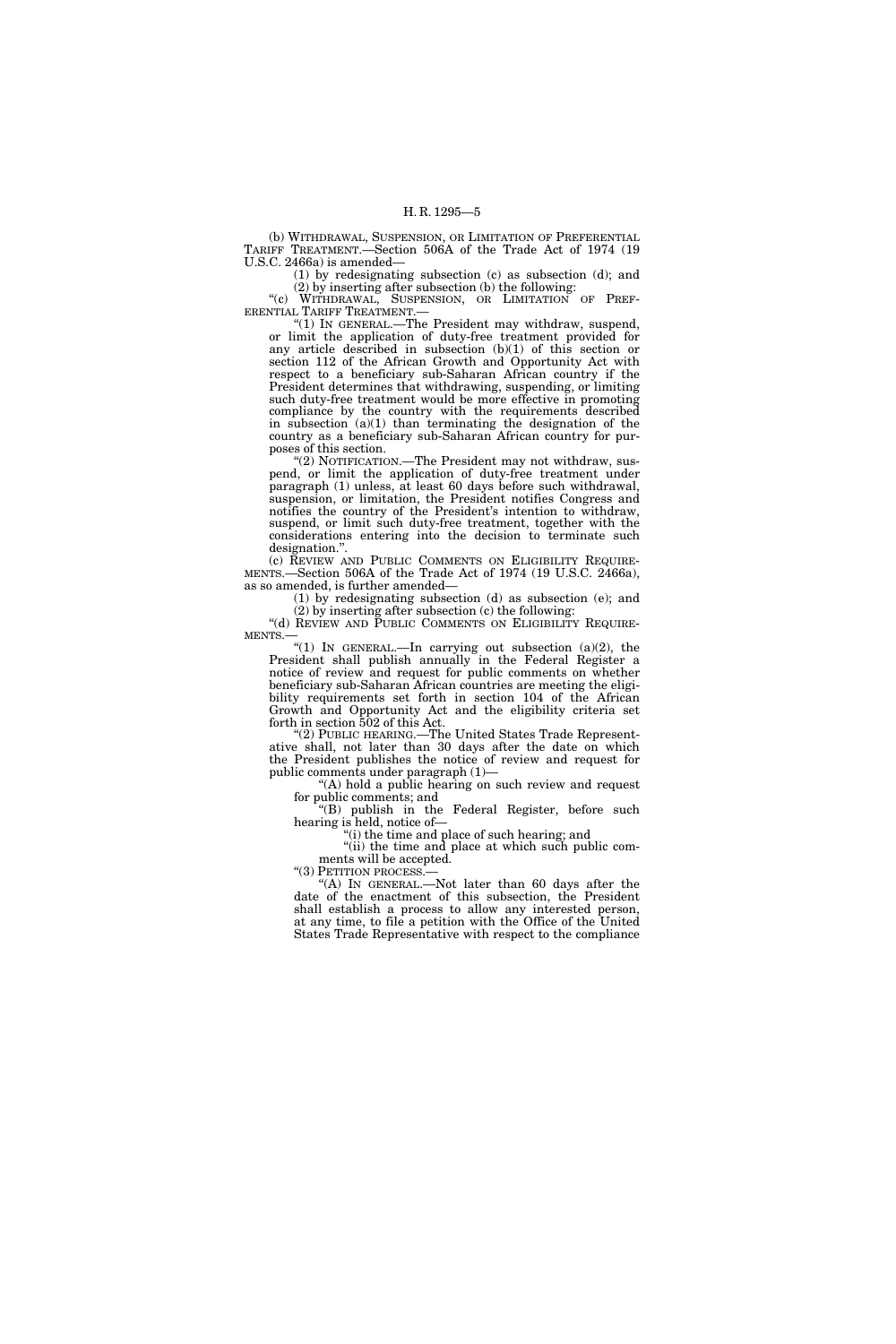of any country listed in section 107 of the African Growth and Opportunity Act with the eligibility requirements set forth in section 104 of such Act and the eligibility criteria set forth in section 502 of this Act.

''(B) USE OF PETITIONS.—The President shall take into account all petitions filed pursuant to subparagraph (A) in making determinations of compliance under subsections  $(a)(3)(A)$  and  $(c)$  and in preparing any reports required by this title as such reports apply with respect to beneficiary sub-Saharan African countries.

"(4) OUT-OF-CYCLE REVIEWS.

''(A) IN GENERAL.—The President may, at any time, initiate an out-of-cycle review of whether a beneficiary sub-Saharan African country is making continual progress in meeting the requirements described in paragraph (1). The President shall give due consideration to petitions received under paragraph (3) in determining whether to initiate an out-of-cycle review under this subparagraph.

''(B) CONGRESSIONAL NOTIFICATION.—Before initiating an out-of-cycle review under subparagraph (A), the President shall notify and consult with Congress.

''(C) CONSEQUENCES OF REVIEW.—If, pursuant to an out-of-cycle review conducted under subparagraph (A), the President determines that a beneficiary sub-Saharan African country does not meet the requirements set forth in section 104(a) of the African Growth and Opportunity Act (19 U.S.C. 3703(a)), the President shall, subject to the requirements of subsections  $(a)(3)(B)$  and  $(c)(2)$ , terminate the designation of the country as a beneficiary sub-Saharan African country or withdraw, suspend, or limit the application of duty-free treatment with respect to articles from the country.

''(D) REPORTS.—After each out-of-cycle review conducted under subparagraph (A) with respect to a country, the President shall submit to the Committee on Finance of the Senate and the Committee on Ways and Means of the House of Representatives a report on the review and any determination of the President to terminate the designation of the country as a beneficiary sub-Saharan African country or withdraw, suspend, or limit the application of duty-free treatment with respect to articles from the country under subparagraph (C).

"(E) INITIATION OF OUT-OF-CYCLE REVIEWS FOR CERTAIN COUNTRIES.—Recognizing that concerns have been raised about the compliance with section 104(a) of the African Growth and Opportunity Act (19 U.S.C. 3703(a)) of some beneficiary sub-Saharan African countries, the President shall initiate an out-of-cycle review under subparagraph (A) with respect to South Africa, the most developed of the beneficiary sub-Saharan African countries, and other beneficiary countries as appropriate, not later than 30 days after the date of the enactment of the Trade Preferences Extension Act of 2015.''.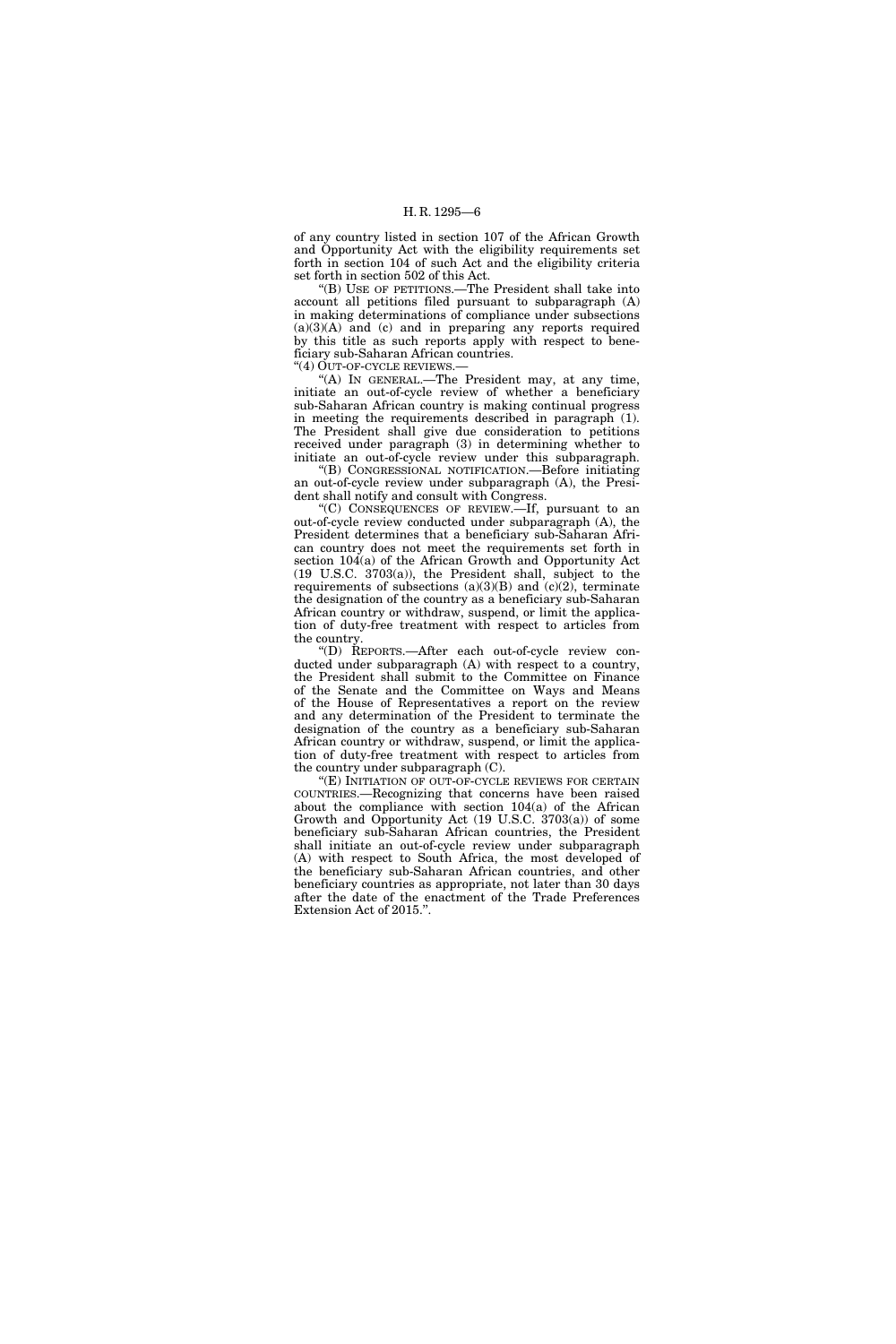#### **SEC. 106. PROMOTION OF THE ROLE OF WOMEN IN SOCIAL AND ECO-NOMIC DEVELOPMENT IN SUB-SAHARAN AFRICA.**

(a) STATEMENT OF POLICY.—Section 103 of the African Growth and Opportunity Act (19 U.S.C. 3702) is amended—

(1) in paragraph (8), by striking ''; and'' and inserting a semicolon;

(2) in paragraph (9), by striking the period and inserting ''; and''; and

(3) by adding at the end the following:

 $"(10)$  promoting the role of women in social, political, and economic development in sub-Saharan Africa.''. (b) ELIGIBILITY REQUIREMENTS.—Section  $104(a)(1)(A)$  of the

African Growth and Opportunity Act (19 U.S.C. 3703(a)(1)(A)) is amended by inserting "for men and women" after "rights".

## **SEC. 107. BIENNIAL AGOA UTILIZATION STRATEGIES.**

(a) IN GENERAL.—It is the sense of Congress that—

(1) beneficiary sub-Saharan African countries should develop utilization strategies on a biennial basis in order to more effectively and strategically utilize benefits available under the African Growth and Opportunity Act (in this section referred to as "AGOA utilization strategies");

(2) United States trade capacity building agencies should work with, and provide appropriate resources to, such sub-Saharan African countries to assist in developing and implementing biennial AGOA utilization strategies; and

(3) as appropriate, and to encourage greater regional integration, the United States Trade Representative should consider requesting the Regional Economic Communities to prepare biennial AGOA utilization strategies.

(b) CONTENTS.—It is further the sense of Congress that biennial AGOA utilization strategies should identify strategic needs and priorities to bolster utilization of benefits available under the African Growth and Opportunity Act. To that end, biennial AGOA utilization strategies should—

(1) review potential exports under the African Growth and Opportunity Act and identify opportunities and obstacles to increased trade and investment and enhanced poverty reduction efforts;

(2) identify obstacles to regional integration that inhibit utilization of benefits under the African Growth and Opportunity Act;

(3) set out a plan to take advantage of opportunities and address obstacles identified in paragraphs (1) and (2), improve awareness of the African Growth and Opportunity Act as a program that enhances exports to the United States, and utilize United States Agency for International Development regional trade hubs;

(4) set out a strategy to promote small business and entrepreneurship; and

(5) eliminate obstacles to regional trade and promote greater utilization of benefits under the African Growth and Opportunity Act and establish a plan to promote full regional implementation of the Agreement on Trade Facilitation of the World Trade Organization.

(c) PUBLICATION.—It is further the sense of Congress that—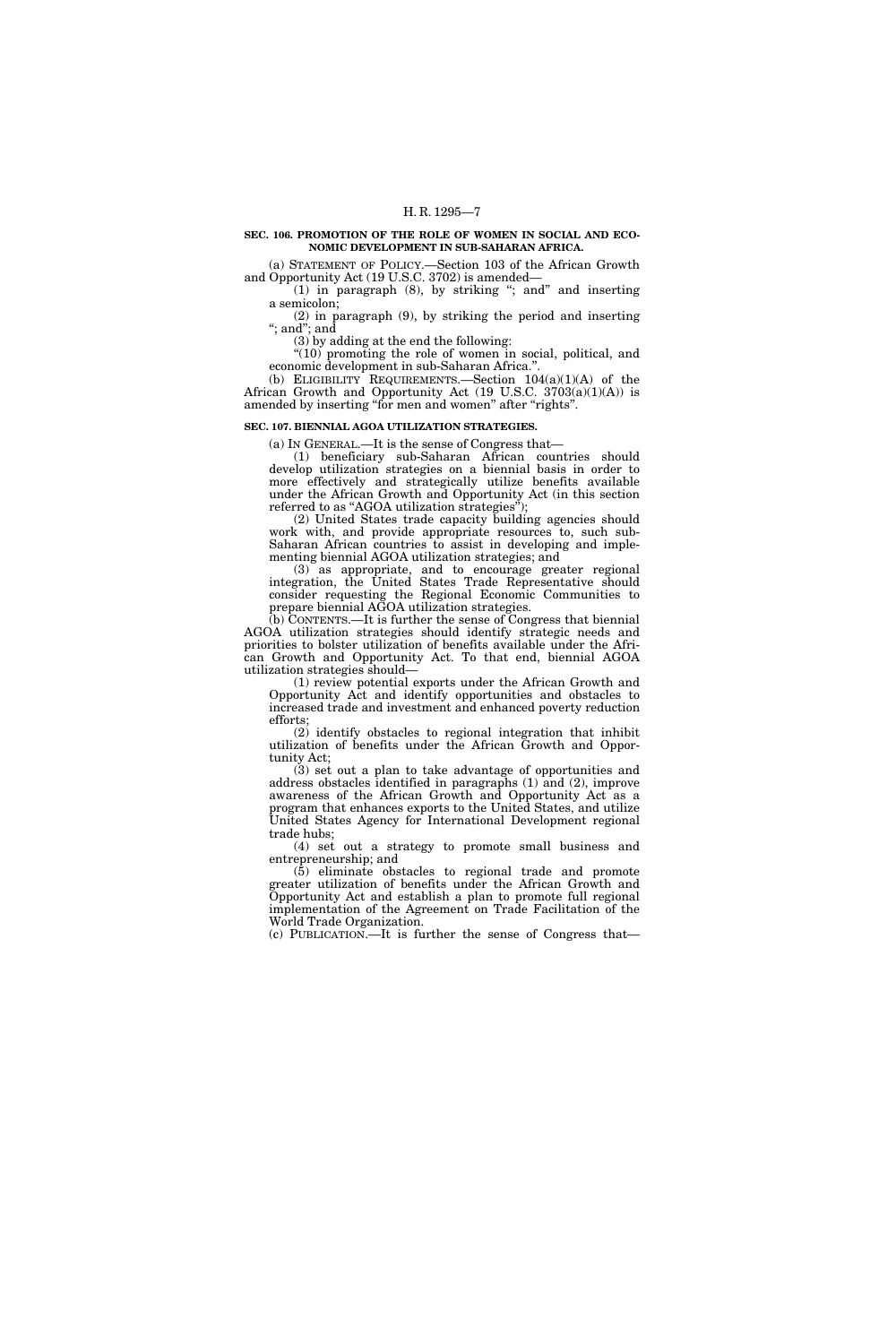(1) each beneficiary sub-Saharan African country should publish on an appropriate Internet website of such country public versions of its AGOA utilization strategy; and

(2) the United States Trade Representative should publish on the Internet website of the Office of the United States Trade Representative public versions of all AGOA utilization strategies described in paragraph (1).

#### **SEC. 108. DEEPENING AND EXPANDING TRADE AND INVESTMENT TIES BETWEEN SUB-SAHARAN AFRICA AND THE UNITED STATES.**

It is the policy of the United States to continue to—

(1) seek to deepen and expand trade and investment ties between sub-Saharan Africa and the United States, including through the negotiation of accession by sub-Saharan African countries to the World Trade Organization and the negotiation of trade and investment framework agreements, bilateral investment treaties, and free trade agreements, as such agreements have the potential to catalyze greater trade and investment, facilitate additional investment in sub-Saharan Africa, further poverty reduction efforts, and promote economic growth;

(2) seek to negotiate agreements with individual sub-Saharan African countries as well as with the Regional Economic Communities, as appropriate;

(3) promote full implementation of commitments made under the WTO Agreement (as such term is defined in section 2(9) of the Uruguay Round Agreements Act (19 U.S.C. 3501(9)) because such actions are likely to improve utilization of the African Growth and Opportunity Act and promote trade and investment and because regular review to ensure continued compliance helps to maximize the benefits of the African Growth and Opportunity Act; and

(4) promote the negotiation of trade agreements that cover substantially all trade between parties to such agreements and, if other countries seek to negotiate trade agreements that do not cover substantially all trade, continue to object in all appropriate forums.

#### **SEC. 109. AGRICULTURAL TECHNICAL ASSISTANCE FOR SUB-SAHARAN AFRICA.**

Section 13 of the AGOA Acceleration Act of 2004 (19 U.S.C. 3701 note) is amended—

 $(1)$  in subsection  $(a)$ —

(A) by striking ''shall identify not fewer than 10 eligible sub-Saharan African countries as having the greatest'' and inserting '', through the Secretary of Agriculture, shall identify eligible sub-Saharan African countries that have''; and

(B) by striking ''and complying with sanitary and phytosanitary rules of the United States'' and inserting '', complying with sanitary and phytosanitary rules of the United States, and developing food safety standards'';

 $(2)$  in subsection  $(b)$  $(A)$  by striking "20" and inserting "30"; and

(B) by inserting after ''from those countries'' the following: ", particularly from businesses and sectors that engage women farmers and entrepreneurs,''; and (3) by adding at the end the following: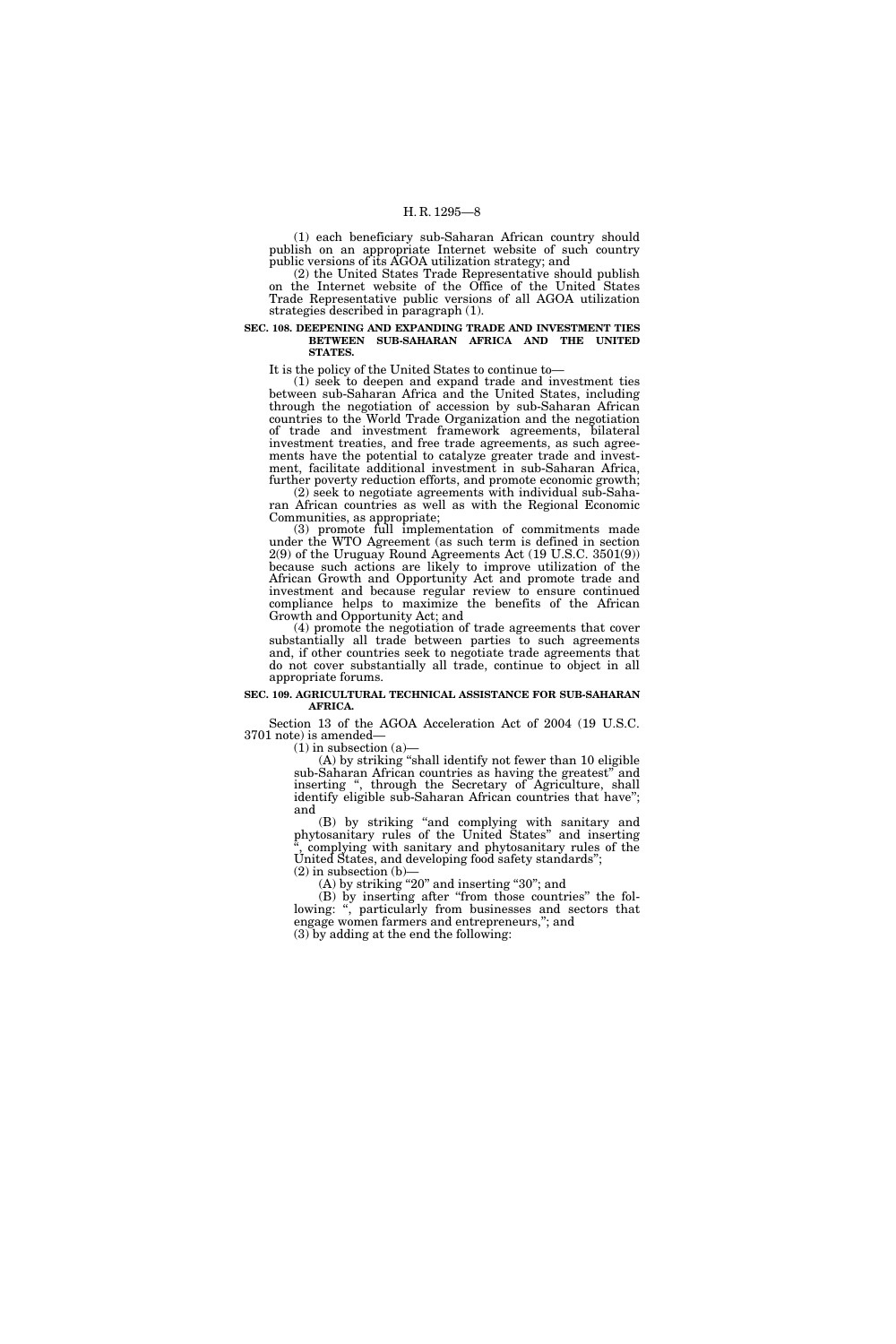''(c) COORDINATION.—The President shall take such measures as are necessary to ensure adequate coordination of similar activities of agencies of the United States Government relating to agricultural technical assistance for sub-Saharan Africa.''.

#### **SEC. 110. REPORTS.**

(a) IMPLEMENTATION REPORT.—

(1) IN GENERAL.—Not later than 1 year after the date of the enactment of this Act, and biennially thereafter, the President shall submit to Congress a report on the trade and investment relationship between the United States and sub-Saharan African countries and on the implementation of this title and the amendments made by this title.

(2) MATTERS TO BE INCLUDED.—The report required by paragraph (1) shall include the following:

(A) A description of the status of trade and investment between the United States and sub-Saharan Africa, including information on leading exports to the United States from sub-Saharan African countries.

(B) Any changes in eligibility of sub-Saharan African countries during the period covered by the report.

(C) A detailed analysis of whether each such beneficiary sub-Saharan African country is continuing to meet the eligibility requirements set forth in section 104 of the African Growth and Opportunity Act and the eligibility criteria set forth in section 502 of the Trade Act of 1974.

(D) A description of the status of regional integration efforts in sub-Saharan Africa.

(E) A summary of United States trade capacity building efforts.

(F) Any other initiatives related to enhancing the trade and investment relationship between the United States and sub-Saharan African countries.

(b) POTENTIAL TRADE AGREEMENTS REPORT.—Not later than 1 year after the date of the enactment of this Act, and every 5 years thereafter, the United States Trade Representative shall submit to Congress a report that—

(1) identifies sub-Saharan African countries that have a expressed an interest in entering into a free trade agreement with the United States;

(2) evaluates the viability and progress of such sub-Saharan African countries and other sub-Saharan African countries toward entering into a free trade agreement with the United States; and

(3) describes a plan for negotiating and concluding such agreements, which includes the elements described in subparagraphs (A) through (E) of section 116(b)(2) of the African Growth and Opportunity Act.

(c) TERMINATION.—The reporting requirements of this section shall cease to have any force or effect after September 30, 2025.

#### **SEC. 111. TECHNICAL AMENDMENTS.**

Section 104 of the African Growth and Opportunity Act (19 U.S.C. 3703), as amended by section 106, is further amended—

(1) in subsection (a), by striking "(a) IN GENERAL.—"; and (2) by striking subsection (b).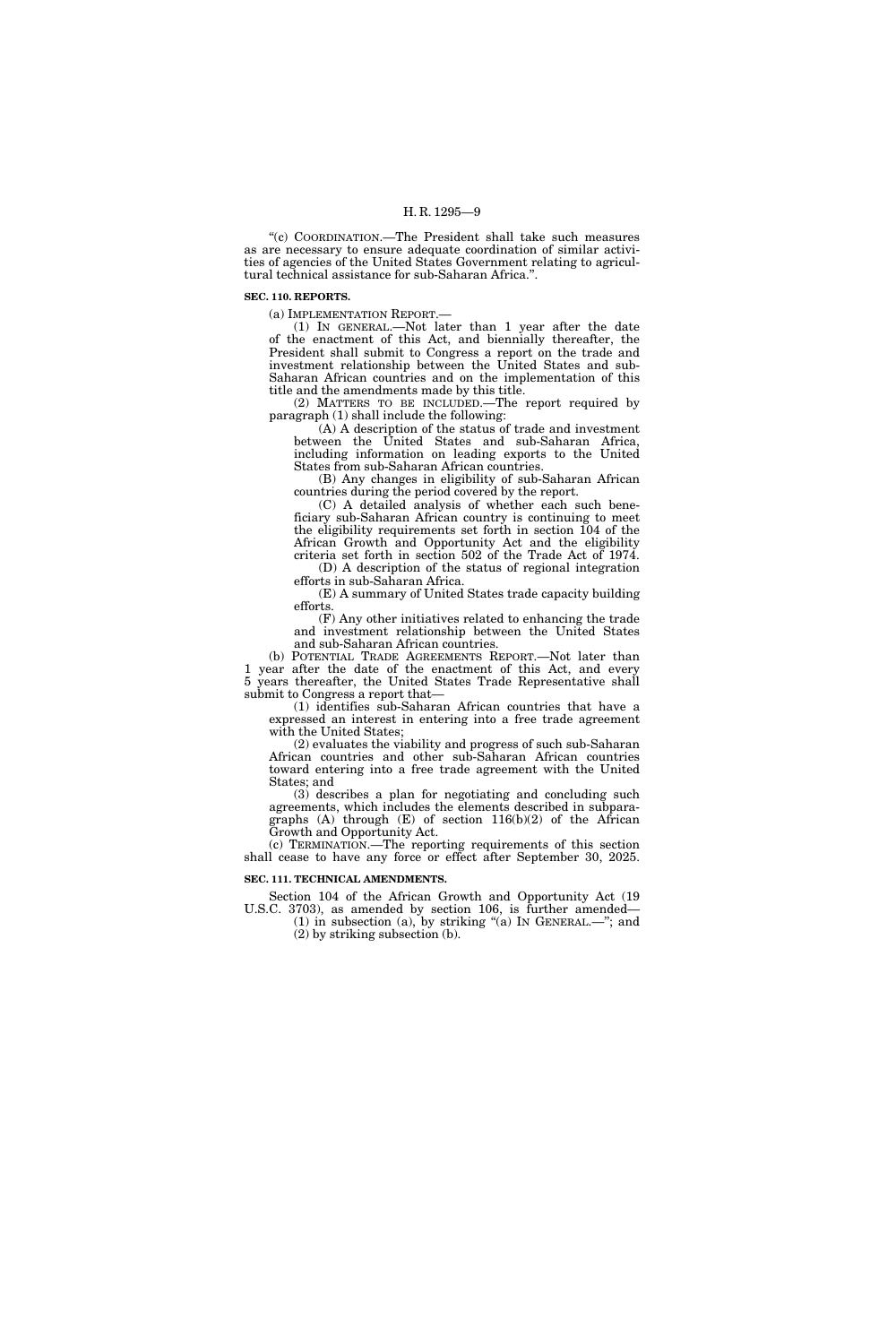#### **SEC. 112. DEFINITIONS.**

In this title:

(1) BENEFICIARY SUB-SAHARAN AFRICAN COUNTRY.—The term ''beneficiary sub-Saharan African country'' means a beneficiary sub-Saharan African country described in subsection (e) of section 506A of the Trade Act of 1974 (as redesignated by this Act).

(2) SUB-SAHARAN AFRICAN COUNTRY.—The term ''sub-Saharan African country'' has the meaning given the term in section 107 of the African Growth and Opportunity Act.

# **TITLE II—EXTENSION OF GENERALIZED SYSTEM OF PREFERENCES**

**SEC. 201. EXTENSION OF GENERALIZED SYSTEM OF PREFERENCES.**  (a) IN GENERAL.—Section 505 of the Trade Act of 1974 (19 U.S.C. 2465) is amended by striking ''July 31, 2013'' and inserting ''December 31, 2017''.

(b) EFFECTIVE DATE.—

(1) IN GENERAL.—The amendment made by subsection (a) shall apply to articles entered on or after the 30th day after the date of the enactment of this Act.

(2) RETROACTIVE APPLICATION FOR CERTAIN LIQUIDATIONS AND RELIQUIDATIONS.—

(A) IN GENERAL.—Notwithstanding section 514 of the Tariff Act of 1930 (19 U.S.C. 1514) or any other provision of law and subject to subparagraph (B), any entry of a covered article to which duty-free treatment or other preferential treatment under title V of the Trade Act of 1974 (19 U.S.C. 2461 et seq.) would have applied if the entry had been made on July 31, 2013, that was made—

(i) after July 31, 2013; and

(ii) before the effective date specified in paragraph (1),

shall be liquidated or reliquidated as though such entry occurred on the effective date specified in paragraph (1).

(B) REQUESTS.—A liquidation or reliquidation may be made under subparagraph (A) with respect to an entry only if a request therefor is filed with U.S. Customs and Border Protection not later than 180 days after the date of the enactment of this Act that contains sufficient information to enable U.S. Customs and Border Protection—

(i) to locate the entry; or

(ii) to reconstruct the entry if it cannot be located.

(C) PAYMENT OF AMOUNTS OWED.—Any amounts owed by the United States pursuant to the liquidation or reliquidation of an entry of a covered article under subparagraph (A) shall be paid, without interest, not later than 90 days after the date of the liquidation or reliquidation (as the case may be).

(3) DEFINITIONS.—In this subsection:

(A) COVERED ARTICLE.—The term ''covered article'' means an article from a country that is a beneficiary developing country under title V of the Trade Act of 1974 (19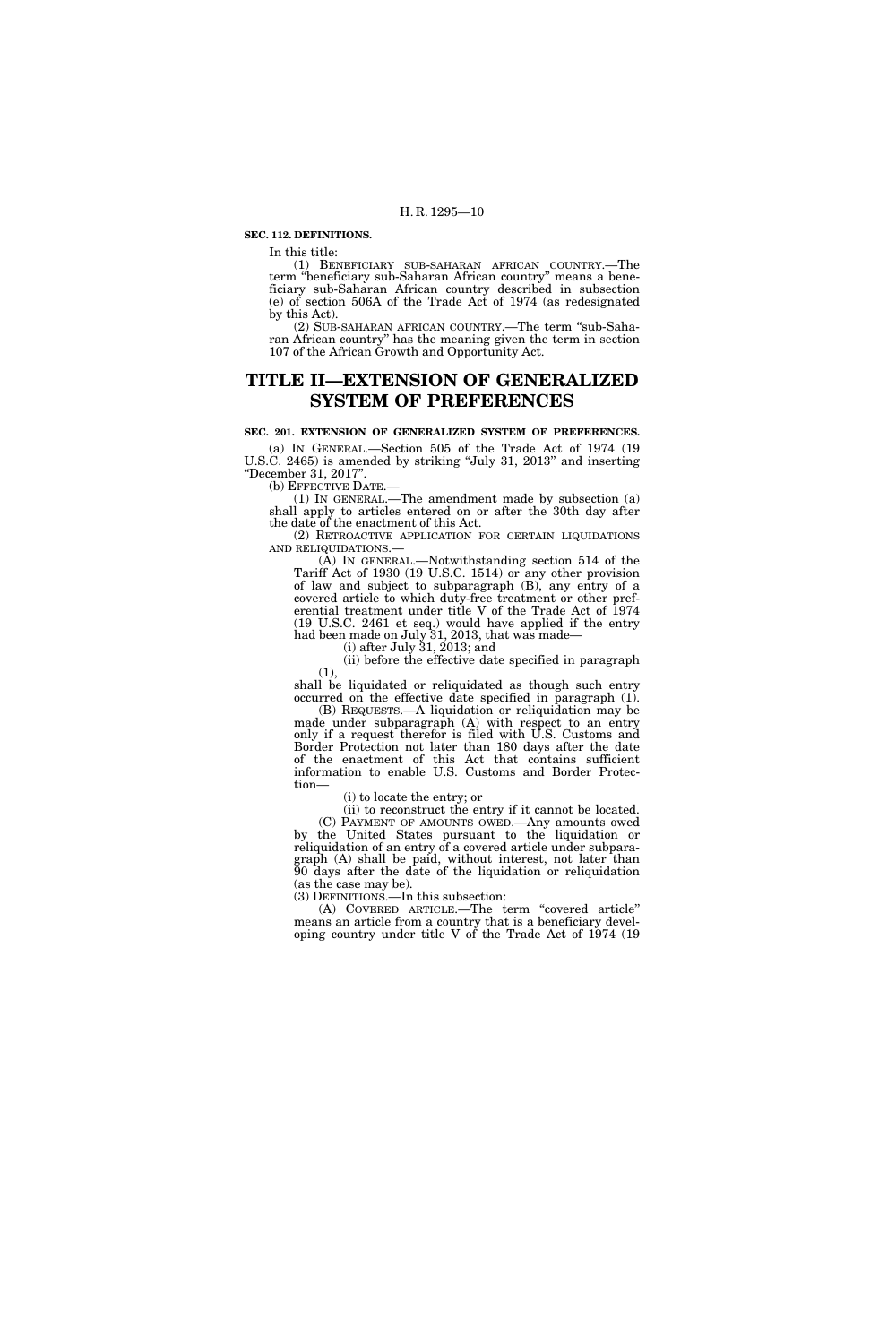U.S.C. 2461 et seq.) as of the effective date specified in paragraph (1).

 $(B)$  ENTER; ENTRY.—The terms "enter" and "entry" include a withdrawal from warehouse for consumption.

**SEC. 202. AUTHORITY TO DESIGNATE CERTAIN COTTON ARTICLES AS ELIGIBLE ARTICLES ONLY FOR LEAST-DEVELOPED BENE-FICIARY DEVELOPING COUNTRIES UNDER GENERALIZED SYSTEM OF PREFERENCES.** 

Section 503(b) of the Trade Act of 1974 (19 U.S.C. 2463(b)) is amended by adding at the end the following:

"(5) CERTAIN COTTON ARTICLES.—Notwithstanding paragraph (3), the President may designate as an eligible article or articles under subsection  $(a)(1)(B)$  only for countries designated as least-developed beneficiary developing countries under section 502(a)(2) cotton articles classifiable under subheading 5201.00.18, 5201.00.28, 5201.00.38, 5202.99.30, or 5203.00.30 of the Harmonized Tariff Schedule of the United States.''.

#### **SEC. 203. APPLICATION OF COMPETITIVE NEED LIMITATION AND WAIVER UNDER GENERALIZED SYSTEM OF PREFERENCES WITH RESPECT TO ARTICLES OF BENEFICIARY DEVEL-OPING COUNTRIES EXPORTED TO THE UNITED STATES DURING CALENDAR YEAR 2014.**

(a) IN GENERAL.—For purposes of applying and administering subsections  $(c)(2)$  and  $(d)$  of section 503 of the Trade Act of 1974 (19 U.S.C. 2463) with respect to an article described in subsection (b) of this section, subsections  $(c)(2)$  and  $(d)$  of section 503 of such Act shall be applied and administered by substituting ''October 1'' for ''July 1'' each place such date appears.

(b) ARTICLE DESCRIBED.—An article described in this subsection is an article of a beneficiary developing country that is designated by the President as an eligible article under subsection (a) of section 503 of the Trade Act of 1974 (19 U.S.C. 2463) and with respect to which a determination described in subsection  $(c)(2)(A)$  of such section was made with respect to exports (directly or indirectly) to the United States of such eligible article during calendar year 2014 by the beneficiary developing country.

#### **SEC. 204. ELIGIBILITY OF CERTAIN LUGGAGE AND TRAVEL ARTICLES FOR DUTY-FREE TREATMENT UNDER THE GENERALIZED SYSTEM OF PREFERENCES.**

Section 503(b)(1) of the Trade Act of 1974 (19 U.S.C. 2463(b)(1)) is amended—

(1) in subparagraph (A), by striking ''paragraph (4)'' and inserting "paragraphs (4) and (5)";

(2) in subparagraph (E), by striking ''Footwear'' and inserting "Except as provided in paragraph (5), footwear"; and (3) by adding at the end the following:

''(5) CERTAIN LUGGAGE AND TRAVEL ARTICLES.—Notwithstanding subparagraph  $(A)$  or  $(E)$  of paragraph  $(1)$ , the President may designate the following as eligible articles under subsection (a):

''(A) Articles classifiable under subheading 4202.11.00, 4202.12.40, 4202.21.60, 4202.21.90, 4202.22.15, 4202.22.45, 4202.31.60, 4202.32.40, 4202.32.80, 4202.92.15, 4202.92.20,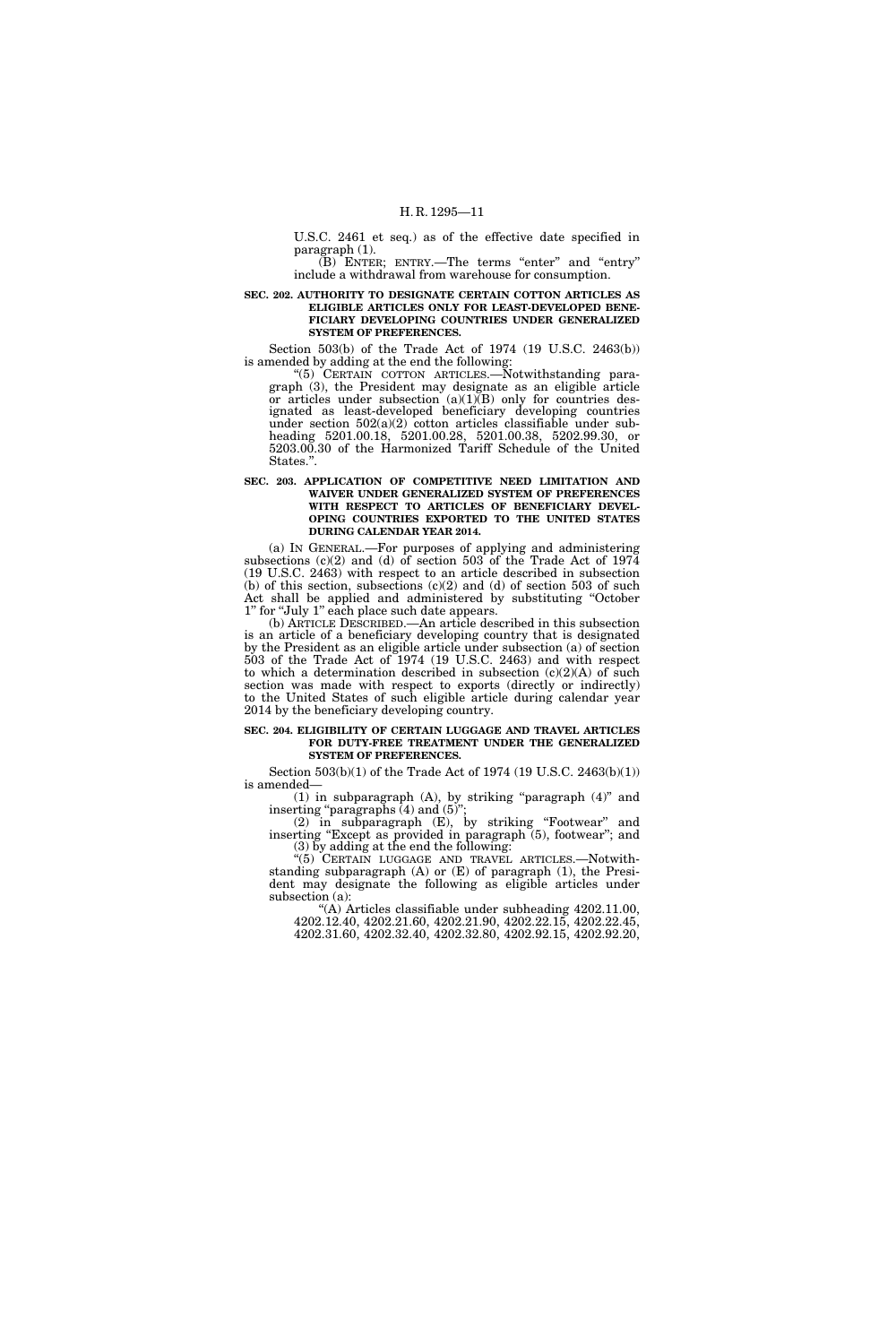4202.92.45, or 4202.99.90 of the Harmonized Tariff Schedule of the United States.

''(B) Articles classifiable under statistical reporting 4202.12.2020, 4202.12.8070, 4202.22.8050, 4202.32.9550, 4202.32.9560, 4202.91.0030, 4202.91.0090, 4202.92.3020, 4202.92.3031, 4202.92.3091, 4202.92.9026, or 4202.92.9060 of the Harmonized Tariff Schedule of the United States, as such statistical reporting numbers are in effect on the date of the enactment of the Trade Preferences Extension Act of 2015.''.

# **TITLE III—EXTENSION OF PREF-ERENTIAL DUTY TREATMENT PRO-GRAM FOR HAITI**

#### **SEC. 301. EXTENSION OF PREFERENTIAL DUTY TREATMENT PROGRAM FOR HAITI.**

Section 213A of the Caribbean Basin Economic Recovery Act (19 U.S.C. 2703a) is amended as follows:

(1) Subsection (b) is amended as follows:

(A) Paragraph (1) is amended—

(i) in subparagraph  $(B)(v)(I)$ , by amending item (cc) to read as follows:

''(cc) 60 percent or more during the 1 year period beginning on December 20, 2017, and each of the 7 succeeding 1-year periods.''; and

(ii) in subparagraph (C)—

(I) in the table, by striking ''succeeding 11 1-year periods" and inserting "16 succeeding 1year periods''; and

(II) by striking ''December 19, 2018'' and inserting "December 19, 2025".

(B) Paragraph (2) is amended—

(i) in subparagraph  $(A)(ii)$ , by striking "11 succeeding 1-year periods'' and inserting ''16 succeeding 1-year periods''; and

(ii) in subparagraph  $(B)(iii)$ , by striking "11 succeeding 1-year periods'' and inserting ''16 succeeding 1-year periods''.

(2) Subsection (h) is amended by striking ''September 30, 2020'' and inserting ''September 30, 2025''.

# **TITLE IV—EXTENSION OF TRADE ADJUSTMENT ASSISTANCE**

#### **SEC. 401. SHORT TITLE.**

This title may be cited as the ''Trade Adjustment Assistance Reauthorization Act of 2015''.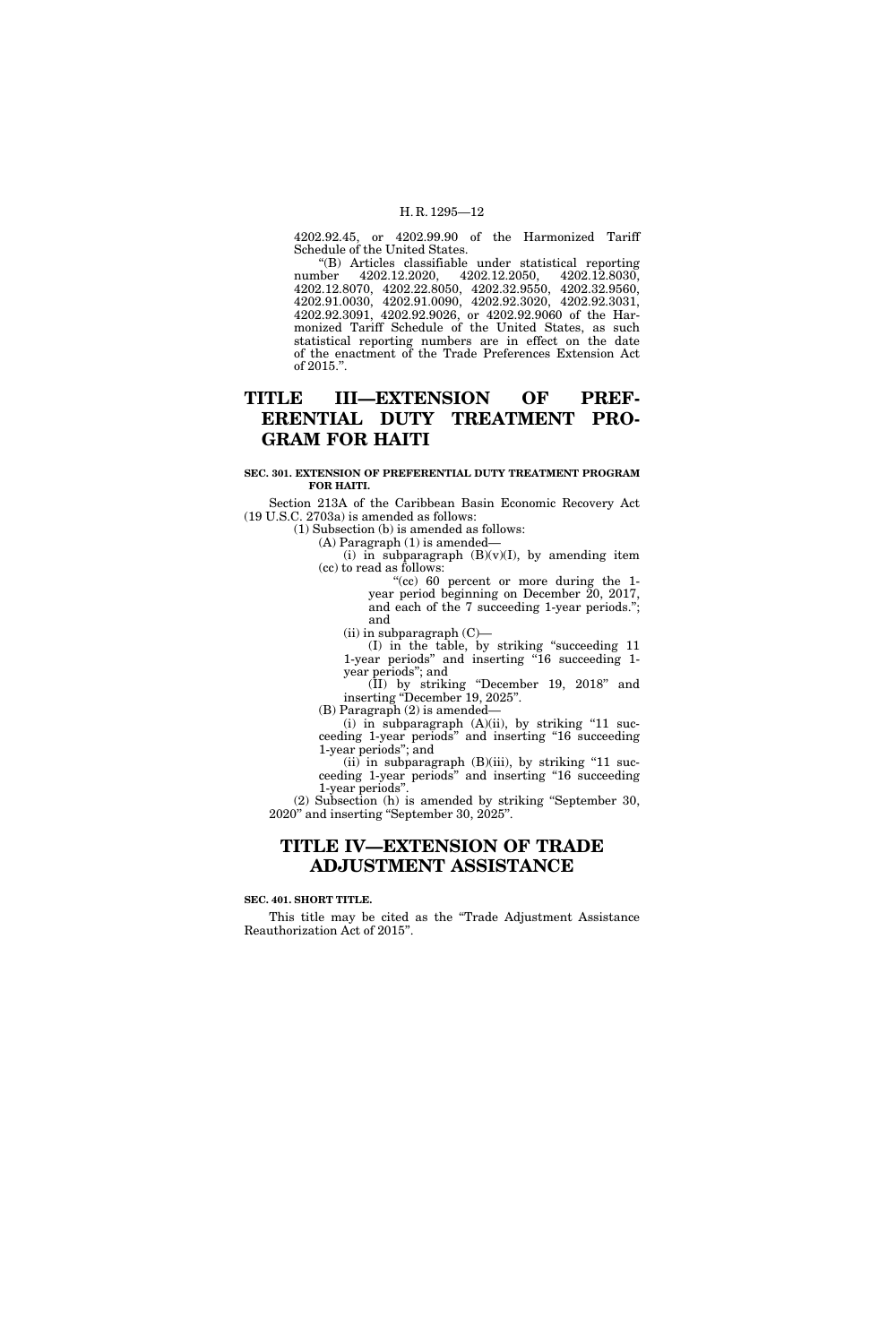#### **SEC. 402. APPLICATION OF PROVISIONS RELATING TO TRADE ADJUST-MENT ASSISTANCE.**

(a) REPEAL OF SNAPBACK.—Section 233 of the Trade Adjustment Assistance Extension Act of 2011 (Public Law 112–40; 125 Stat. 416) is repealed.

(b) APPLICABILITY OF CERTAIN PROVISIONS.—Except as otherwise provided in this title, the provisions of chapters 2 through 6 of title II of the Trade Act of 1974, as in effect on December 31, 2013, and as amended by this title, shall—

 $(1)$  take effect on the date of the enactment of this Act; and

(2) apply to petitions for certification filed under chapter 2, 3, or 6 of title II of the Trade Act of 1974 on or after such date of enactment.

(c) REFERENCES.—Except as otherwise provided in this title, whenever in this title an amendment or repeal is expressed in terms of an amendment to, or repeal of, a provision of chapters 2 through 6 of title II of the Trade Act of 1974, the reference shall be considered to be made to a provision of any such chapter, as in effect on December 31, 2013.

#### **SEC. 403. EXTENSION OF TRADE ADJUSTMENT ASSISTANCE PROGRAM.**

(a) EXTENSION OF TERMINATION PROVISIONS.—Section 285 of the Trade Act of 1974 (19 U.S.C. 2271 note) is amended by striking ''December 31, 2013'' each place it appears and inserting ''June 30, 2021''.

(b) TRAINING FUNDS.—Section 236(a)(2)(A) of the Trade Act of 1974 (19 U.S.C.  $2296(a)(2)(A)$ ) is amended by striking "shall not exceed'' and all that follows and inserting ''shall not exceed \$450,000,000 for each of fiscal years 2015 through 2021.''.

(c) REEMPLOYMENT TRADE ADJUSTMENT ASSISTANCE.—Section  $246(b)(1)$  of the Trade Act of 1974 (19 U.S.C. 2318(b)(1)) is amended by striking ''December 31, 2013'' and inserting ''June 30, 2021''. (d) AUTHORIZATIONS OF APPROPRIATIONS.—

(1) TRADE ADJUSTMENT ASSISTANCE FOR WORKERS.—Section 245(a) of the Trade Act of 1974 (19 U.S.C. 2317(a)) is amended by striking ''December 31, 2013'' and inserting ''June 30, 2021''. (2) TRADE ADJUSTMENT ASSISTANCE FOR FIRMS.—Section 255(a) of the Trade Act of 1974 (19 U.S.C. 2345(a)) is amended by striking ''fiscal years 2012 and 2013'' and all that follows through ''December 31, 2013'' and inserting ''fiscal years 2015 through 2021''.

(3) TRADE ADJUSTMENT ASSISTANCE FOR FARMERS.—Section  $298(a)$  of the Trade Act of 1974 (19 U.S.C. 2401 $g(a)$ ) is amended by striking ''fiscal years 2012 and 2013'' and all that follows through "December 31, 2013" and inserting "fiscal years 2015 through 2021''.

#### **SEC. 404. PERFORMANCE MEASUREMENT AND REPORTING.**

(a) PERFORMANCE MEASURES.—Section 239(j) of the Trade Act of 1974 (19 U.S.C. 2311(j)) is amended—

(1) in the subsection heading, by striking ''DATA REPORTING'' and inserting ''PERFORMANCE MEASURES'';

 $(2)$  in paragraph  $(1)$ —  $(A)$  in the matter preceding subparagraph  $(A)$ —

(i) by striking ''a quarterly'' and inserting ''an annual''; and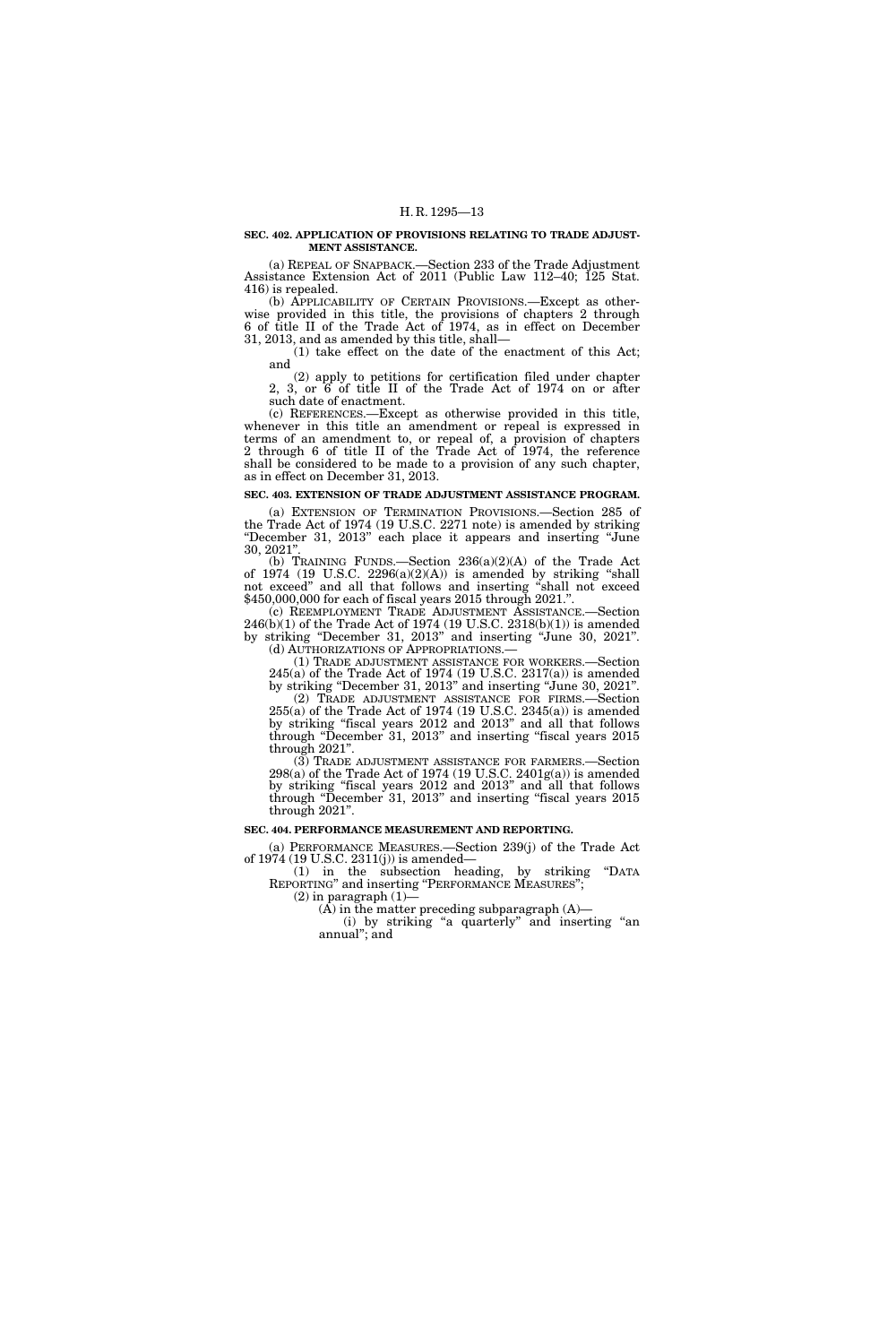(ii) by striking "data" and inserting "measures"; (B) in subparagraph (A), by striking "core" and inserting "primary"; and

(C) in subparagraph (C), by inserting ''that promote efficiency and effectiveness" after "assistance program";  $(3)$  in paragraph  $(2)$ —

 $(A)$  in the paragraph heading, by striking "CORE INDICATORS DESCRIBED'' and inserting ''INDICATORS OF PERFORMANCE''; and

(B) by striking subparagraph (A) and inserting the following:<br>" $(A)$ 

PRIMARY INDICATORS OF PERFORMANCE DESCRIBED.—

''(i) IN GENERAL.—The primary indicators of performance referred to in paragraph  $(1)(A)$  shall consist of—

''(I) the percentage and number of workers who received benefits under the trade adjustment assistance program who are in unsubsidized employment during the second calendar quarter after exit from the program;

''(II) the percentage and number of workers who received benefits under the trade adjustment assistance program and who are in unsubsidized employment during the fourth calendar quarter after exit from the program;

''(III) the median earnings of workers described in subclause (I);

''(IV) the percentage and number of workers who received benefits under the trade adjustment assistance program who, subject to clause (ii), obtain a recognized postsecondary credential or a secondary school diploma or its recognized equivalent, during participation in the program or within 1 year after exit from the program; and

''(V) the percentage and number of workers who received benefits under the trade adjustment assistance program who, during a year while receiving such benefits, are in an education or training program that leads to a recognized postsecondary credential or employment and who are achieving measurable gains in skills toward such a credential or employment.

''(ii) INDICATOR RELATING TO CREDENTIAL.—For purposes of clause  $(i)(IV)$ , a worker who received benefits under the trade adjustment assistance program who obtained a secondary school diploma or its recognized equivalent shall be included in the percentage counted for purposes of that clause only if the worker, in addition to obtaining such a diploma or its recognized equivalent, has obtained or retained employment or is in an education or training program leading to a recognized postsecondary credential within 1 year after exit from the program."

 $(4)$  in paragraph  $(3)$ —

 $(A)$  in the paragraph heading, by striking "DATA" and inserting ''MEASURES'';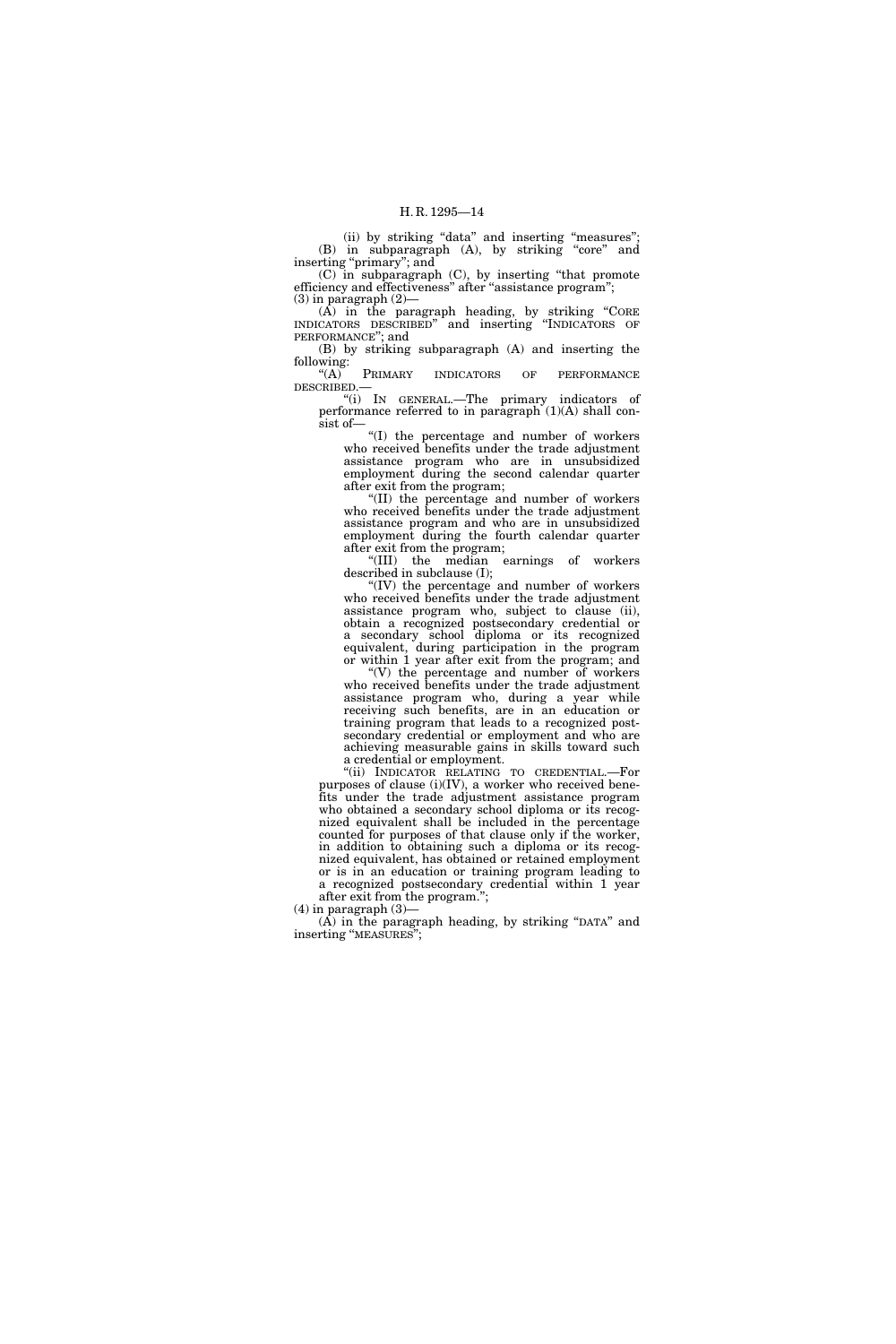(B) by striking ''quarterly'' and inserting ''annual''; and (C) by striking ''data'' and inserting ''measures''; and (5) by adding at the end the following:

"(4) ACCESSIBILITY OF STATE PERFORMANCE REPORTS.—The Secretary shall, on an annual basis, make available (including by electronic means), in an easily understandable format, the reports of cooperating States or cooperating State agencies required by paragraph (1) and the information contained in those reports.''.

(b) COLLECTION AND PUBLICATION OF DATA.—Section 249B of the Trade Act of 1974 (19 U.S.C. 2323) is amended—

 $(1)$  in subsection  $(b)$ –  $(A)$  in paragraph  $(3)$ 

(i) in subparagraph (A), by striking ''enrolled in'' and inserting "who received";

(ii) in subparagraph (B)—

(I) by striking ''complete'' and inserting ''exited''; and

(II) by striking ''who were enrolled in'' and inserting ", including who received";

(iii) in subparagraph (E), by striking "complete" and inserting "exited";

(iv) in subparagraph (F), by striking ''complete'' and inserting "exit"; and

(v) by adding at the end the following: "(G) The average cost per worker of receiving training approved under section 236.

"(H) The percentage of workers who received training approved under section 236 and obtained unsubsidized employment in a field related to that training.''; and

(B) in paragraph (4)—

(i) in subparagraphs (A) and (B), by striking ''quarterly'' each place it appears and inserting ''annual''; and

(ii) by striking subparagraph (C) and inserting the following:

''(C) The median earnings of workers described in section 239(j)(2)(A)(i)(III) during the second calendar quarter after exit from the program, expressed as a percentage of the median earnings of such workers before the calendar quarter in which such workers began receiving benefits under this chapter.''; and

 $(2)$  in subsection  $(e)$  $(A)$  in paragraph  $(1)$ —

(i) by redesignating subparagraphs (B) and (C) as subparagraphs (C) and (D), respectively; and

(ii) by inserting after subparagraph (A) the following:

"(B) the reports required under section 239(j);"; and (B) in paragraph (2), by striking ''a quarterly'' and inserting "an annual".

(c) RECOGNIZED POSTSECONDARY CREDENTIAL DEFINED.—Section 247 of the Trade Act of 1974 (19 U.S.C. 2319) is amended by adding at the end the following:

 $(19)$  The term 'recognized postsecondary credential' means a credential consisting of an industry-recognized certificate or certification, a certificate of completion of an apprenticeship,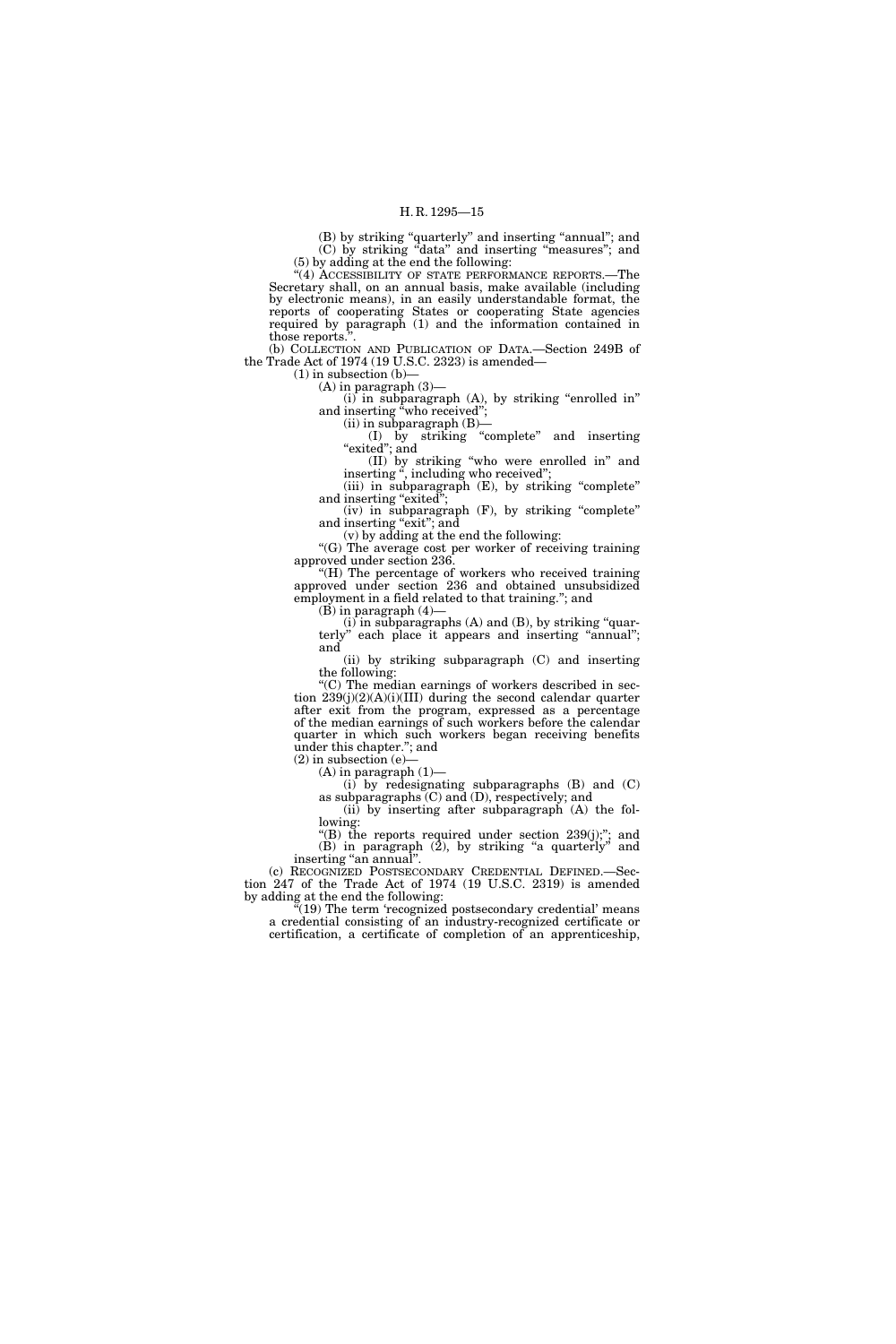a license recognized by a State or the Federal Government, or an associate or baccalaureate degree.''.

**SEC. 405. APPLICABILITY OF TRADE ADJUSTMENT ASSISTANCE PROVI-SIONS.** 

(a) TRADE ADJUSTMENT ASSISTANCE FOR WORKERS.—

(1) PETITIONS FILED ON OR AFTER JANUARY 1, 2014, AND BEFORE DATE OF ENACTMENT.—

(A) CERTIFICATIONS OF WORKERS NOT CERTIFIED BEFORE DATE OF ENACTMENT.—

(i) CRITERIA IF A DETERMINATION HAS NOT BEEN MADE.—If, as of the date of the enactment of this Act, the Secretary of Labor has not made a determination with respect to whether to certify a group of workers as eligible to apply for adjustment assistance under section 222 of the Trade Act of 1974 pursuant to a petition described in clause (iii), the Secretary shall make that determination based on the requirements of section 222 of the Trade Act of 1974, as in effect on such date of enactment.

(ii) RECONSIDERATION OF DENIALS OF CERTIFI-CATIONS.—If, before the date of the enactment of this Act, the Secretary made a determination not to certify a group of workers as eligible to apply for adjustment assistance under section 222 of the Trade Act of 1974 pursuant to a petition described in clause (iii), the Secretary shall—

(I) reconsider that determination; and

(II) if the group of workers meets the requirements of section 222 of the Trade Act of 1974, as in effect on such date of enactment, certify the group of workers as eligible to apply for adjustment assistance.

(iii) PETITION DESCRIBED.—A petition described in this clause is a petition for a certification of eligibility for a group of workers filed under section 221 of the Trade Act of 1974 on or after January 1, 2014, and before the date of the enactment of this Act.

(B) ELIGIBILITY FOR BENEFITS.—

(i) IN GENERAL.—Except as provided in clause (ii), a worker certified as eligible to apply for adjustment assistance under section 222 of the Trade Act of 1974 pursuant to a petition described in subparagraph  $(A)(iii)$  shall be eligible, on and after the date that is 90 days after the date of the enactment of this Act, to receive benefits only under the provisions of chapter 2 of title II of the Trade Act of 1974, as in effect on such date of enactment.

(ii) COMPUTATION OF MAXIMUM BENEFITS.—Benefits received by a worker described in clause (i) under chapter 2 of title II of the Trade Act of 1974 before the date of the enactment of this Act shall be included in any determination of the maximum benefits for which the worker is eligible under the provisions of chapter 2 of title II of the Trade Act of 1974, as in effect on the date of the enactment of this Act.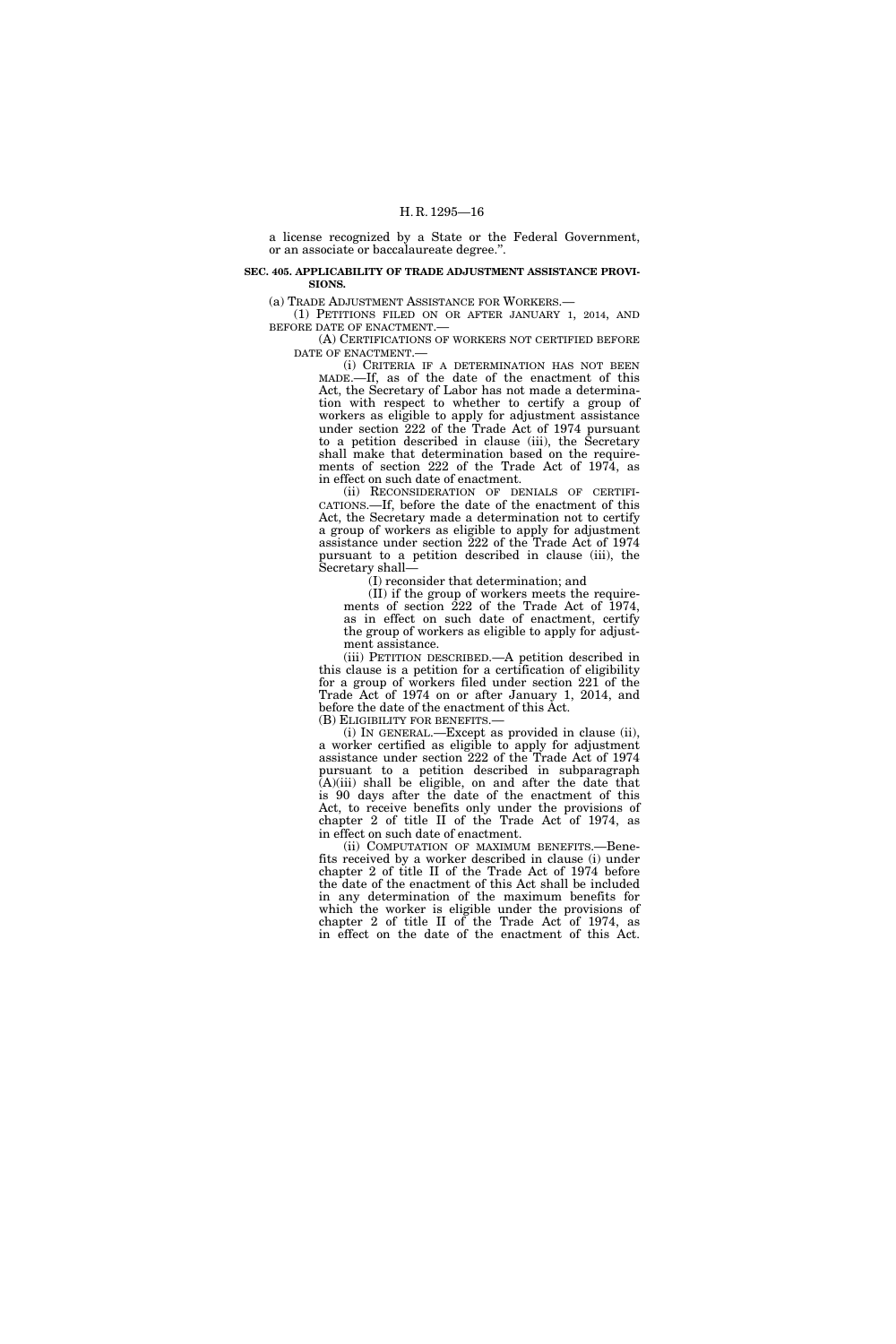(2) PETITIONS FILED BEFORE JANUARY 1, 2014.—A worker certified as eligible to apply for adjustment assistance pursuant to a petition filed under section 221 of the Trade Act of 1974 on or before December 31, 2013, shall continue to be eligible to apply for and receive benefits under the provisions of chapter 2 of title II of such Act, as in effect on December 31, 2013.

(3) QUALIFYING SEPARATIONS WITH RESPECT TO PETITIONS FILED WITHIN 90 DAYS OF DATE OF ENACTMENT.—Section 223(b) of the Trade Act of 1974, as in effect on the date of the enactment of this Act, shall be applied and administered by substituting "before January 1,  $20\overline{14}$ " for "more than one year before the date of the petition on which such certification was granted'' for purposes of determining whether a worker is eligible to apply for adjustment assistance pursuant to a petition filed under section 221 of the Trade Act of 1974 on or after the date of the enactment of this Act and on or before the date that is 90 days after such date of enactment.

(b) TRADE ADJUSTMENT ASSISTANCE FOR FIRMS.—

(1) CERTIFICATION OF FIRMS NOT CERTIFIED BEFORE DATE OF ENACTMENT.—

(A) CRITERIA IF A DETERMINATION HAS NOT BEEN MADE.—If, as of the date of the enactment of this Act, the Secretary of Commerce has not made a determination with respect to whether to certify a firm as eligible to apply for adjustment assistance under section 251 of the Trade Act of 1974 pursuant to a petition described in subparagraph (C), the Secretary shall make that determination based on the requirements of section 251 of the Trade Act of 1974, as in effect on such date of enactment.<br>(B) RECONSIDERATION OF DENIAL OF CERTAIN PETI-

TIONS.—If, before the date of the enactment of this Act, the Secretary made a determination not to certify a firm as eligible to apply for adjustment assistance under section 251 of the Trade Act of 1974 pursuant to a petition described in subparagraph (C), the Secretary shall—

(i) reconsider that determination; and

(ii) if the firm meets the requirements of section 251 of the Trade Act of 1974, as in effect on such date of enactment, certify the firm as eligible to apply for adjustment assistance.

(C) PETITION DESCRIBED.—A petition described in this subparagraph is a petition for a certification of eligibility filed by a firm or its representative under section 251 of the Trade Act of 1974 on or after January 1, 2014,

and before the date of the enactment of this Act.<br>(2) CERTIFICATION OF FIRMS THAT DID NOT SUBMIT PETI-TIONS BETWEEN JANUARY 1, 2014, AND DATE OF ENACTMENT.—<br>(A) IN GENERAL.—The Secretary of Commerce shall

certify a firm described in subparagraph (B) as eligible to apply for adjustment assistance under section 251 of the Trade Act of 1974, as in effect on the date of the enactment of this Act, if the firm or its representative files a petition for a certification of eligibility under section 251 of the Trade Act of 1974 not later than 90 days after such date of enactment.

(B) FIRM DESCRIBED.—A firm described in this subparagraph is a firm that the Secretary determines would have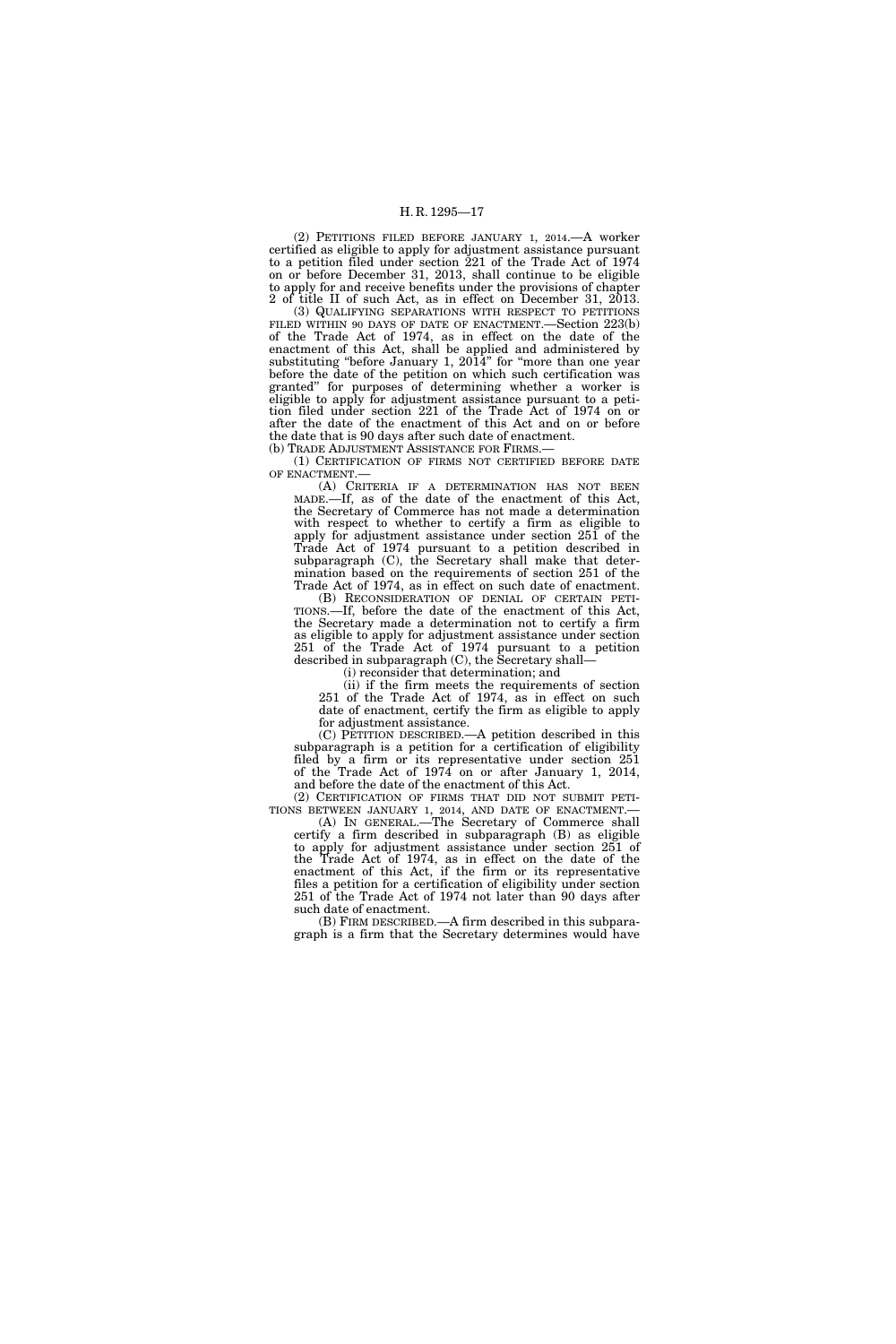been certified as eligible to apply for adjustment assistance if—

(i) the firm or its representative had filed a petition for a certification of eligibility under section 251 of the Trade Act of 1974 on a date during the period beginning on January 1, 2014, and ending on the day before the date of the enactment of this Act; and

(ii) the provisions of chapter 3 of title II of the Trade Act of 1974, as in effect on such date of enactment, had been in effect on that date during the period described in clause (i).

#### **SEC. 406. SUNSET PROVISIONS.**

(a) APPLICATION OF PRIOR LAW.—Subject to subsection (b), beginning on July 1, 2021, the provisions of chapters 2, 3, 5, and 6 of title II of the Trade Act of 1974 (19 U.S.C. 2271 et seq.), as in effect on January 1, 2014, shall be in effect and apply, except that in applying and administering such chapters—

(1) paragraph (1) of section  $231(c)$  of that Act shall be applied and administered as if subparagraphs (A), (B), and  $(\tilde{C})$  of that paragraph were not in effect;

(2) section 233 of that Act shall be applied and administered—

(A) in subsection (a)—

(i) in paragraph  $(2)$ , by substituting "104-week" period'' for ''104-week period'' and all that follows through ''130-week period)''; and

(ii) in paragraph (3)—

(I) in the matter preceding subparagraph (A), by substituting "65" for "52"; and (II) by substituting ''78-week period'' for ''52-

week period'' each place it appears; and

(B) by applying and administering subsection (g) as if it read as follows:

"(g) PAYMENT OF TRADE READJUSTMENT ALLOWANCES TO COM-PLETE TRAINING.—Notwithstanding any other provision of this section, in order to assist an adversely affected worker to complete training approved for the worker under section 236 that leads to the completion of a degree or industry-recognized credential, payments may be made as trade readjustment allowances for not more than 13 weeks within such period of eligibility as the Secretary may prescribe to account for a break in training or for justifiable cause that follows the last week for which the worker is otherwise entitled to a trade readjustment allowance under this chapter if—

"(1) payment of the trade readjustment allowance for not more than 13 weeks is necessary for the worker to complete the training;

 $(2)$  the worker participates in training in each such week; and

"(3) the worker-

''(A) has substantially met the performance benchmarks established as part of the training approved for the worker;

''(B) is expected to continue to make progress toward the completion of the training; and

" $(C)$  will complete the training during that period of eligibility.'';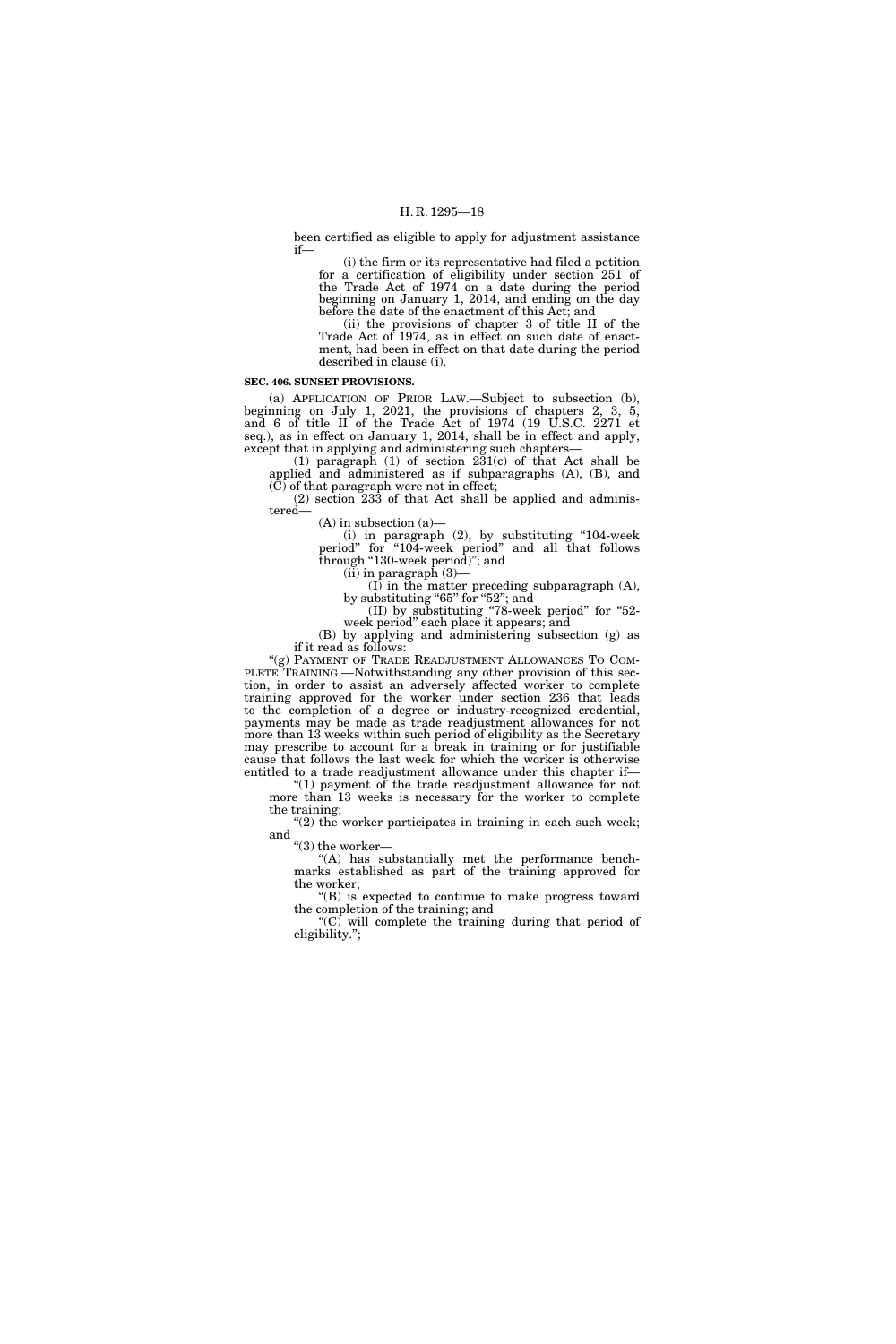$(3)$  section  $245(a)$  of that Act shall be applied and administered by substituting "June 30,  $2022$ " for "December 31,  $2007$ "; (4) section 246(b)(1) of that Act shall be applied and administered by substituting ''June 30, 2022'' for ''the date

that is 5 years'' and all that follows through ''State''; (5) section 256(b) of that Act shall be applied and adminis-

tered by substituting ''the 1-year period beginning on July 1, 2021" for "each of fiscal years 2003 through 2007, and \$4,000,000 for the 3-month period beginning on October 1, 2007'';

 $(6)$  section 298 $(a)$  of that Act shall be applied and administered by substituting ''the 1-year period beginning on July 1, 2021" for "each of the fiscal years" and all that follows through ''October 1, 2007''; and

 $(7)$  section 285 of that Act shall be applied and administered—

(A) in subsection (a), by substituting ''June 30, 2022'' for ''December 31, 2007'' each place it appears; and

(B) by applying and administering subsection (b) as if it read as follows:

"(b) OTHER ASSISTANCE.-

''(1) ASSISTANCE FOR FIRMS.—

''(A) IN GENERAL.—Except as provided in subparagraph (B), assistance may not be provided under chapter 3 after June 30, 2022.

''(B) EXCEPTION.—Notwithstanding subparagraph (A), any assistance approved under chapter 3 pursuant to a petition filed under section 251 on or before June 30, 2022, may be provided—

''(i) to the extent funds are available pursuant to such chapter for such purpose; and

''(ii) to the extent the recipient of the assistance is otherwise eligible to receive such assistance.

" $(2)$  FARMERS.-

''(A) IN GENERAL.—Except as provided in subparagraph (B), assistance may not be provided under chapter 6 after June 30, 2022.

''(B) EXCEPTION.—Notwithstanding subparagraph (A), any assistance approved under chapter 6 on or before June 30, 2022, may be provided—

''(i) to the extent funds are available pursuant to such chapter for such purpose; and

"(ii) to the extent the recipient of the assistance is otherwise eligible to receive such assistance.'

(b) EXCEPTIONS.—The provisions of chapters 2, 3, 5, and 6 of title II of the Trade Act of 1974, as in effect on the date of the enactment of this Act, shall continue to apply on and after July 1, 2021, with respect to—

(1) workers certified as eligible for trade adjustment assistance benefits under chapter 2 of title II of that Act pursuant to petitions filed under section 221 of that Act before July 1, 2021;

(2) firms certified as eligible for technical assistance or grants under chapter 3 of title II of that Act pursuant to petitions filed under section 251 of that Act before July 1, 2021; and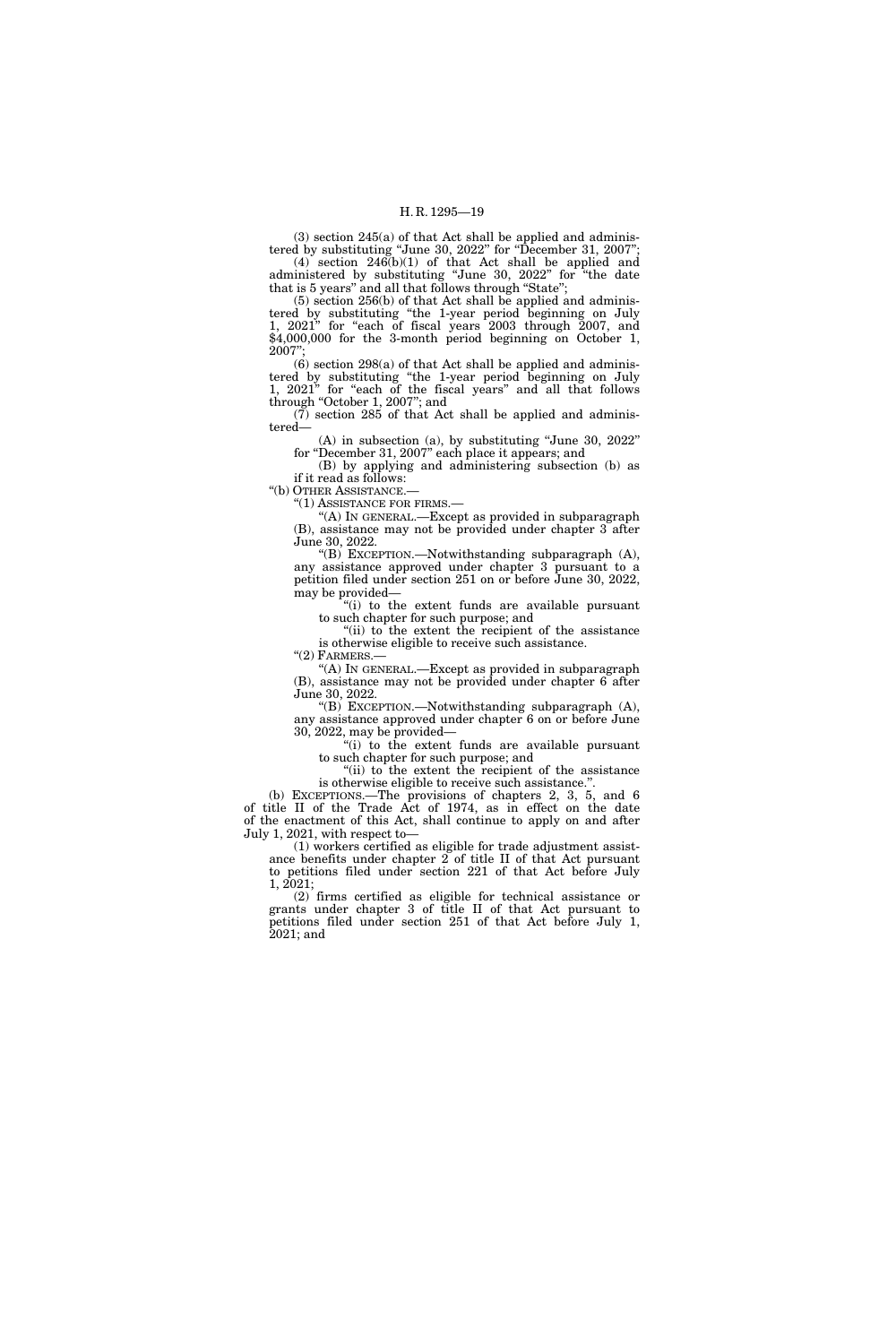(3) agricultural commodity producers certified as eligible for technical or financial assistance under chapter 6 of title II of that Act pursuant to petitions filed under section 292 of that Act before July 1, 2021.

#### **SEC. 407. EXTENSION AND MODIFICATION OF HEALTH COVERAGE TAX CREDIT.**

(a) EXTENSION.—Subparagraph (B) of section 35(b)(1) of the Internal Revenue Code of 1986 is amended by striking "before" January 1, 2014'' and inserting ''before January 1, 2020''.

(b) COORDINATION WITH CREDIT FOR COVERAGE UNDER A QUALI-FIED HEALTH PLAN.—Subsection (g) of section 35 of the Internal Revenue Code of 1986 is amended—

(1) by redesignating paragraph (11) as paragraph (13); and

(2) by inserting after paragraph (10) the following new paragraphs:

 $\sqrt[G(11)]$  ELECTION.—

''(A) IN GENERAL.—This section shall not apply to any taxpayer for any eligible coverage month unless such taxpayer elects the application of this section for such month.

"(B) TIMING AND APPLICABILITY OF ELECTION.—Except as the Secretary may provide—

"(i) an election to have this section apply for any eligible coverage month in a taxable year shall be made not later than the due date (including extensions) for the return of tax for the taxable year; and

"(ii) any election for this section to apply for an eligible coverage month shall apply for all subsequent eligible coverage months in the taxable year and, once made, shall be irrevocable with respect to such months. "(12)  $Coof$ DINATION WITH PREMIUM TAX CREDIT.

''(A) IN GENERAL.—An eligible coverage month to which the election under paragraph (11) applies shall not be treated as a coverage month (as defined in section 36B(c)(2)) for purposes of section 36B with respect to the taxpayer.

''(B) COORDINATION WITH ADVANCE PAYMENTS OF PRE-MIUM TAX CREDIT.—In the case of a taxpayer who makes the election under paragraph (11) with respect to any eligible coverage month in a taxable year or on behalf of whom any advance payment is made under section 7527 with respect to any month in such taxable year-

(i) the tax imposed by this chapter for the taxable year shall be increased by the excess, if any, of—

''(I) the sum of any advance payments made on behalf of the taxpayer under section 1412 of the Patient Protection and Affordable Care Act and section 7527 for months during such taxable year, over

''(II) the sum of the credits allowed under this section (determined without regard to paragraph (1)) and section 36B (determined without regard to subsection  $(f)(1)$  thereof) for such taxable year; and

"(ii) section  $36B(f)(2)$  shall not apply with respect to such taxpayer for such taxable year, except that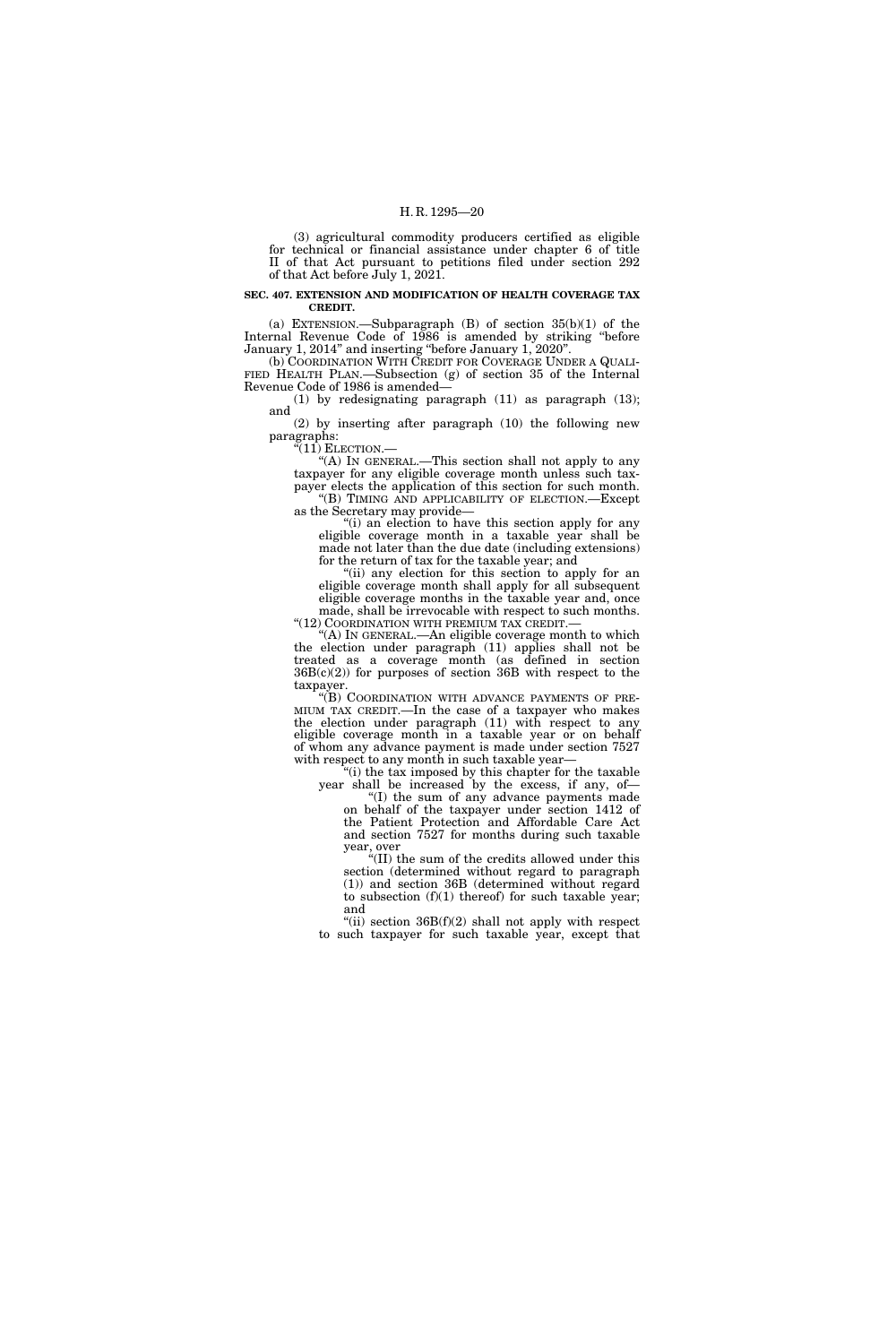if such taxpayer received any advance payments under section 7527 for any month in such taxable year and is later allowed a credit under section 36B for such taxable year, then section  $36B(f)(2)(B)$  shall be applied by substituting the amount determined under clause<br>(i) for the amount determined under section amount determined under section  $36B(f)(2)(A)$ ."

(c) EXTENSION OF ADVANCE PAYMENT PROGRAM.—

(1) IN GENERAL.—Subsection (a) of section 7527 of the Internal Revenue Code of 1986 is amended by striking ''August 1, 2003'' and inserting ''the date that is 1 year after the date of the enactment of the Trade Adjustment Assistance Reauthorization Act of 2015''.

(2) CONFORMING AMENDMENT.—Paragraph (1) of section 7527(e) of such Code is amended by striking ''occurring'' and all that follows and inserting ''occurring—

"(A) after the date that is  $\tilde{1}$  year after the date of the enactment of the Trade Adjustment Assistance Reauthorization Act of 2015; and

''(B) prior to the first month for which an advance payment is made on behalf of such individual under subsection (a).".

(d) INDIVIDUAL INSURANCE TREATED AS QUALIFIED HEALTH INSURANCE WITHOUT REGARD TO ENROLLMENT DATE.—

(1) IN GENERAL.—Subparagraph (J) of section 35(e)(1) of the Internal Revenue Code of 1986 is amended by striking "insurance if the eligible individual" and all that follows through "For purposes of" and inserting "insurance. For purposes of"

(2) SPECIAL RULE.—Subparagraph (J) of section  $35(e)(1)$ of such Code, as amended by paragraph (1), is amended by striking "insurance." and inserting "insurance (other than coverage enrolled in through an Exchange established under the Patient Protection and Affordable Care Act)."

(e) CONFORMING AMENDMENT.—Subsection (m) of section 6501 of the Internal Revenue Code of 1986 is amended by inserting  $, 35(g)(11)$ " after " $30D(e)(4)$ ".<br>
(f) EFFECTIVE DATE.—

(1) IN GENERAL.—Except as provided in paragraph  $(2)$ , the amendments made by this section shall apply to coverage months in taxable years beginning after December 31, 2013.

(2) PLANS AVAILABLE ON INDIVIDUAL MARKET FOR USE OF TAX CREDIT.—The amendment made by subsection (d)(2) shall apply to coverage months in taxable years beginning after December 31, 2015.

(3) TRANSITION RULE.—Notwithstanding section  $35(g)(11)(B)(i)$  of the Internal Revenue Code of 1986 (as added by this title), an election to apply section 35 of such Code to an eligible coverage month (as defined in section 35(b) of such Code) (and not to claim the credit under section 36B of such Code with respect to such month) in a taxable year beginning after December 31, 2013, and before the date of the enactment of this Act—

(A) may be made at any time on or after such date of enactment and before the expiration of the 3-year period of limitation prescribed in section 6511(a) with respect to such taxable year; and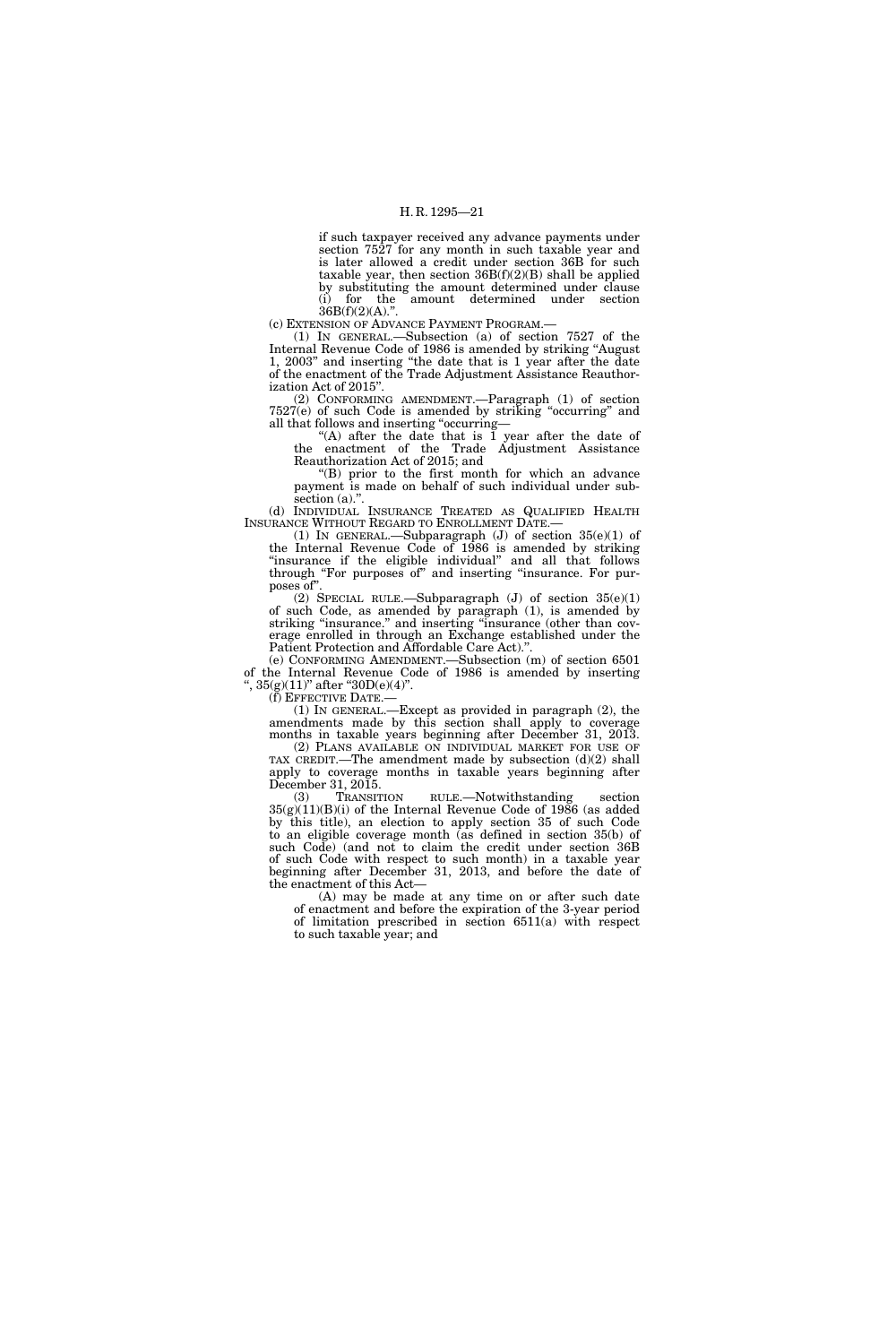#### (B) may be made on an amended return.

(g) AGENCY OUTREACH.—As soon as possible after the date of the enactment of this Act, the Secretaries of the Treasury, Health and Human Services, and Labor (or such Secretaries' delegates) and the Director of the Pension Benefit Guaranty Corporation (or the Director's delegate) shall carry out programs of public outreach, including on the Internet, to inform potential eligible individuals (as defined in section  $35(c)(1)$  of the Internal Revenue Code of 1986) of the extension of the credit under section 35 of the Internal Revenue Code of 1986 and the availability of the election to claim such credit retroactively for coverage months beginning after December 31, 2013.

# **TITLE V—IMPROVEMENTS TO ANTI-DUMPING AND COUNTERVAILING DUTY LAWS**

#### **SEC. 501. SHORT TITLE.**

This title may be cited as the ''American Trade Enforcement Effectiveness Act''.

#### **SEC. 502. CONSEQUENCES OF FAILURE TO COOPERATE WITH A REQUEST FOR INFORMATION IN A PROCEEDING.**

Section 776 of the Tariff Act of 1930 (19 U.S.C. 1677e) is amended—

 $(1)$  in subsection  $(b)$ —

(A) by redesignating paragraphs (1) through (4) as subparagraphs  $(A)$  through  $(D)$ , respectively, and by moving such subparagraphs, as so redesignated, 2 ems to the right;

(B) by striking ''ADVERSE INFERENCES.—If'' and inserting the following: "ADVERSE INFERENCES.—<br>"(1) IN GENERAL.—If";

(C) by striking ''under this title, may use'' and inserting the following: ''under this title—

''(A) may use''; and

(D) by striking ''facts otherwise available. Such adverse inference may include'' and inserting the following: ''facts otherwise available; and

''(B) is not required to determine, or make any adjustments to, a countervailable subsidy rate or weighted average dumping margin based on any assumptions about information the interested party would have provided if the interested party had complied with the request for information.

"(2) POTENTIAL SOURCES OF INFORMATION FOR ADVERSE INFERENCES.—An adverse inference under paragraph (1)(A) may include'';

(2) in subsection (c)—

(A) by striking ''CORROBORATION OF SECONDARY INFORMATION.—When the'' and inserting the following:

"(1) IN GENERAL.—Except as provided in paragraph (2), when the''; and

(B) by adding at the end the following: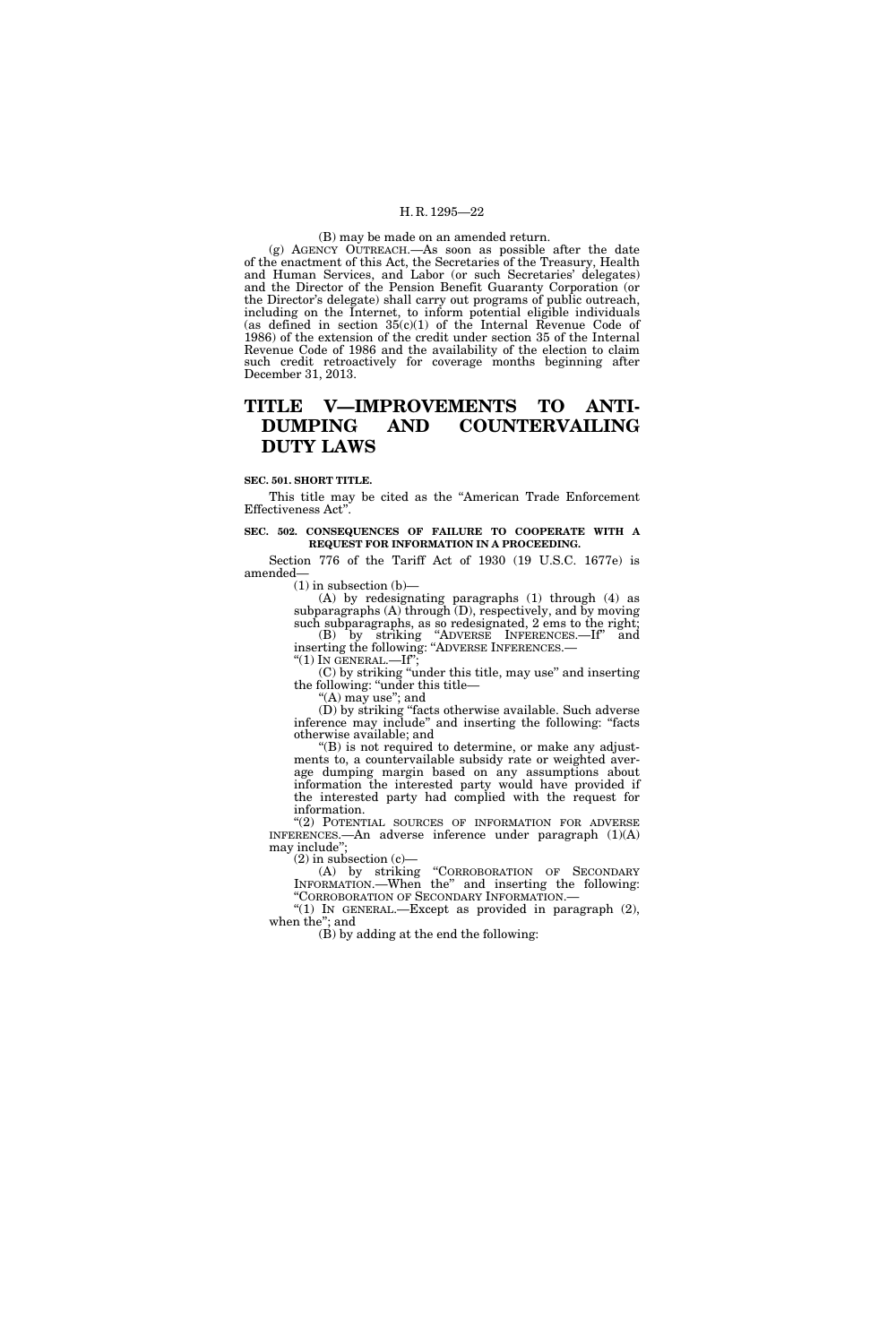"(2) EXCEPTION.—The administrative authority and the Commission shall not be required to corroborate any dumping margin or countervailing duty applied in a separate segment of the same proceeding.''; and

(3) by adding at the end the following:

''(d) SUBSIDY RATES AND DUMPING MARGINS IN ADVERSE INFERENCE DETERMINATIONS.

''(1) IN GENERAL.—If the administering authority uses an inference that is adverse to the interests of a party under subsection  $(b)(1)(A)$  in selecting among the facts otherwise available, the administering authority may—

"(A) in the case of a countervailing duty proceeding-''(i) use a countervailable subsidy rate applied for the same or similar program in a countervailing duty proceeding involving the same country; or

"(ii) if there is no same or similar program, use a countervailable subsidy rate for a subsidy program from a proceeding that the administering authority considers reasonable to use; and

 $f(B)$  in the case of an antidumping duty proceeding, use any dumping margin from any segment of the proceeding under the applicable antidumping order.

"(2) DISCRETION TO APPLY HIGHEST RATE.—In carrying out paragraph (1), the administering authority may apply any of the countervailable subsidy rates or dumping margins specified under that paragraph, including the highest such rate or margin, based on the evaluation by the administering authority of the situation that resulted in the administering authority using an adverse inference in selecting among the facts otherwise available.

''(3) NO OBLIGATION TO MAKE CERTAIN ESTIMATES OR ADDRESS CERTAIN CLAIMS.—If the administering authority uses an adverse inference under subsection  $(b)(1)(A)$  in selecting among the facts otherwise available, the administering authority is not required, for purposes of subsection (c) or for any other purpose—

 $(A)$  to estimate what the countervailable subsidy rate or dumping margin would have been if the interested party found to have failed to cooperate under subsection  $(b)(1)$ had cooperated; or

 $(E)$  to demonstrate that the countervailable subsidy rate or dumping margin used by the administering authority reflects an alleged commercial reality of the interested party."

#### **SEC. 503. DEFINITION OF MATERIAL INJURY.**

(a) EFFECT OF PROFITABILITY OF DOMESTIC INDUSTRIES.—Section 771(7) of the Tariff Act of 1930 (19 U.S.C. 1677(7)) is amended by adding at the end the following:

''(J) EFFECT OF PROFITABILITY.—The Commission may not determine that there is no material injury or threat of material injury to an industry in the United States merely because that industry is profitable or because the

performance of that industry has recently improved." (b) EVALUATION OF IMPACT ON DOMESTIC INDUSTRY IN DETER-MINATION OF MATERIAL INJURY.—Subclause (I) of section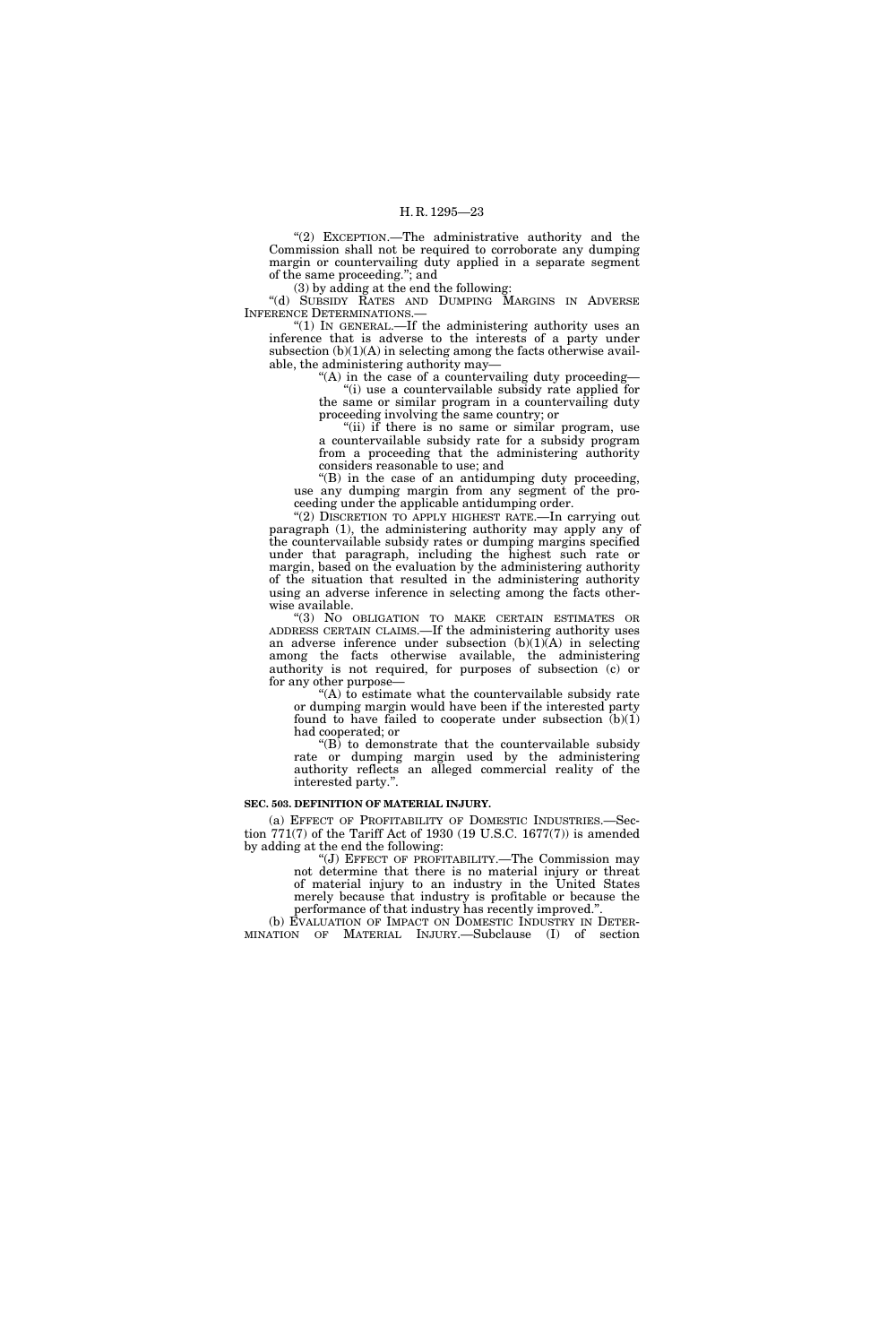771(7)(C)(iii) of the Tariff Act of 1930 (19 U.S.C. 1677(7)(C)(iii)) is amended to read as follows:

''(I) actual and potential decline in output, sales, market share, gross profits, operating profits, net profits, ability to service debt, productivity, return on investments, return on assets, and utilization of capacity,''.

(c) CAPTIVE PRODUCTION.—Section  $771(7)(C)(iv)$  of the Tariff Act of 1930 (19 U.S.C. 1677(7)(C)(iv)) is amended—

(1) in subclause (I), by striking the comma and inserting '', and'';

 $(2)$  in subclause  $(II)$ , by striking ", and" and inserting a comma; and

(3) by striking subclause (III).

# **SEC. 504. PARTICULAR MARKET SITUATION.**

(a) DEFINITION OF ORDINARY COURSE OF TRADE.—Section 771(15) of the Tariff Act of 1930 (19 U.S.C. 1677(15)) is amended by adding at the end the following:

''(C) Situations in which the administering authority determines that the particular market situation prevents a proper comparison with the export price or constructed export price."

(b) DEFINITION OF NORMAL VALUE.—Section 773(a)(1)(B)(ii)(III) of the Tariff Act of 1930 (19 U.S.C.  $1677b(a)(1)(B)(ii)(III)$ ) is amended by striking "in such other country."

(c) DEFINITION OF CONSTRUCTED VALUE.—Section 773(e) of the Tariff Act of 1930 (19 U.S.C. 1677b(e)) is amended—

(1) in paragraph (1), by striking ''business'' and inserting ''trade''; and

(2) by striking the flush text at the end and inserting the following:

''For purposes of paragraph (1), if a particular market situation exists such that the cost of materials and fabrication or other processing of any kind does not accurately reflect the cost of production in the ordinary course of trade, the administering authority may use another calculation methodology under this subtitle or any other calculation methodology. For purposes of paragraph (1), the cost of materials shall be determined without regard to any internal tax in the exporting country imposed on such materials or their disposition that is remitted or refunded upon exportation of the subject merchandise produced from such materials.''.

#### **SEC. 505. DISTORTION OF PRICES OR COSTS.**

(a) INVESTIGATION OF BELOW-COST SALES.—Section 773(b)(2) of the Tariff Act of 1930 (19 U.S.C. 1677b(b)(2)) is amended by striking subparagraph (A) and inserting the following: "(A) REASONABLE GROUNDS TO BELIEVE OR SUSPECT.

''(i) REVIEW.—In a review conducted under section 751 involving a specific exporter, there are reasonable grounds to believe or suspect that sales of the foreign like product have been made at prices that are less than the cost of production of the product if the administering authority disregarded some or all of the exporter's sales pursuant to paragraph (1) in the investigation or, if a review has been completed, in the most recently completed review.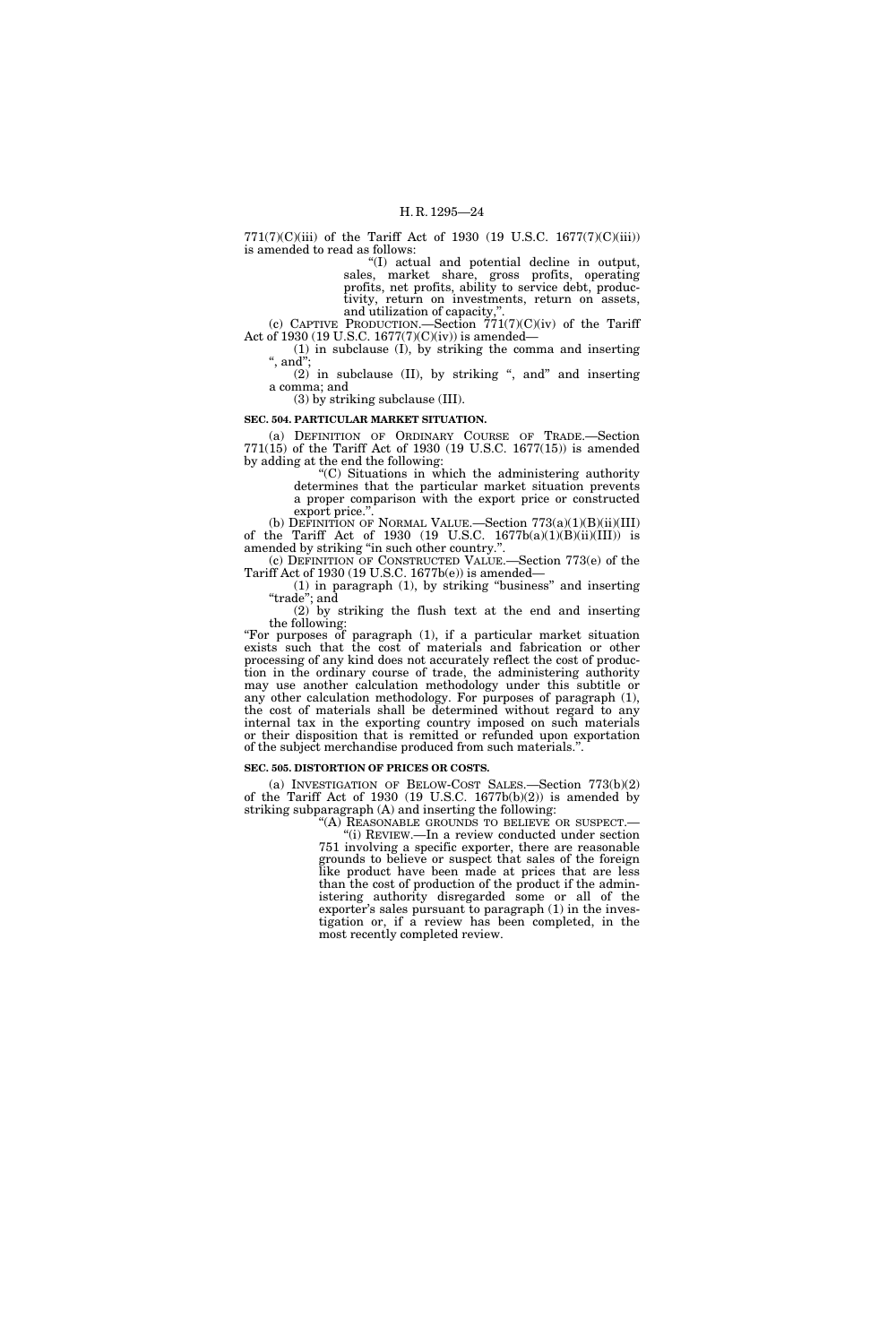"(ii) REQUESTS FOR INFORMATION. - In an investigation initiated under section 732 or a review conducted under section 751, the administering authority shall request information necessary to calculate the constructed value and cost of production under subsections (e) and (f) to determine whether there are reasonable grounds to believe or suspect that sales of the foreign like product have been made at prices that represent less than the cost of production of the product.''.

(b) PRICES AND COSTS IN NONMARKET ECONOMIES.—Section 773(c) of the Tariff Act of 1930 (19 U.S.C. 1677b(c)) is amended by adding at the end the following:

<sup>7</sup>(5) DISCRETION TO DISREGARD CERTAIN PRICE OR COST VALUES.—In valuing the factors of production under paragraph (1) for the subject merchandise, the administering authority may disregard price or cost values without further investigation if the administering authority has determined that broadly available export subsidies existed or particular instances of subsidization occurred with respect to those price or cost values or if those price or cost values were subject to an antidumping order.''.

#### **SEC. 506. REDUCTION IN BURDEN ON DEPARTMENT OF COMMERCE BY REDUCING THE NUMBER OF VOLUNTARY RESPOND-ENTS.**

Section 782(a) of the Tariff Act of 1930 (19 U.S.C. 1677m(a)) is amended—

 $(1)$  in paragraph  $(1)$ , by redesignating subparagraphs  $(A)$ and (B) as clauses (i) and (ii), respectively, and by moving such clauses, as so redesignated, 2 ems to the right;

(2) by redesignating paragraphs (1) and (2) as subparagraphs  $(A)$  and  $(B)$ , respectively, and by moving such subparagraphs, as so redesignated, 2 ems to the right;

(3) by striking ''INVESTIGATIONS AND REVIEWS.—In'' and inserting the following: ''INVESTIGATIONS AND REVIEWS.— ''(1) IN GENERAL.—In'';

(4) in paragraph (1), as designated by paragraph (3), by amending subparagraph (B), as redesignated by paragraph (2), to read as follows:

(B) the number of exporters or producers subject to the investigation or review is not so large that any additional individual examination of such exporters or producers would be unduly burdensome to the administering authority and inhibit the timely completion of the investigation or review.''; and

(5) by adding at the end the following:

"(2) DETERMINATION OF UNDULY BURDENSOME.—In determining if an individual examination under paragraph (1)(B) would be unduly burdensome, the administering authority may consider the following:

"(A) The complexity of the issues or information presented in the proceeding, including questionnaires and any responses thereto.

''(B) Any prior experience of the administering authority in the same or similar proceeding.

''(C) The total number of investigations under subtitle A or B and reviews under section 751 being conducted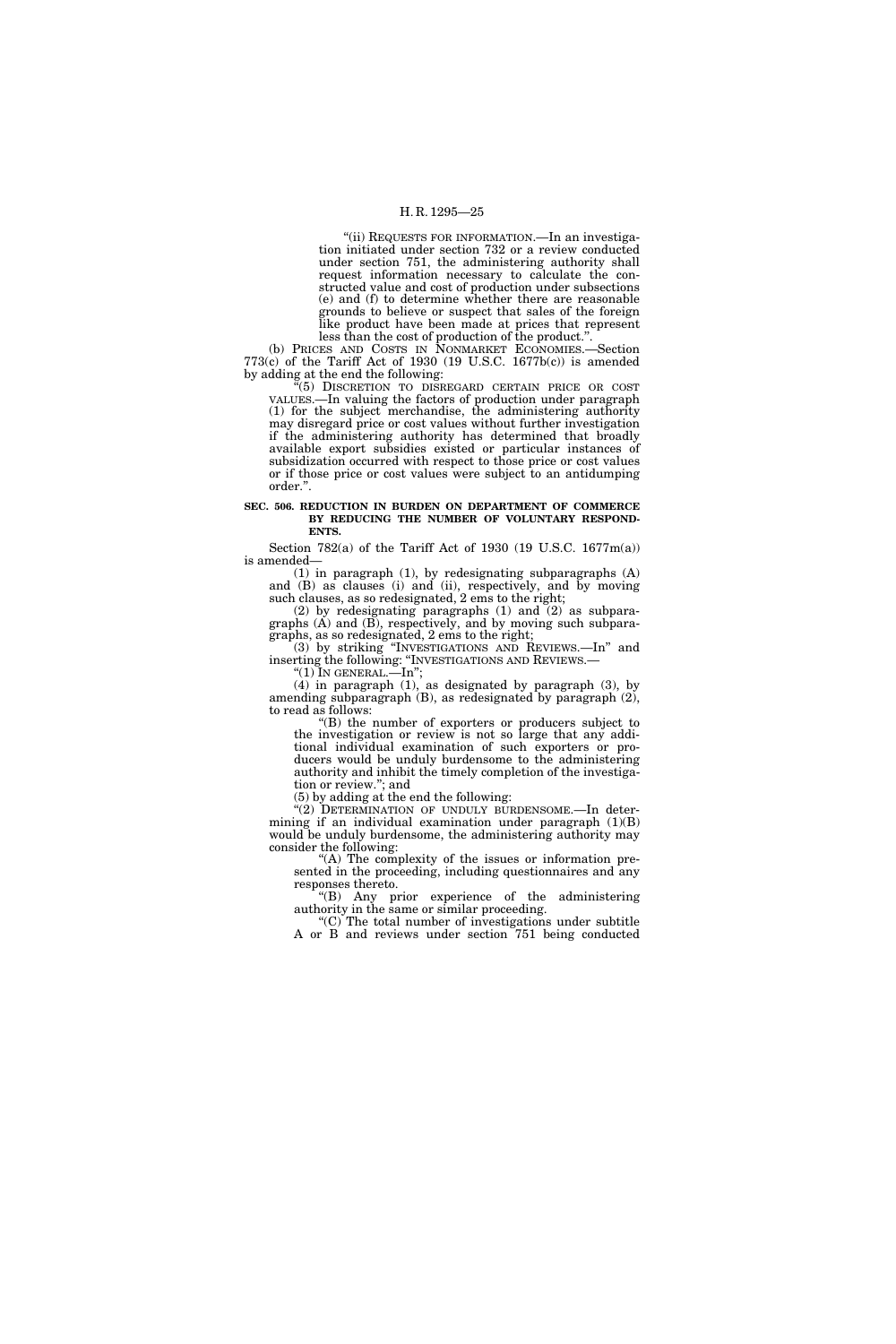by the administering authority as of the date of the determination.

''(D) Such other factors relating to the timely completion of each such investigation and review as the administering authority considers appropriate.''.

**SEC. 507. APPLICATION TO CANADA AND MEXICO.** 

Pursuant to article 1902 of the North American Free Trade Agreement and section 408 of the North American Free Trade Agreement Implementation Act (19 U.S.C. 3438), the amendments made by this title shall apply with respect to goods from Canada and Mexico.

# **TITLE VI—TARIFF CLASSIFICATION OF CERTAIN ARTICLES**

#### **SEC. 601. TARIFF CLASSIFICATION OF RECREATIONAL PERFORMANCE OUTERWEAR.**

(a) AMENDMENTS TO ADDITIONAL U.S. NOTES.—The Additional U.S. Notes to chapter 62 of the Harmonized Tariff Schedule of the United States are amended—

(1) in Additional U.S. Note 2—

(A) by striking ''For the purposes of subheadings'' and all that follows through "6211.20.15" and inserting "For purposes of this chapter'';

(B) by striking ''garments classifiable in those subheadings" and inserting "a garment"; and

 $(C)$  by striking "D 3600-81" and inserting "D 3779– 81''; and

(2) by adding at the end the following new notes:

''(c) For purposes of this chapter, the term 'recreational performance outerwear' means trousers (including, but not limited to, paddling pants, ski or snowboard pants, and ski or snowboard pants intended for sale as parts of ski-suits), coveralls and bib overalls, and jackets (including, but not limited to, full zip jackets, paddling jackets, ski jackets, and ski jackets intended for sale as parts of ski-suits), windbreakers, and similar articles (including padded, sleeveless jackets) composed of fabrics of cotton, wool, hemp, bamboo, silk, or manmade fiber, or a combination of such fibers, that are either water resistant or treated with plastics, or both, with critically sealed seams, and with five or more of the following features:

''(1) Insulation for cold weather protection.

 $(2)$  Pockets, at least one of which has a zippered, hook and loop, or other type of closure.

''(3) Elastic, drawcord, or other means of tightening around the waist or leg hems, including hidden leg sleeves with a means of tightening at the ankle for trousers and tightening around the waist or bottom hem for jackets.

 $'(4)$  Venting, not including grommet(s).

"(5) Articulated elbows or knees.

''(6) Reinforcement in one of the following areas: the elbows, shoulders, seat, knees, ankles, or cuffs.

''(7) Weatherproof closure at the waist or front. ''(8) Multi-adjustable hood or adjustable collar.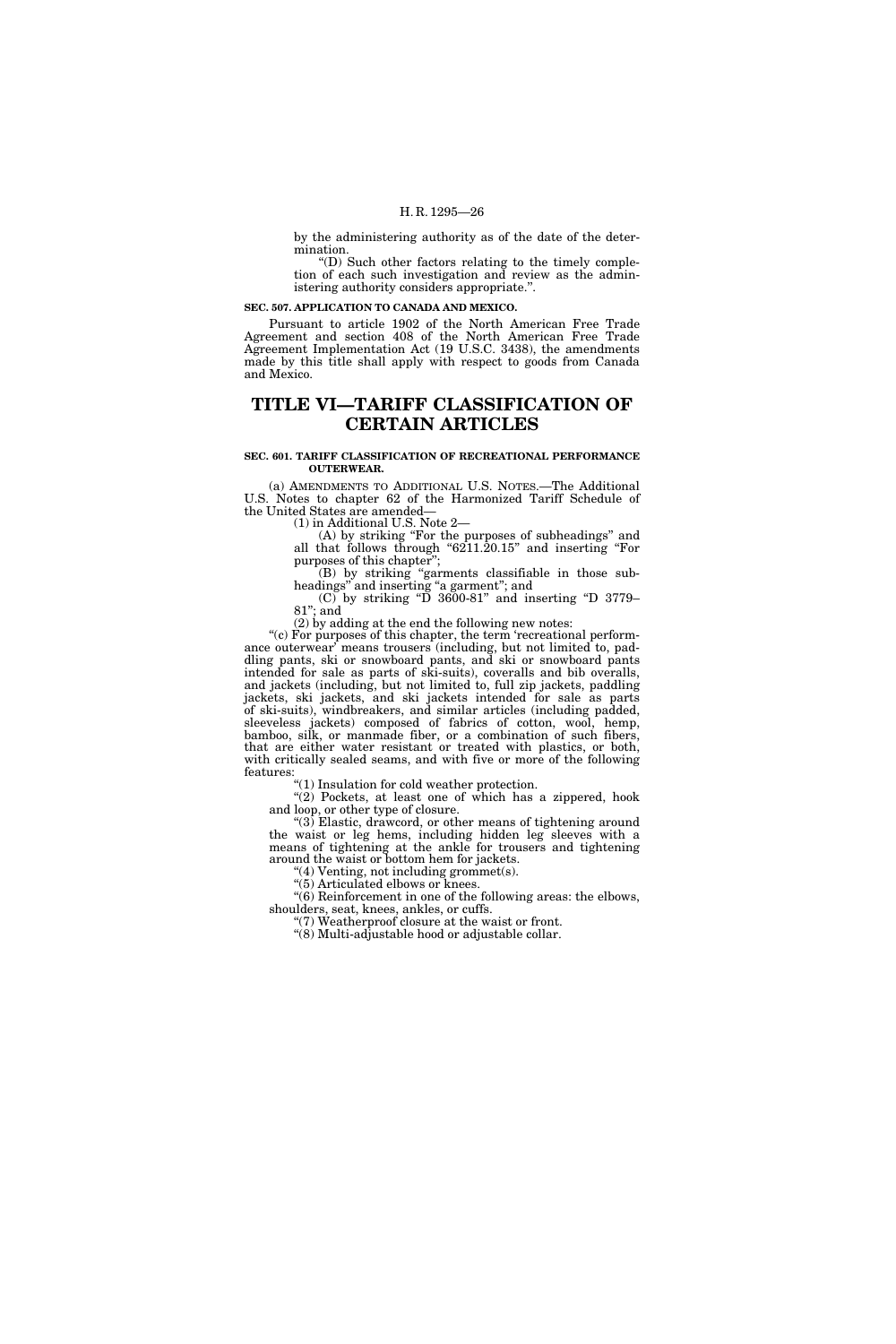''(9) Adjustable powder skirt, inner protective skirt, or adjustable inner protective cuff at sleeve hem.

"(10) Construction at the arm gusset that utilizes fabric, design, or patterning to allow radial arm movement.

 $\sqrt[36]{(11)}$  Odor control technology.

The term 'recreational performance outerwear' does not include occupational outerwear.

 $\mathbf{F}^{\mathsf{r}}(d)$  For purposes of this Note, the following terms have the following meanings:

" $(1)$  The term 'treated with plastics' refers to textile fabrics impregnated, coated, covered, or laminated with plastics, as described in Note 2 to chapter 59.

" $(2)$  The term 'sealed seams' means seams that have been covered by means of taping, gluing, bonding, cementing, fusing, welding, or a similar process so that water cannot pass through the seams when tested in accordance with the current version of AATCC Test Method 35.

''(3) The term 'critically sealed seams' means—

''(A) for jackets, windbreakers, and similar articles (including padded, sleeveless jackets), sealed seams that are sealed at the front and back yokes, or at the shoulders, arm holes, or both, where applicable; and

''(B) for trousers, overalls and bib overalls and similar articles, sealed seams that are sealed at the front (up

to the zipper or other means of closure) and back rise. "(4) The term 'insulation for cold weather protection' means insulation with either synthetic fill, down, a laminated thermal backing, or other lining for thermal protection from cold weather.

''(5) The term 'venting' refers to closeable or permanent constructed openings in a garment (excluding front, primary zipper closures and grommet(s)) to allow increased expulsion of built-up heat during outdoor activities. In a jacket, such openings are often positioned on the underarm seam of a garment but may also be placed along other seams in the front or back of a garment. In trousers, such openings are often positioned on the inner or outer leg seams of a garment but may also be placed along other seams in the front or back of a garment.

 $\mathbf{F}(6)$  The term 'articulated elbows or knees' refers to the construction of a sleeve (or pant leg) to allow improved mobility at the elbow (or knee) through the use of extra seams, darts, gussets, or other means.

"(7) The term 'reinforcement' refers to the use of a double layer of fabric or section(s) of fabric that is abrasion-resistant or otherwise more durable than the face fabric of the garment.

"(8) The term 'weatherproof closure' means a closure (including, but not limited to, laminated or coated zippers, storm flaps, or other weatherproof construction) that has been reinforced or engineered in a manner to reduce the penetration or absorption of moisture or air through an opening in the garment.

''(9) The term 'multi-adjustable hood or adjustable collar' means, in the case of a hood, a hood into which is incorporated two or more draw cords, adjustment tabs, or elastics, or, in the case of a collar, a collar into which is incorporated at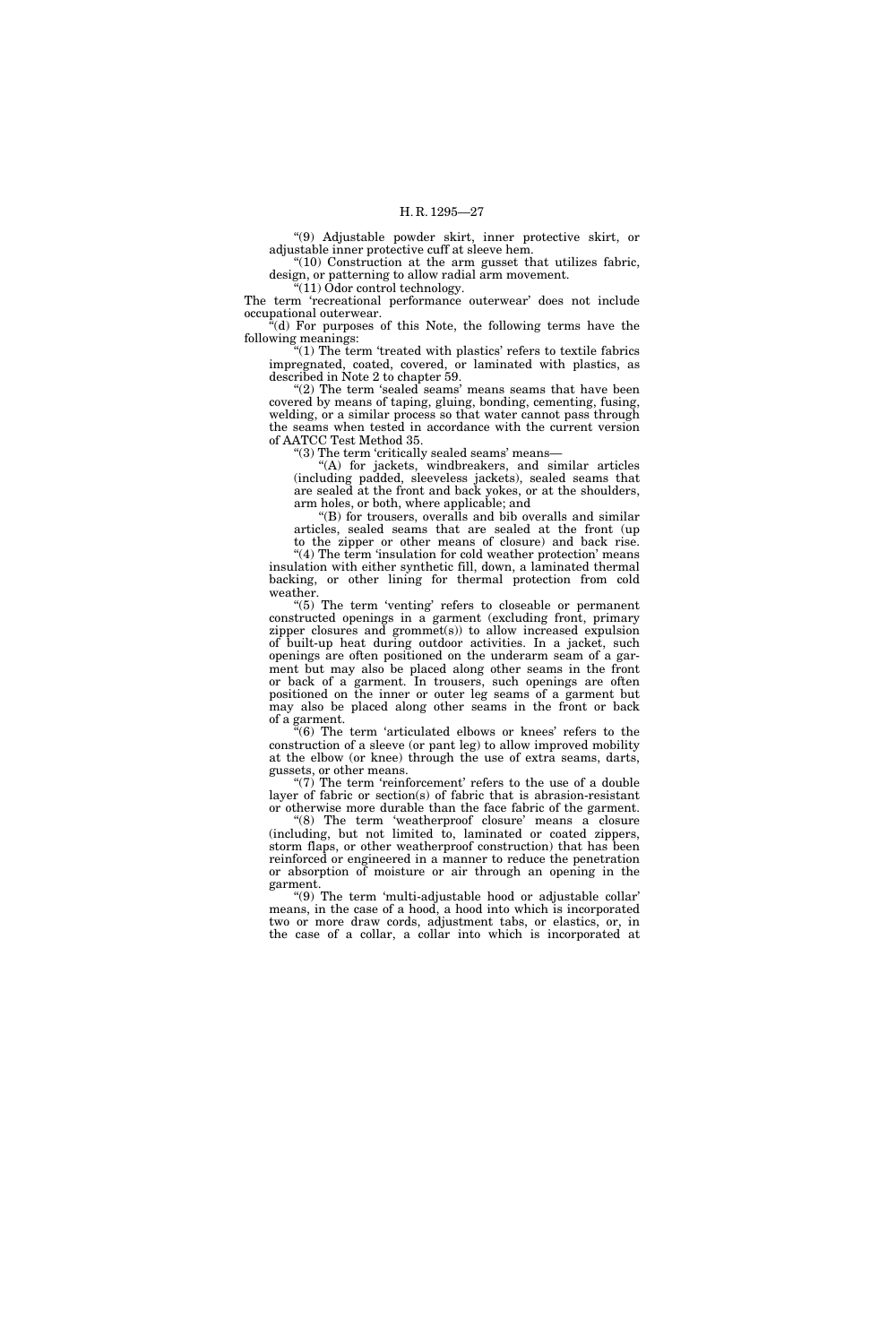least one draw cord, adjustment tab, elastic, or similar component, to allow volume adjustments around a helmet, or the crown of the head, neck, or face.

 $(10)$  The terms 'adjustable powder skirt' and 'inner protective skirt' refer to a partial lower inner lining with means of tightening around the waist for additional protection from the elements.

"(11) The term 'arm gusset' means construction at the arm of a gusset that utilizes an extra fabric piece in the underarm, usually diamond- or triangular-shaped, designed, or patterned to allow radial arm movement.

" $(12)$  The term 'radial arm movement' refers to unrestricted, 180-degree range of motion for the arm while wearing performance outerwear.

" $(13)$  The term 'odor control technology' means the incorporation into a fabric or garment of materials, including, but not limited to, activated carbon, silver, copper, or any combination thereof, capable of adsorbing, absorbing, or reacting with human odors, or effective in reducing the growth of odor-causing bacteria.

"(14) The term 'occupational outerwear' means outerwear garments, including uniforms, designed or marketed for use in the workplace or at a worksite to provide durable protection from cold or inclement weather and/or workplace hazards, such as fire, electrical, abrasion, or chemical hazards, or impacts, cuts, punctures, or similar hazards.

 $(e)$  Notwithstanding subdivision  $(b)(i)$  of this Note, for purposes of this chapter, Notes  $\bar{1}$  and  $2(a)(1)$  to chapter 59 and Note 1(c) to chapter 60 shall be disregarded in classifying goods as 'recreational performance outerwear'.

"(f) For purposes of this chapter, the importer of record shall maintain internal import records that specify upon entry whether garments claimed as recreational performance outerwear have an outer surface that is water resistant, treated with plastics, or a combination thereof, and shall further enumerate the specific features that make the garments eligible to be classified as recreational performance outerwear.''.

(b) TARIFF CLASSIFICATIONS.—Chapter 62 of the Harmonized Tariff Schedule of the United States is amended as follows:

(1) By striking subheading 6201.11.00 and inserting the following, with the article description for subheading 6201.11 having the same degree of indentation as the article description for subheading 6201.11.00 (as in effect on the day before the date of the enactment of this Act):

| $\epsilon\epsilon$ | 6201.11    | Of wool or fine ani-<br>mal hair:    |            |                  |                     |
|--------------------|------------|--------------------------------------|------------|------------------|---------------------|
|                    | 6201.11.05 | Recreational per-<br>formance outer- |            |                  |                     |
|                    |            | wear                                 | $41¢/kg +$ | Free (BH,        | $52.9$ e/kg + 58.5% |
|                    |            |                                      | 16.3%      | CA, CL, CO,      |                     |
|                    |            |                                      |            | IL, JO, KR,      |                     |
|                    |            |                                      |            | MA, MX, P,       |                     |
|                    |            |                                      |            | PA, PE, SG)      |                     |
|                    |            |                                      |            | 8% (AU)          |                     |
|                    |            |                                      |            | $16.4\ell$ /kg + |                     |
|                    |            |                                      |            | $6.5\%$ (OM)     |                     |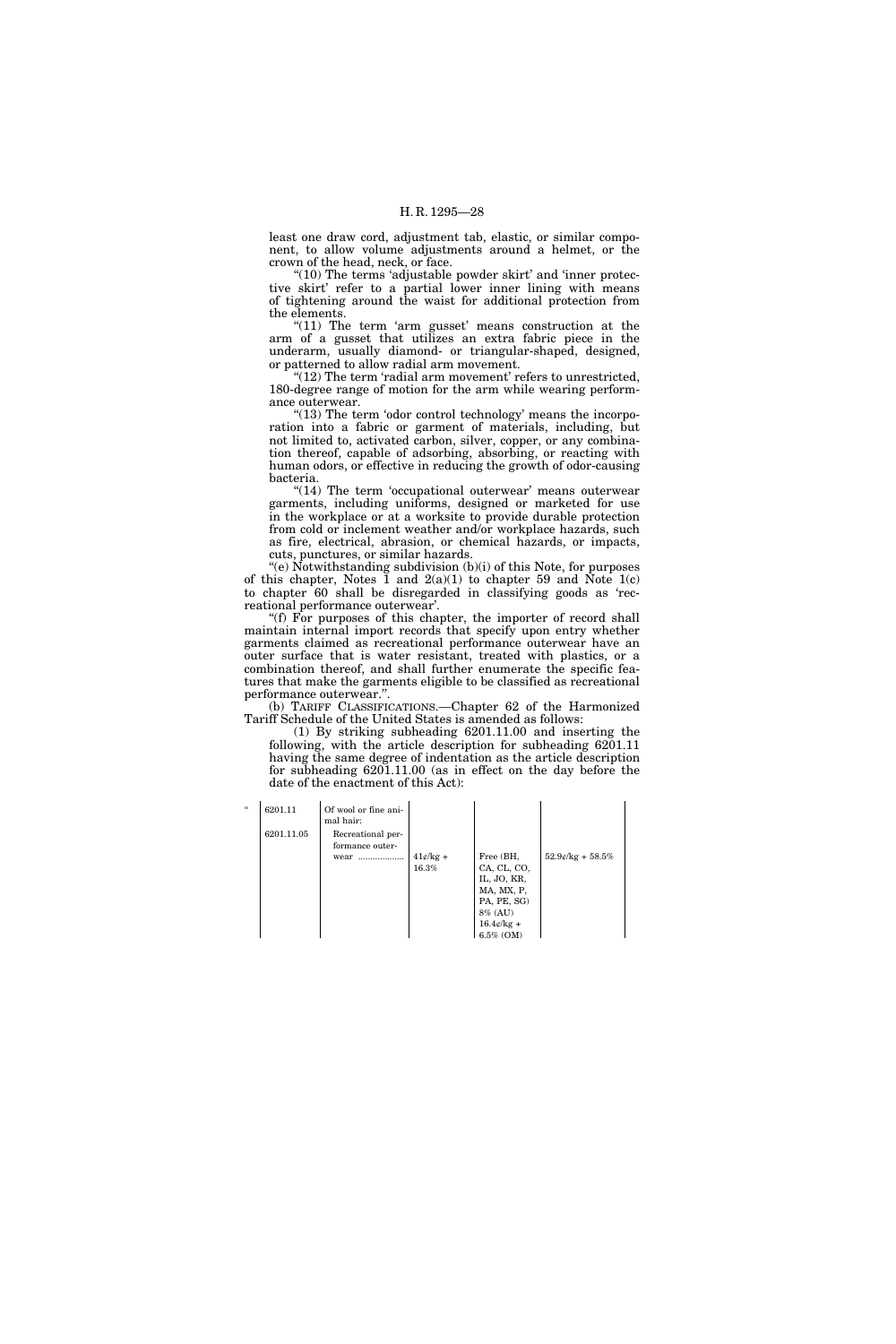| 6201.11.10 | Other | $41¢/kg +$<br>16.3% | Free (BH,<br>CA, CL, CO,<br>IL, JO, KR,<br>MA, MX, P,   |                     |   |
|------------|-------|---------------------|---------------------------------------------------------|---------------------|---|
|            |       |                     | PA, PE, SG)<br>8% (AU)<br>$16.4$ e/kg +<br>$6.5\%$ (OM) | $52.9$ e/kg + 58.5% | " |

(2) By striking subheadings 6201.12.10 and 6201.12.20 and inserting the following, with the article description for subheading 6201.12.05 having the same degree of indentation as the article description for subheading 6201.12.10 (as in effect on the day before the date of the enactment of this Act):

| $\epsilon$ | 6201.12.05 | Recreational perform-                 |      |                          |     |   |
|------------|------------|---------------------------------------|------|--------------------------|-----|---|
|            |            | ance outerwear                        | 9.4% | Free (BH,                | 60% |   |
|            |            |                                       |      | CA, CL, CO,              |     |   |
|            |            |                                       |      | IL, JO, KR,              |     |   |
|            |            |                                       |      | MA, MX,                  |     |   |
|            |            |                                       |      | OM, P, PA,<br>PE, SG)    |     |   |
|            |            |                                       |      | 8% (AU)                  |     |   |
|            |            | Other:                                |      |                          |     |   |
|            |            |                                       |      |                          |     |   |
|            | 6201.12.10 | Containing 15 per-                    |      |                          |     |   |
|            |            | cent or more by<br>weight of down and |      |                          |     |   |
|            |            | waterfowl plumage                     |      |                          |     |   |
|            |            | and of which down                     |      |                          |     |   |
|            |            | comprises 35 percent                  |      |                          |     |   |
|            |            | or more by weight;                    |      |                          |     |   |
|            |            | containing 10 percent                 |      |                          |     |   |
|            |            | or more by weight of                  |      |                          |     |   |
|            |            | down                                  | 4.4% | Free (BH,                | 60% |   |
|            |            |                                       |      | CA, CL, CO,              |     |   |
|            |            |                                       |      | IL, JO, KR,              |     |   |
|            |            |                                       |      | MA, MX,                  |     |   |
|            |            |                                       |      | OM, P, PA,               |     |   |
|            |            |                                       |      | PE, SG)<br>3.9% (AU)     |     |   |
|            |            |                                       |      |                          |     |   |
|            | 6201.12.20 |                                       | 9.4% | Free (BH,<br>CA, CL, CO, |     |   |
|            |            |                                       |      | IL, JO, KR,              |     |   |
|            |            |                                       |      | MA, MX,                  |     |   |
|            |            |                                       |      | OM, P, PA,               |     |   |
|            |            |                                       |      | PE, SG)                  |     |   |
|            |            |                                       |      | 8% (AU)                  | 90% | " |

(3) By striking subheadings 6201.13.10 through 6201.13.40 and inserting the following, with the article description for subheading 6201.13.05 having the same degree of indentation as the article description for subheading 6201.13.10 (as in effect on the day before the date of the enactment of this Act):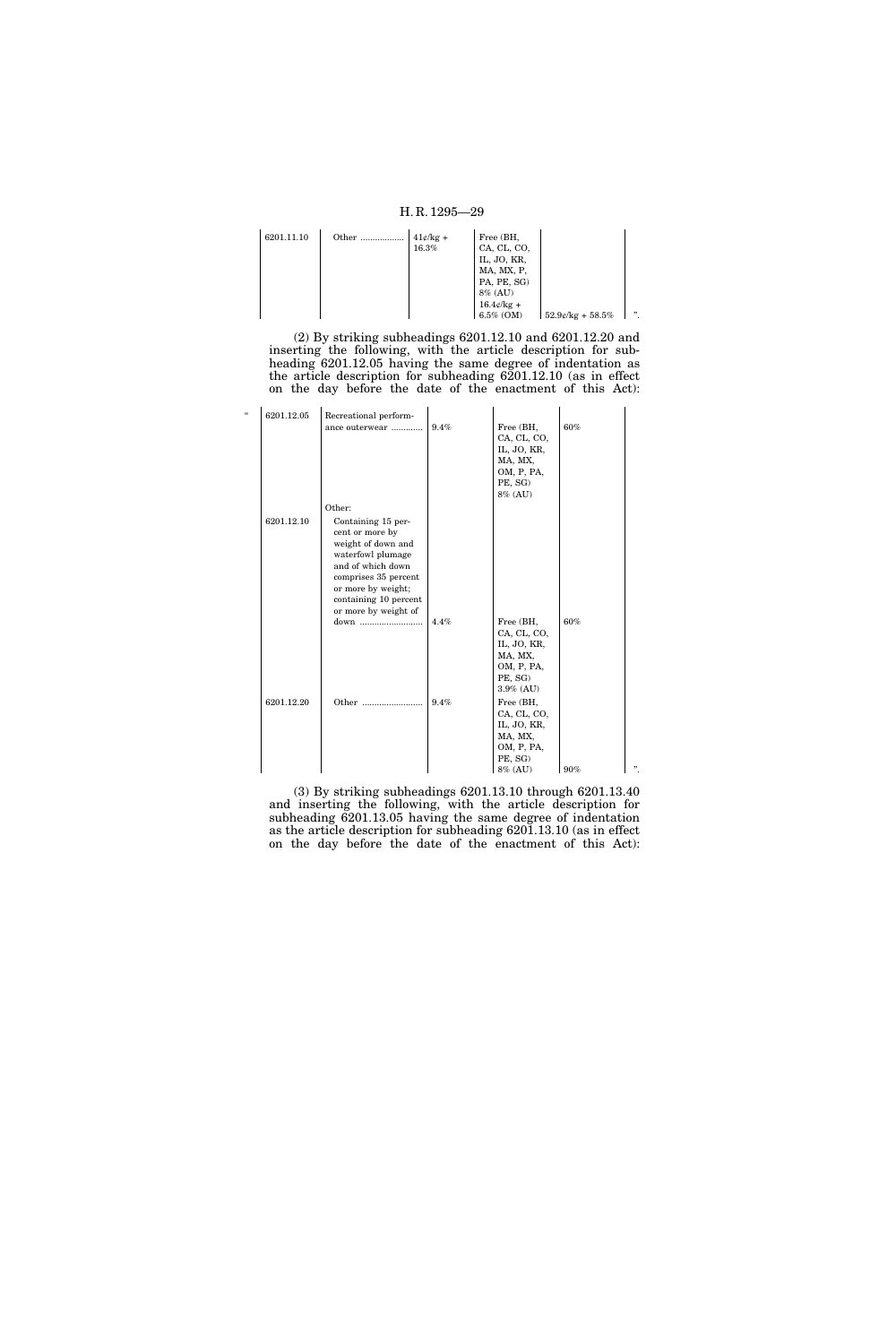| $\epsilon$ | 6201.13.05 | Recreational per-<br>formance outer-                                                                                                                                                                          |                                   |                                                                                          |                       |    |
|------------|------------|---------------------------------------------------------------------------------------------------------------------------------------------------------------------------------------------------------------|-----------------------------------|------------------------------------------------------------------------------------------|-----------------------|----|
|            |            | wear                                                                                                                                                                                                          | 27.7%                             | Free (BH,<br>CA, CL, CO,<br>IL, JO, KR,<br>MA, MX,<br>OM, P, PA,<br>PE, SG)<br>8% (AU)   | 90%                   |    |
|            |            | Other:                                                                                                                                                                                                        |                                   |                                                                                          |                       |    |
|            | 6201.13.10 | Containing 15<br>percent or more<br>by weight of<br>down and water-<br>fowl plumage<br>and of which<br>down comprises<br>35 percent or<br>more by weight;<br>containing 10<br>percent or more<br>by weight of |                                   |                                                                                          |                       |    |
|            |            | down                                                                                                                                                                                                          | 4.4%                              | Free (BH,<br>CA, CL, CO,<br>IL, JO, KR,<br>MA, MX,<br>OM, P, PA,<br>PE, SG)<br>3.9% (AU) | 60%                   |    |
|            |            | Other:                                                                                                                                                                                                        |                                   |                                                                                          |                       |    |
|            | 6201.13.30 | Containing 36<br>percent or<br>more by<br>weight of wool<br>or fine animal                                                                                                                                    |                                   |                                                                                          |                       |    |
|            |            | hair                                                                                                                                                                                                          | $49.7 \frac{\ell}{kg}$ +<br>19.7% | Free (BH,<br>CA, CL, CO,<br>IL, JO, KR,<br>MA, MX,<br>OM, P, PA,<br>PE, SG)<br>8% (AU)   | $52.9$ e/kg + $58.5%$ |    |
|            | 6201.13.40 |                                                                                                                                                                                                               | $27.7\%$                          | Free (BH,<br>CA, CL, CO,<br>IL, JO, KR,<br>MA, MX,<br>OM, P, PA,<br>PE, SG)<br>8% (AU)   | $\frac{90\%}{2}$      | ,, |

(4) By striking subheadings 6201.19.10 and 6201.19.90 and inserting the following, with the article description for subheading 6201.19.05 having the same degree of indentation as the article description for subheading 6201.19.10 (as in effect on the day before the date of the enactment of this Act):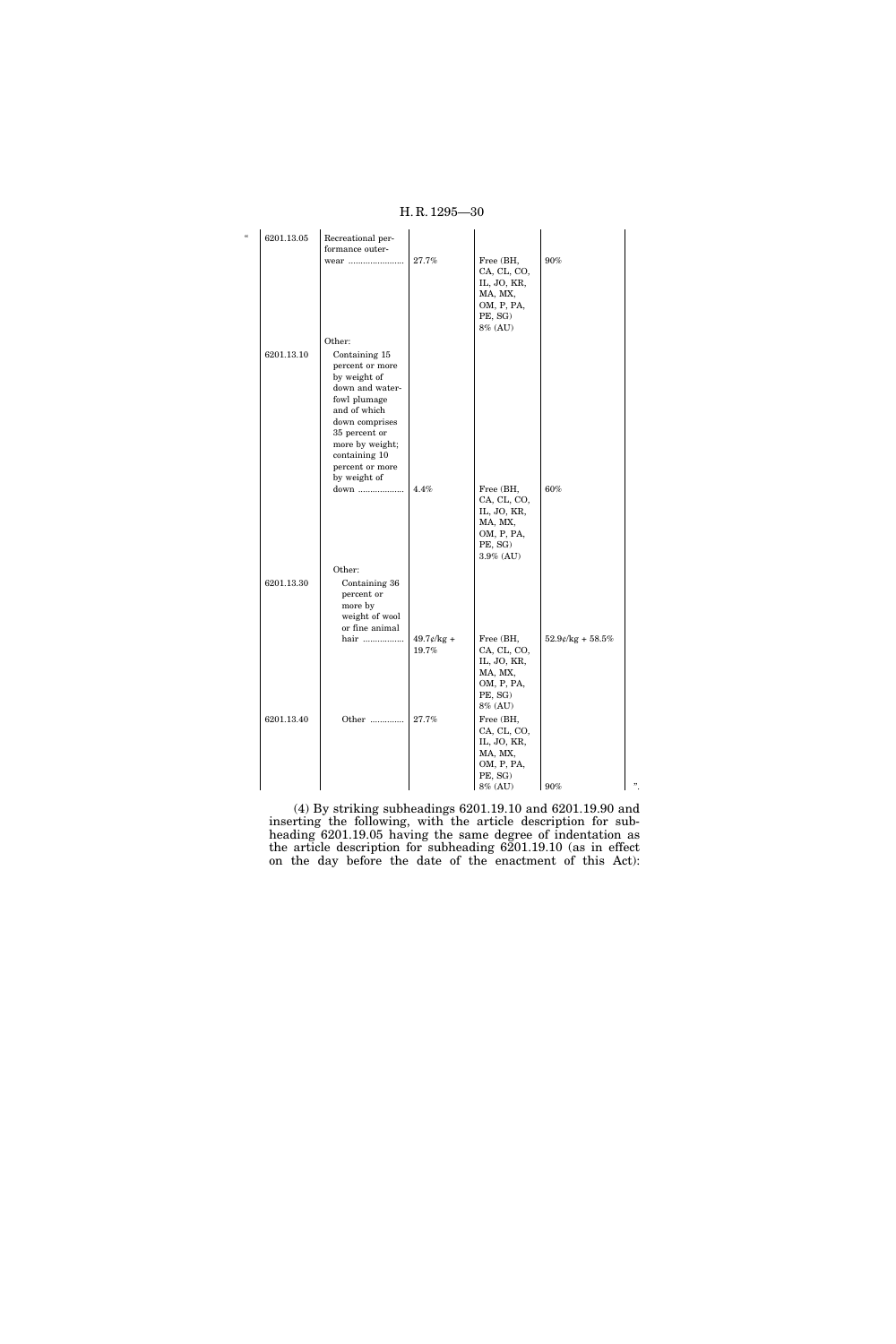

(5) By striking subheadings 6201.91.10 and 6201.91.20 and inserting the following, with the article description for subheading 6201.91.05 having the same degree of indentation as the article description for subheading 6201.91.10 (as in effect on the day before the date of the enactment of this Act):

| $\epsilon$ | 6201.91.05 | Recreational per-<br>formance outer- |                                        |                                                                                                              |                       |    |
|------------|------------|--------------------------------------|----------------------------------------|--------------------------------------------------------------------------------------------------------------|-----------------------|----|
|            |            | wear                                 | $49.7\ell$ /kg +<br>19.7%              | Free (BH,<br>CA, CL, CO,<br>IL, JO, KR,<br>MA, MX, P,<br>PA, PE, SG)<br>8% (AU)<br>$19.8¢/kg +$<br>7.8% (OM) | 58.5%                 |    |
|            |            | Other:                               |                                        |                                                                                                              |                       |    |
|            | 6201.91.10 | Padded, sleeve-                      |                                        |                                                                                                              |                       |    |
|            |            | less jackets                         | 8.5%                                   | Free (BH,                                                                                                    | 58.5%                 |    |
|            |            |                                      |                                        | CA, CL, CO,                                                                                                  |                       |    |
|            |            |                                      |                                        | IL, JO, KR,                                                                                                  |                       |    |
|            |            |                                      |                                        | MA, MX, P,<br>PA, PE, SG)                                                                                    |                       |    |
|            |            |                                      |                                        | $7.6\%$ (AU)                                                                                                 |                       |    |
|            |            |                                      |                                        | $3.4\%$ (OM)                                                                                                 |                       |    |
|            | 6201.91.20 | Other                                | $49.7 \frac{\cancel{c}}{\cancel{k}}$ + | Free (BH,                                                                                                    |                       |    |
|            |            |                                      | 19.7%                                  | CA, CL, CO,                                                                                                  |                       |    |
|            |            |                                      |                                        | IL, JO, KR,                                                                                                  |                       |    |
|            |            |                                      |                                        | MA, MX, P,                                                                                                   |                       |    |
|            |            |                                      |                                        | PA, PE, SG)                                                                                                  |                       |    |
|            |            |                                      |                                        | 8% (AU)<br>$19.8¢/kg +$                                                                                      |                       |    |
|            |            |                                      |                                        | $7.8\%$ (OM)                                                                                                 | $52.9$ e/kg + $58.5%$ | ". |

(6) By striking subheadings 6201.92.10 through 6201.92.20 and inserting the following, with the article description for subheading 6201.92.05 having the same degree of indentation as the article description for subheading 6201.92.10 (as in effect on the day before the date of the enactment of this Act):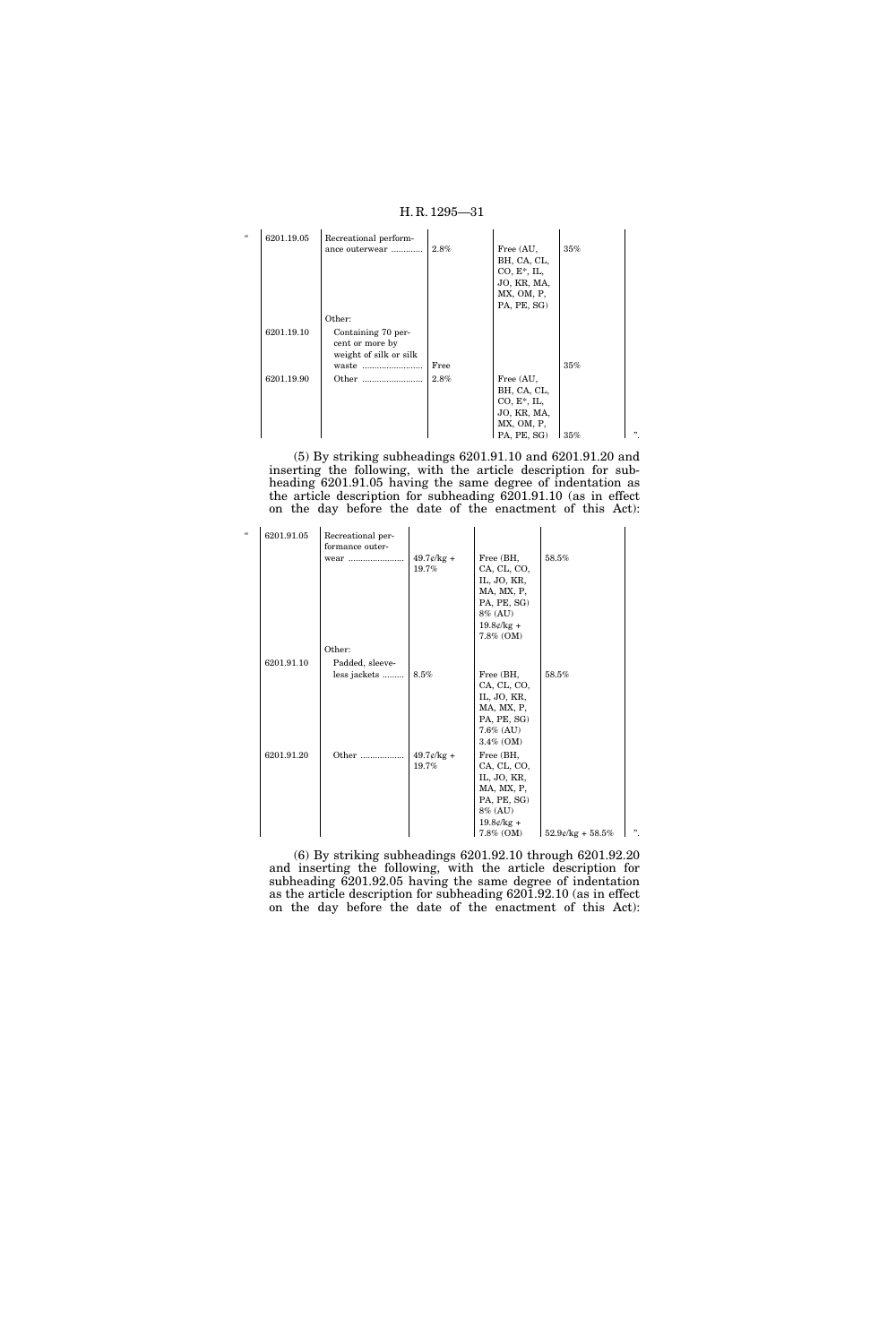| $\epsilon$ | 6201.92.05 | Recreational perform-                                                                                                                                                                                |      |                                                                                          |          |   |
|------------|------------|------------------------------------------------------------------------------------------------------------------------------------------------------------------------------------------------------|------|------------------------------------------------------------------------------------------|----------|---|
|            |            | ance outerwear                                                                                                                                                                                       | 9.4% | Free (BH,<br>CA, CL, CO,<br>IL, JO, KR,<br>MA, MX,<br>OM, P, PA,<br>PE, SG)<br>8% (AU)   | 90%      |   |
|            |            | Other:                                                                                                                                                                                               |      |                                                                                          |          |   |
|            | 6201.92.10 | Containing 15 per-<br>cent or more by<br>weight of down and<br>waterfowl plumage<br>and of which down<br>comprises 35 percent<br>or more by weight;<br>containing 10 percent<br>or more by weight of | 4.4% | Free (BH,<br>CA, CL, CO,<br>IL, JO, KR,                                                  | 60%      |   |
|            |            |                                                                                                                                                                                                      |      | MA, MX,<br>OM, P, PA,<br>PE, SG)<br>$3.9\%$ (AU)                                         |          |   |
|            |            | Other:                                                                                                                                                                                               |      |                                                                                          |          |   |
|            | 6201.92.15 | Water resistant                                                                                                                                                                                      | 6.2% | Free (BH,<br>CA, CL, CO,<br>IL, JO, KR,<br>MA, MX,<br>OM, P, PA,<br>PE, SG)<br>5.5% (AU) | $37.5\%$ |   |
|            | 6201.92.20 | Other                                                                                                                                                                                                | 9.4% | Free (BH,<br>CA, CL, CO,<br>IL, JO, KR,<br>MA, MX,<br>OM, P, PA,<br>PE, SG)<br>8% (AU)   | 90%      | " |

H. R. 1295—32

(7) By striking subheadings 6201.93.10 through 6201.93.35 and inserting the following, with the article description for subheading 6201.93.05 having the same degree of indentation as the article description for subheading 6201.93.10 (as in effect on the day before the date of the enactment of this Act):

| $\epsilon$ | 6201.93.05 | Recreational per-<br>formance outer-<br>wear | 27.7% | Free (BH,<br>CA, CL, CO,<br>IL, JO, KR,<br>MA, MX,<br>OM, P, PA,<br>PE, SG)<br>8% (AU) | $90\%$ |
|------------|------------|----------------------------------------------|-------|----------------------------------------------------------------------------------------|--------|
|            |            | ther:                                        |       |                                                                                        |        |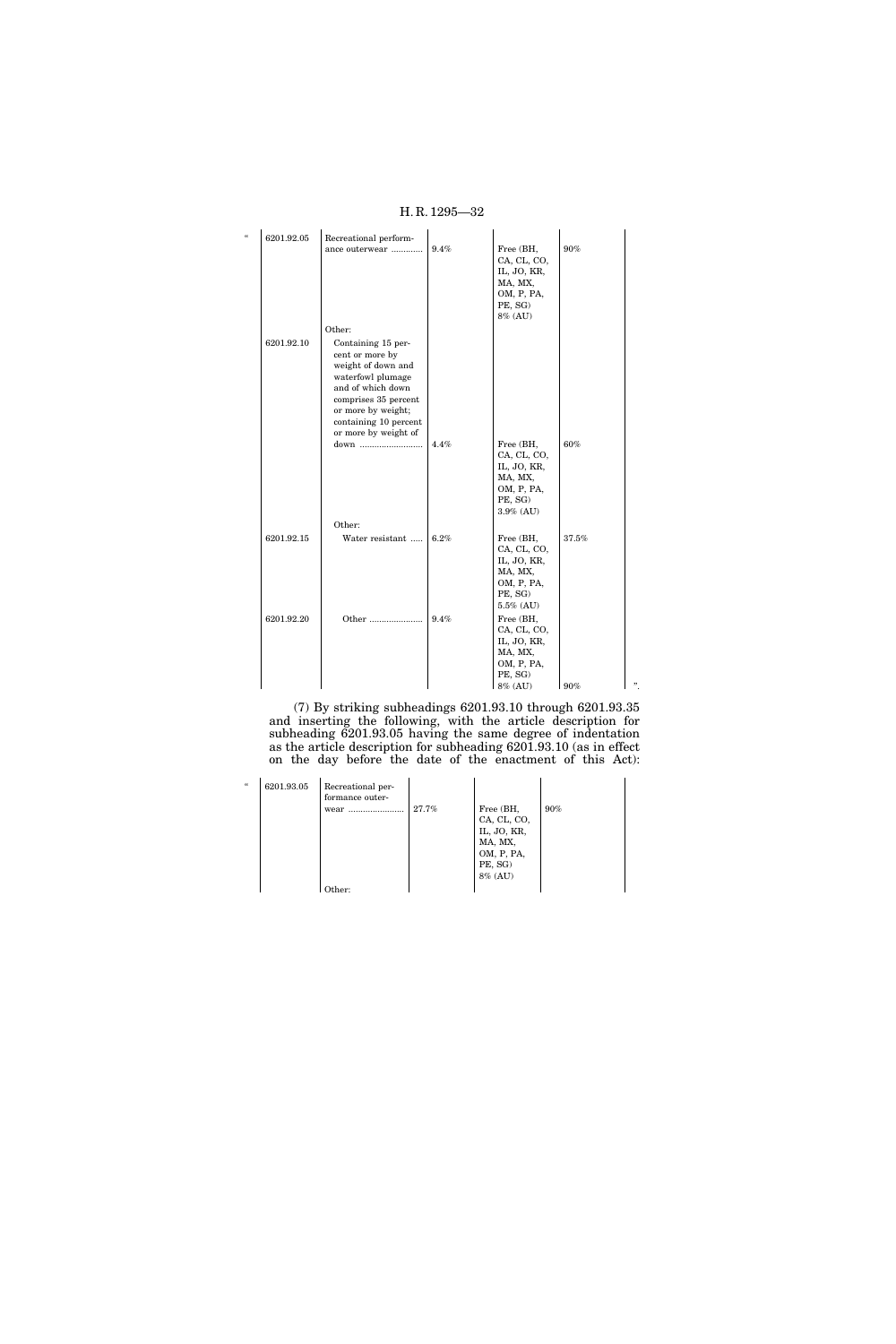H. R. 1295—33

| 6201.93.10 | Containing 15                  |                       |                            |                        |    |
|------------|--------------------------------|-----------------------|----------------------------|------------------------|----|
|            | percent or more                |                       |                            |                        |    |
|            | by weight of                   |                       |                            |                        |    |
|            | down and water-                |                       |                            |                        |    |
|            | fowl plumage                   |                       |                            |                        |    |
|            | and of which<br>down comprises |                       |                            |                        |    |
|            | 35 percent or                  |                       |                            |                        |    |
|            | more by weight;                |                       |                            |                        |    |
|            | containing 10                  |                       |                            |                        |    |
|            | percent or more                |                       |                            |                        |    |
|            | by weight of<br>down           | 4.4%                  | Free (BH,                  | 60%                    |    |
|            |                                |                       | CA, CL, CO,                |                        |    |
|            |                                |                       | IL, JO, KR,                |                        |    |
|            |                                |                       | MA, MX,                    |                        |    |
|            |                                |                       | OM, P, PA,                 |                        |    |
|            |                                |                       | PE, SG)<br>$3.9\%$ (AU)    |                        |    |
|            | Other:                         |                       |                            |                        |    |
| 6201.93.20 | Padded,                        |                       |                            |                        |    |
|            | sleeveless jack-               |                       |                            |                        |    |
|            | ets                            | 14.9%                 | Free (BH,                  | 76%                    |    |
|            |                                |                       | CA, CL, CO,<br>IL, JO, KR, |                        |    |
|            |                                |                       | MA, MX,                    |                        |    |
|            |                                |                       | OM, P, PA,                 |                        |    |
|            |                                |                       | PE, SG)                    |                        |    |
|            |                                |                       | 8% (AU)                    |                        |    |
|            | Other:                         |                       |                            |                        |    |
| 6201.93.25 | Containing<br>36 percent       |                       |                            |                        |    |
|            | or more by                     |                       |                            |                        |    |
|            | weight of                      |                       |                            |                        |    |
|            | wool or fine                   |                       |                            |                        |    |
|            | animal hair                    | $49.5¢/kg +$<br>19.6% | Free (BH,<br>CA, CL, CO,   | $52.9$ e/kg + $58.5\%$ |    |
|            |                                |                       | IL, JO, KR,                |                        |    |
|            |                                |                       | MA, MX,                    |                        |    |
|            |                                |                       | OM, P, PA,                 |                        |    |
|            |                                |                       | PE, SG)<br>8% (AU)         |                        |    |
|            | Other:                         |                       |                            |                        |    |
| 6201.93.30 | Water re-                      |                       |                            |                        |    |
|            | sistant                        | 7.1%                  | Free (BH,                  | 65%                    |    |
|            |                                |                       | CA, CL, CO,                |                        |    |
|            |                                |                       | IL, JO, KR,                |                        |    |
|            |                                |                       | MA, MX,<br>OM, P, PA,      |                        |    |
|            |                                |                       | PE, SG)                    |                        |    |
|            |                                |                       | $6.3\%$ (AU)               |                        |    |
| 6201.93.35 | Other                          | 27.7%                 | Free (BH,                  |                        |    |
|            |                                |                       | CA, CL, CO,<br>IL, JO, KR, |                        |    |
|            |                                |                       | MA, MX,                    |                        |    |
|            |                                |                       | OM, P, PA,                 |                        |    |
|            |                                |                       | PE, SG)                    |                        |    |
|            |                                |                       | 8% (AU)                    | 90%                    | ". |

(8) By striking subheadings 6201.99.10 and 6201.99.90 and inserting the following, with the article description for subheading 6201.99.05 having the same degree of indentation as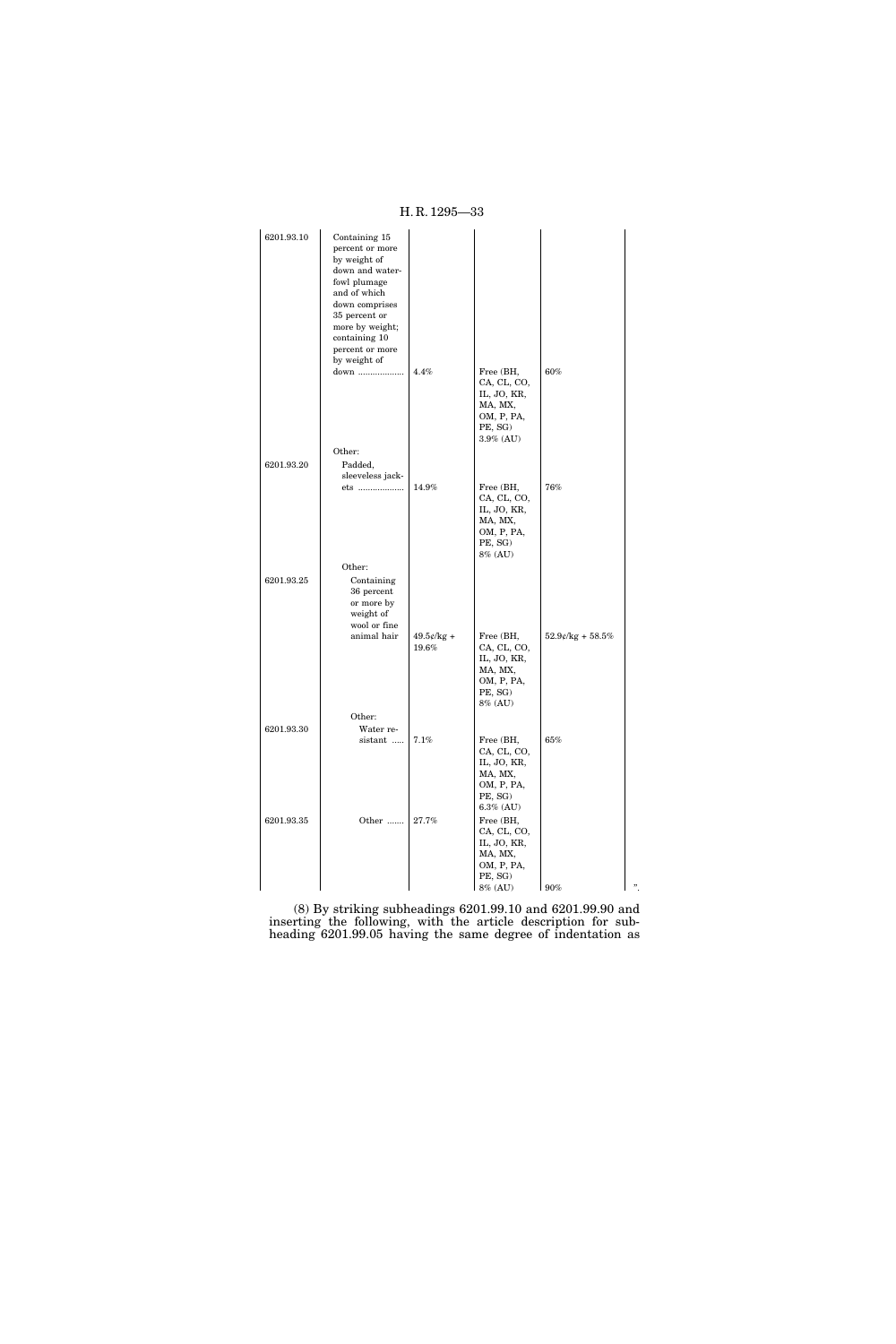the article description for subheading 6201.99.10 (as in effect on the day before the date of the enactment of this Act):

| $\epsilon$ | 6201.99.05 | Recreational perform-  |      |                 |     |   |
|------------|------------|------------------------|------|-----------------|-----|---|
|            |            | ance outerwear         | 4.2% | Free (BH,       | 35% |   |
|            |            |                        |      | CA, CL, CO,     |     |   |
|            |            |                        |      | $E^*$ , IL, JO, |     |   |
|            |            |                        |      | KR, MA, MX,     |     |   |
|            |            |                        |      | OM, P, PA,      |     |   |
|            |            |                        |      | PE, SG)         |     |   |
|            |            |                        |      | $3.7\%$ (AU)    |     |   |
|            |            | Other:                 |      |                 |     |   |
|            | 6201.99.10 | Containing 70 per-     |      |                 |     |   |
|            |            | cent or more by        |      |                 |     |   |
|            |            | weight of silk or silk |      |                 |     |   |
|            |            | waste                  | Free |                 | 35% |   |
|            | 6201.99.90 | Other                  | 4.2% | Free (BH,       |     |   |
|            |            |                        |      | CA, CL, CO,     |     |   |
|            |            |                        |      | $E^*$ , IL, JO, |     |   |
|            |            |                        |      | KR, MA, MX,     |     |   |
|            |            |                        |      | OM, P, PA,      |     |   |
|            |            |                        |      | PE, SG)         |     |   |
|            |            |                        |      | $3.7\%$ (AU)    | 35% | " |

(9) By striking subheading 6202.11.00 and inserting the following, with the article description for subheading 6202.11 having the same degree of indentation as the article description for subheading 6202.11.00 (as in effect on the day before the date of the enactment of this Act):

| $\epsilon\epsilon$ | 6202.11    | Of wool or fine ani-<br>mal hair:            |                     |                                                                                                                                  |                    |   |
|--------------------|------------|----------------------------------------------|---------------------|----------------------------------------------------------------------------------------------------------------------------------|--------------------|---|
|                    | 6202.11.05 | Recreational per-<br>formance outer-<br>wear | $41¢/kg +$<br>16.3% | Free (BH,<br>CA, CL, CO,<br>IL, JO, KR,<br>MA, MX, P,<br>PA, PE, SG)<br>8% (AU)<br>$16.4\ell$ /kg +                              | $46.3¢/kg + 58.5%$ |   |
|                    | 6202.11.10 | Other                                        | $41¢/kg +$<br>16.3% | $6.5\%$ (OM)<br>Free (BH,<br>CA, CL, CO,<br>IL, JO, KR,<br>MA, MX, P,<br>PA, PE, SG)<br>8% (AU)<br>$16.4\ell$ /kg +<br>6.5% (OM) | $46.3¢/kg + 58.5%$ | " |

(10) By striking subheadings 6202.12.10 and 6202.12.20 and inserting the following, with the article description for subheading 6202.12.05 having the same degree of indentation as the article description for subheading 6202.12.10 (as in effect on the day before the date of the enactment of this Act):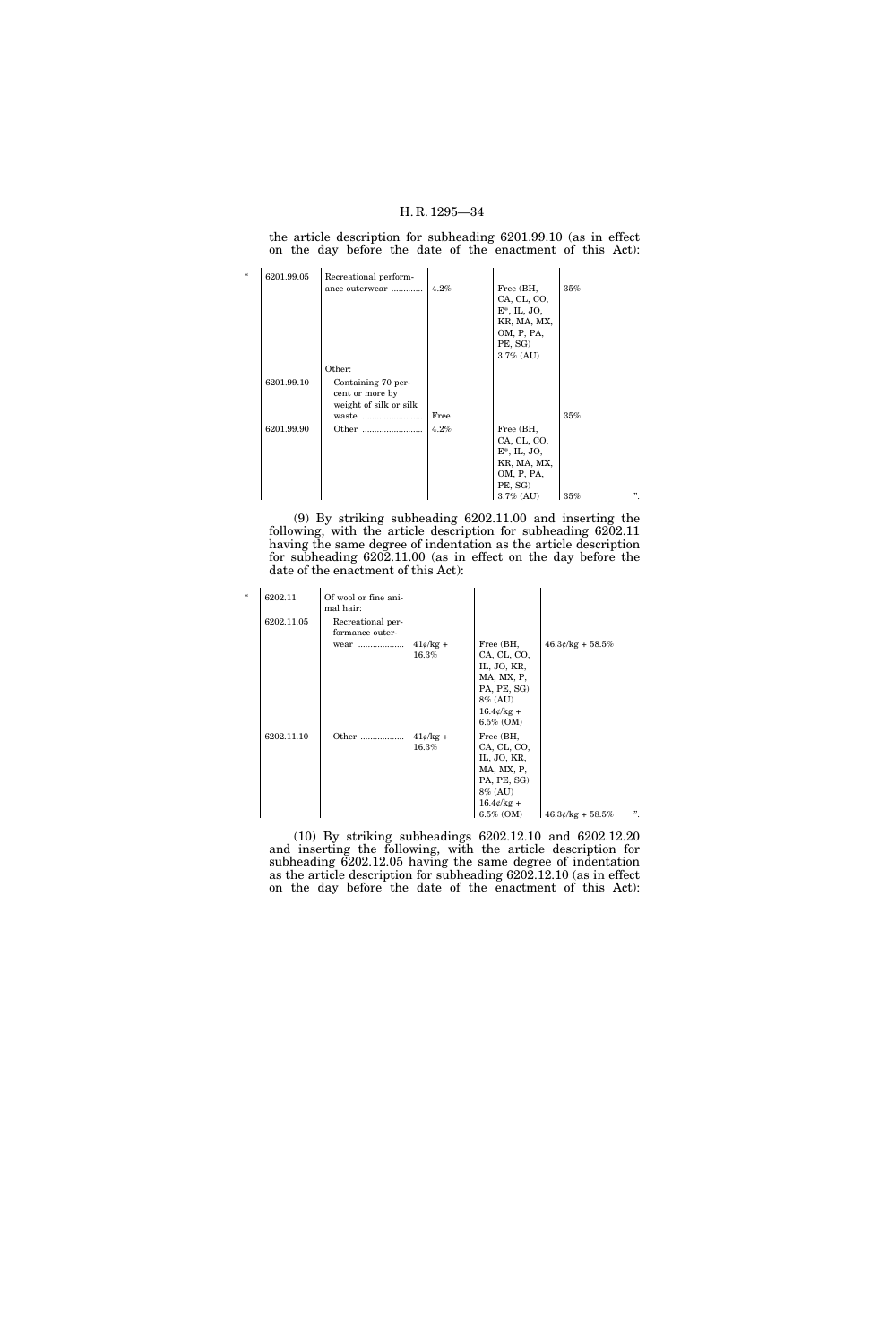| $\epsilon$ | 6202.12.05 | Recreational perform-                                                                                                                                                        |      |                                                    |     |   |
|------------|------------|------------------------------------------------------------------------------------------------------------------------------------------------------------------------------|------|----------------------------------------------------|-----|---|
|            |            | ance outerwear                                                                                                                                                               | 8.9% | Free (BH,<br>CA, CL, CO,<br>IL, JO, KR,<br>MA, MX, | 90% |   |
|            |            |                                                                                                                                                                              |      | OM, P, PA,<br>PE, SG)<br>8% (AU)                   |     |   |
|            |            | Other:                                                                                                                                                                       |      |                                                    |     |   |
|            | 6202.12.10 | Containing 15 per-<br>cent or more by<br>weight of down and<br>waterfowl plumage<br>and of which down<br>comprises 35 percent<br>or more by weight;<br>containing 10 percent |      |                                                    |     |   |
|            |            | or more by weight of<br>down                                                                                                                                                 | 4.4% | Free (BH,                                          | 60% |   |
|            |            |                                                                                                                                                                              |      | CA, CL, CO,                                        |     |   |
|            |            |                                                                                                                                                                              |      | IL, JO, KR,                                        |     |   |
|            |            |                                                                                                                                                                              |      | MA, MX,<br>OM, P, PA,                              |     |   |
|            |            |                                                                                                                                                                              |      | PE, SG)<br>3.9% (AU)                               |     |   |
|            | 6202.12.20 |                                                                                                                                                                              | 8.9% | Free (BH,<br>CA, CL, CO,<br>IL, JO, KR,            |     |   |
|            |            |                                                                                                                                                                              |      | MA, MX,<br>OM, P, PA,<br>PE, SG)                   |     |   |
|            |            |                                                                                                                                                                              |      | 8% (AU)                                            | 90% | " |

(11) By striking subheadings 6202.13.10 through 6202.13.40 and inserting the following, with the article description for subheading 6202.13.05 having the same degree of indentation as the article description for subheading 6202.13.10 (as in effect on the day before the date of the enactment of this Act):

| $\epsilon$ | 6202.13.05 | Recreational per-<br>formance outer-<br>wear | 27.7% | Free (BH,<br>CA, CL, CO,<br>IL, JO, KR,<br>MA, MX,<br>OM, P, PA,<br>PE, SG)<br>8% (AU) | $90\%$ |
|------------|------------|----------------------------------------------|-------|----------------------------------------------------------------------------------------|--------|
|            |            | Other:                                       |       |                                                                                        |        |

# H. R. 1295—35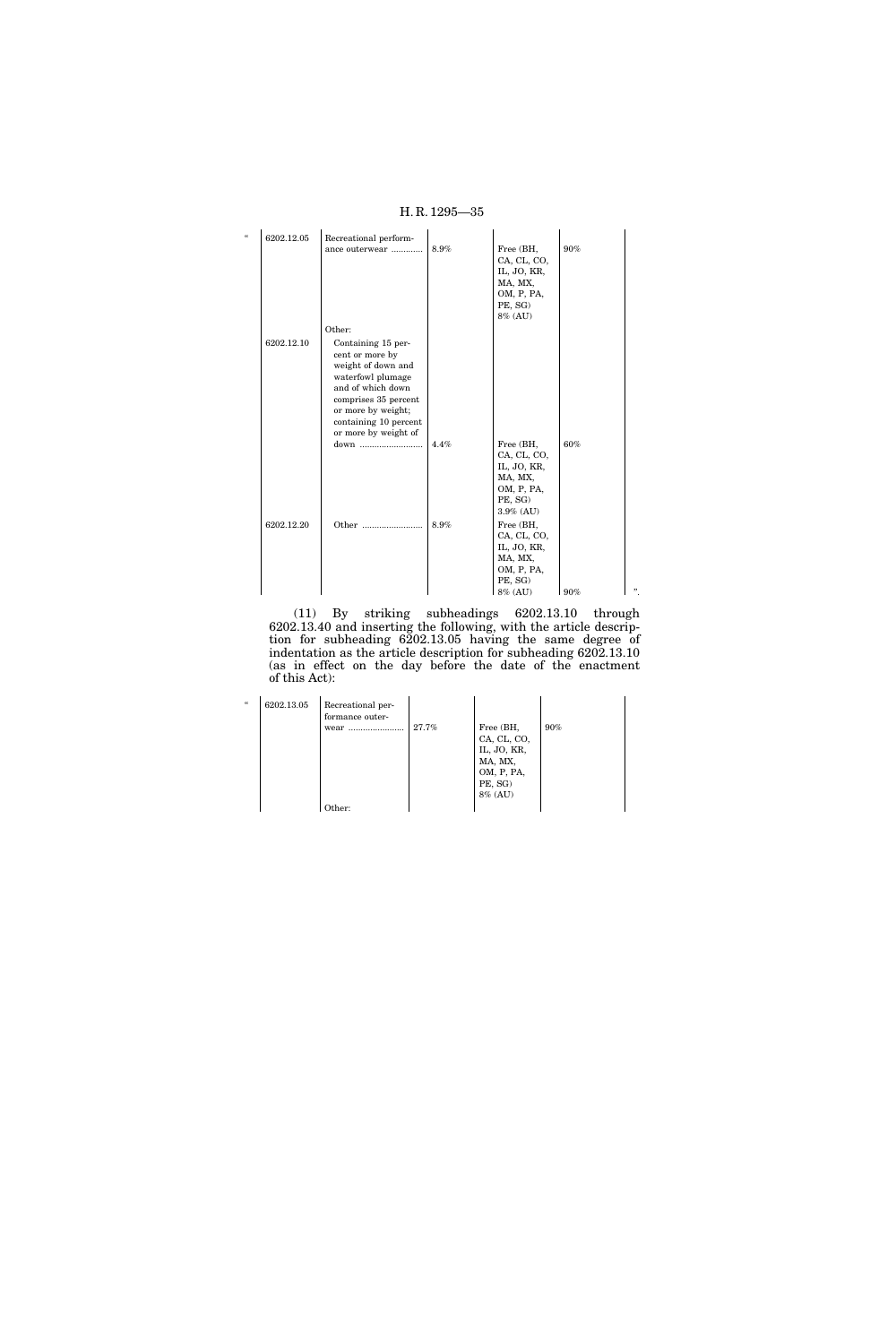6202.13.10 Containing 15 percent or more by weight of down and waterfowl plumage and of which down comprises 35 percent or more by weight; containing 10 percent or more by weight of down ................... 4.4% Free (BH, CA, CL, CO, IL, JO, KR, MA, MX, OM, P, PA, PE, SG) 3.9% (AU) 60% Other: 6202.13.30 Containing 36 percent or more by weight of wool or fine animal hair ................. 43.5¢/kg + 19.7% Free (BH, CA, CL, CO, IL, JO, KR, MA, MX, OM, P, PA, PE, SG)  $8\%$  (AU)  $46.3\ensuremath{\mathnormal{\ell}}/\ensuremath{\mathrm{kg}} + 58.5\%$ 6202.13.40 Other .............. 27.7% Free (BH, CA, CL, CO, IL, JO, KR, MA, MX, OM, P, PA, PE, SG)  $8\%$  (AU)  $1\,90\%$   $1\,$ ".

(12) By striking subheadings 6202.19.10 and 6202.19.90 and inserting the following, with the article description for subheading 6202.19.05 having the same degree of indentation as the article description for subheading 6202.19.10 (as in effect on the day before the date of the enactment of this Act):

| $\epsilon$ |            |                                                                 |      |                                                           |     |
|------------|------------|-----------------------------------------------------------------|------|-----------------------------------------------------------|-----|
|            | 6202.19.05 | Recreational perform-<br>ance outerwear                         | 2.8% | Free (AU,<br>BH, CA, CL,<br>$CO, E^*, IL,$<br>JO, KR, MA, | 35% |
|            |            |                                                                 |      | MX, OM, P,                                                |     |
|            |            |                                                                 |      | PA, PE, SG)                                               |     |
|            |            | Other:                                                          |      |                                                           |     |
|            | 6202.19.10 | Containing 70 per-<br>cent or more by<br>weight or silk or silk |      |                                                           |     |
|            |            | waste                                                           | Free |                                                           | 35% |

H. R. 1295—36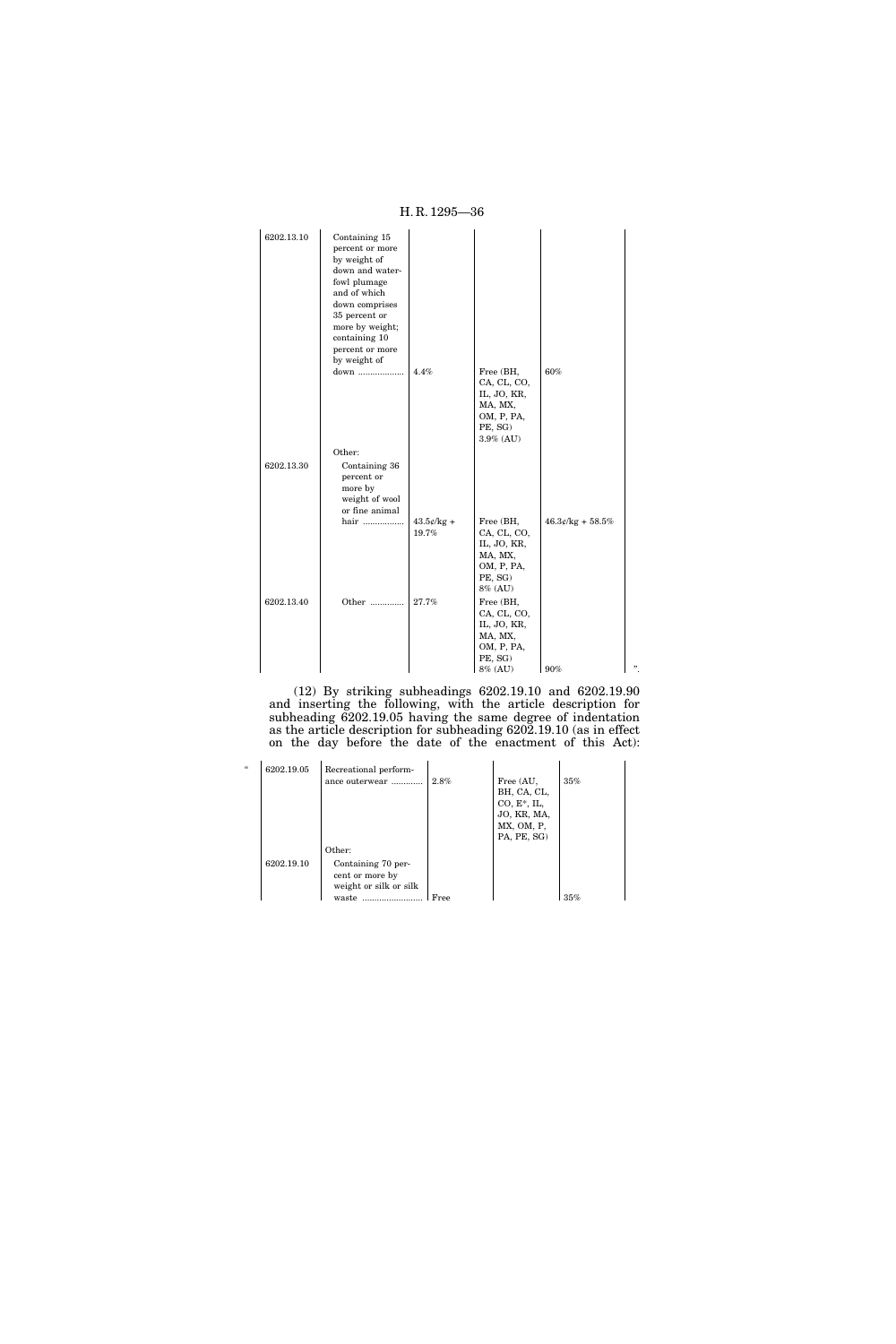| 6202.19.90 | Other | 2.8% | Free (AU,      |     |   |
|------------|-------|------|----------------|-----|---|
|            |       |      | BH, CA, CL,    |     |   |
|            |       |      | $CO, E^*, IL,$ |     |   |
|            |       |      | JO, KR, MA,    |     |   |
|            |       |      | MX, OM, P,     |     |   |
|            |       |      | PA, PE, SG)    | 35% | " |

(13) By striking subheadings 6202.91.10 and 6202.91.20 and inserting the following, with the article description for subheading 6202.91.05 having the same degree of indentation as the article description for subheading 6202.91.10 (as in effect on the day before the date of the enactment of this Act):

| $\epsilon$ | 6202.91.05 | Recreational per-<br>formance outer- |                     |                                                                                                                     |                    |   |
|------------|------------|--------------------------------------|---------------------|---------------------------------------------------------------------------------------------------------------------|--------------------|---|
|            |            | wear                                 | $36¢/kg +$<br>16.3% | Free (BH,<br>CA, CL, CO,<br>IL, JO, KR,<br>MA, MX, P,<br>PA, PE, SG)<br>8% (AU)<br>$14.4¢/kg +$<br>$6.5\%$ (OM)     | 58.5%              |   |
|            |            | Other:                               |                     |                                                                                                                     |                    |   |
|            | 6202.91.10 | Padded, sleeve-                      |                     |                                                                                                                     |                    |   |
|            |            | less jackets                         | $14\%$              | Free (BH,<br>CA, CL, CO,<br>IL, JO, KR,<br>MA, MX, P,<br>PA, PE, SG)<br>8% (AU)<br>5.6% (OM)                        | 58.5%              |   |
|            | 6202.91.20 | Other                                | $36¢/kg +$<br>16.3% | Free (BH,<br>CA, CL, CO,<br>IL, JO, KR,<br>MA, MX, P,<br>PA, PE, SG)<br>8% (AU)<br>$14.4\ell$ /kg +<br>$6.5\%$ (OM) | $46.3¢/kg + 58.5%$ | " |

(14) By striking subheadings 6202.92.10 through 6202.92.20 and inserting the following, with the article description for subheading 6202.92.05 having the same degree of indentation as the article description for subheading 6202.92.10 (as in effect on the day before the date of the enactment of this Act):

| $\epsilon$ | 6202.92.05 | Recreational perform-<br>ance outerwear | 8.9% | Free (BH,<br>CA, CL, CO,<br>IL, JO, KR,<br>MA, MX,<br>OM, P, PA,<br>PE, SG)<br>$8\%$ (AU) | $90\%$ |
|------------|------------|-----------------------------------------|------|-------------------------------------------------------------------------------------------|--------|
|            |            | )ther:                                  |      |                                                                                           |        |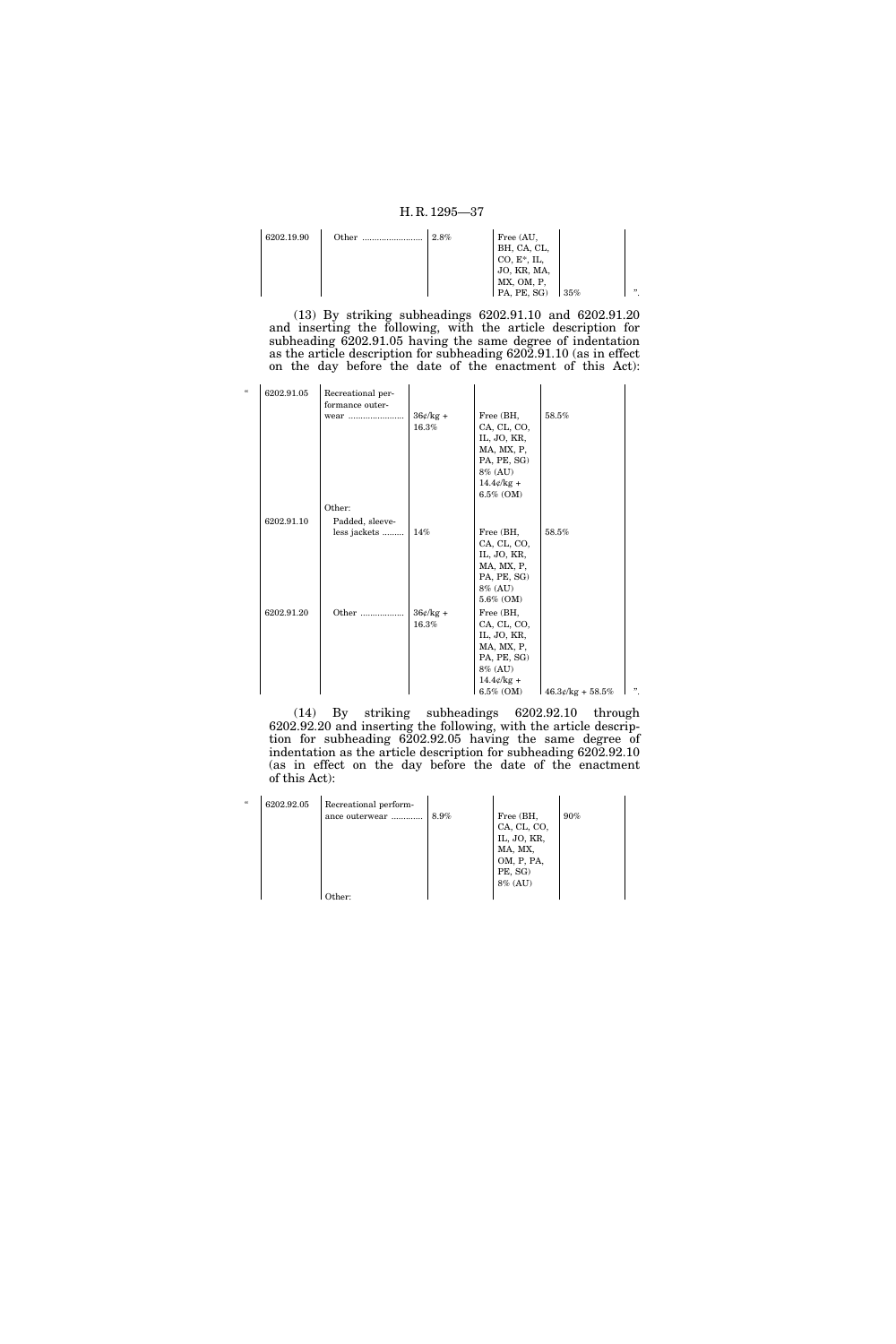| 6202.92.10 | Containing 15 per-<br>cent or more by<br>weight of down and<br>waterfowl plumage<br>and of which down<br>comprises 35 percent<br>or more by weight;<br>containing 10 percent<br>or more by weight of |      |                                                                                             |       |        |
|------------|------------------------------------------------------------------------------------------------------------------------------------------------------------------------------------------------------|------|---------------------------------------------------------------------------------------------|-------|--------|
|            | down                                                                                                                                                                                                 | 4.4% | Free (BH,<br>CA, CL, CO,<br>IL, JO, KR,<br>MA, MX,<br>OM, P, PA,<br>PE, SG)<br>$3.9\%$ (AU) | 60%   |        |
|            | Other:                                                                                                                                                                                               |      |                                                                                             |       |        |
| 6202.92.15 | Water resistant                                                                                                                                                                                      | 6.2% | Free (BH,<br>CA, CL, CO,<br>IL, JO, KR,<br>MA, MX,<br>OM, P, PA,<br>PE, SG)<br>$5.5\%$ (AU) | 37.5% |        |
| 6202.92.20 | Other                                                                                                                                                                                                | 8.9% | Free (BH,<br>CA, CL, CO,<br>IL, JO, KR,<br>MA, MX,<br>OM, P, PA,<br>PE, SG)<br>8% (AU)      | 90%   | , 2, 3 |

(15) By striking subheadings 6202.93.10 through 6202.93.50 and inserting the following, with the article description for subheading 6202.93.05 having the same degree of indentation as the article description for subheading 6202.93.10 (as in effect on the day before the date of the enactment of this Act):

| $\epsilon$ | 6202.93.05 | Recreational per-<br>formance outer-<br>wear<br><br>Other: | 27.7% | Free (BH,<br>CA, CL, CO,<br>IL, JO, KR,<br>MA, MX,<br>OM, P, PA,<br>PE, SG)<br>8% (AU) | $90\%$ |
|------------|------------|------------------------------------------------------------|-------|----------------------------------------------------------------------------------------|--------|
|------------|------------|------------------------------------------------------------|-------|----------------------------------------------------------------------------------------|--------|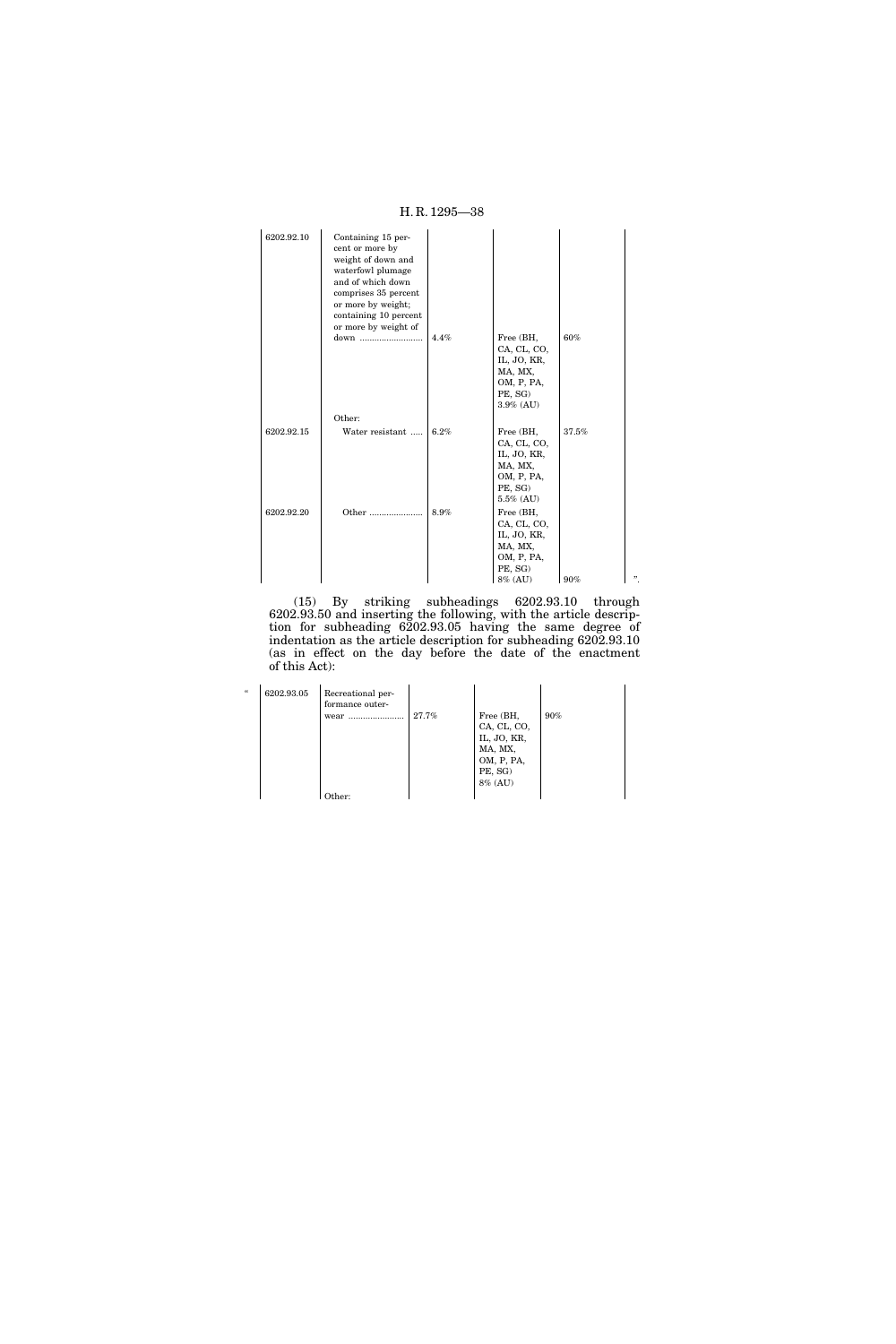| 6202.93.10 | Containing 15<br>percent or more<br>by weight of<br>down and water-<br>fowl plumage<br>and of which<br>down comprises<br>35 percent or<br>more by weight; |                        |                                                                                                        |                     |   |
|------------|-----------------------------------------------------------------------------------------------------------------------------------------------------------|------------------------|--------------------------------------------------------------------------------------------------------|---------------------|---|
|            | containing 10<br>percent or more                                                                                                                          |                        |                                                                                                        |                     |   |
|            | by weight of<br>down                                                                                                                                      | 4.4%                   | Free (BH,<br>CA, CL, CO,<br>IL, JO, KR,                                                                | 60%                 |   |
|            |                                                                                                                                                           |                        | MA, MX,<br>OM, P, PA,<br>PE, SG)<br>$3.9\%$ (AU)                                                       |                     |   |
|            | Other:                                                                                                                                                    |                        |                                                                                                        |                     |   |
| 6202.93.20 | Padded,<br>sleeveless jack-<br>ets                                                                                                                        | 14.9%                  | Free (BH,                                                                                              | 76%                 |   |
|            |                                                                                                                                                           |                        | CA, CL, CO,<br>IL, JO, KR,<br>MA, MX,<br>OM, P, PA,<br>PE, SG)<br>8% (AU)                              |                     |   |
| 6202.93.40 | Other:<br>Containing<br>36 percent<br>or more by<br>weight of<br>wool or fine                                                                             |                        |                                                                                                        |                     |   |
|            | animal hair                                                                                                                                               | $43.4$ e/kg +<br>19.7% | Free (BH,<br>CA, CL, CO,<br>IL, JO, KR,<br>MA, MX,<br>OM, P, PA,<br>PE, SG)<br>8% (AU)                 | $46.3$ ¢/kg + 58.5% |   |
|            | Other:                                                                                                                                                    |                        |                                                                                                        |                     |   |
| 6202.93.45 | Water re-<br>sistant                                                                                                                                      | 7.1%                   | Free (BH,<br>CA, CL, CO,<br>IL, JO, KR,<br>MA, MX,<br>OM, P, PA,                                       | 65%                 |   |
| 6202.93.50 | Other                                                                                                                                                     | 27.7%                  | PE, SG)<br>$6.3\%$ (AU)<br>Free (BH,<br>CA, CL, CO,<br>IL, JO, KR,<br>MA, MX,<br>OM, P, PA,<br>PE, SG) |                     |   |
|            |                                                                                                                                                           |                        | 8% (AU)                                                                                                | 90%                 | " |

(16) By striking subheadings 6202.99.10 and 6202.99.90 and inserting the following, with the article description for subheading 6202.99.05 having the same degree of indentation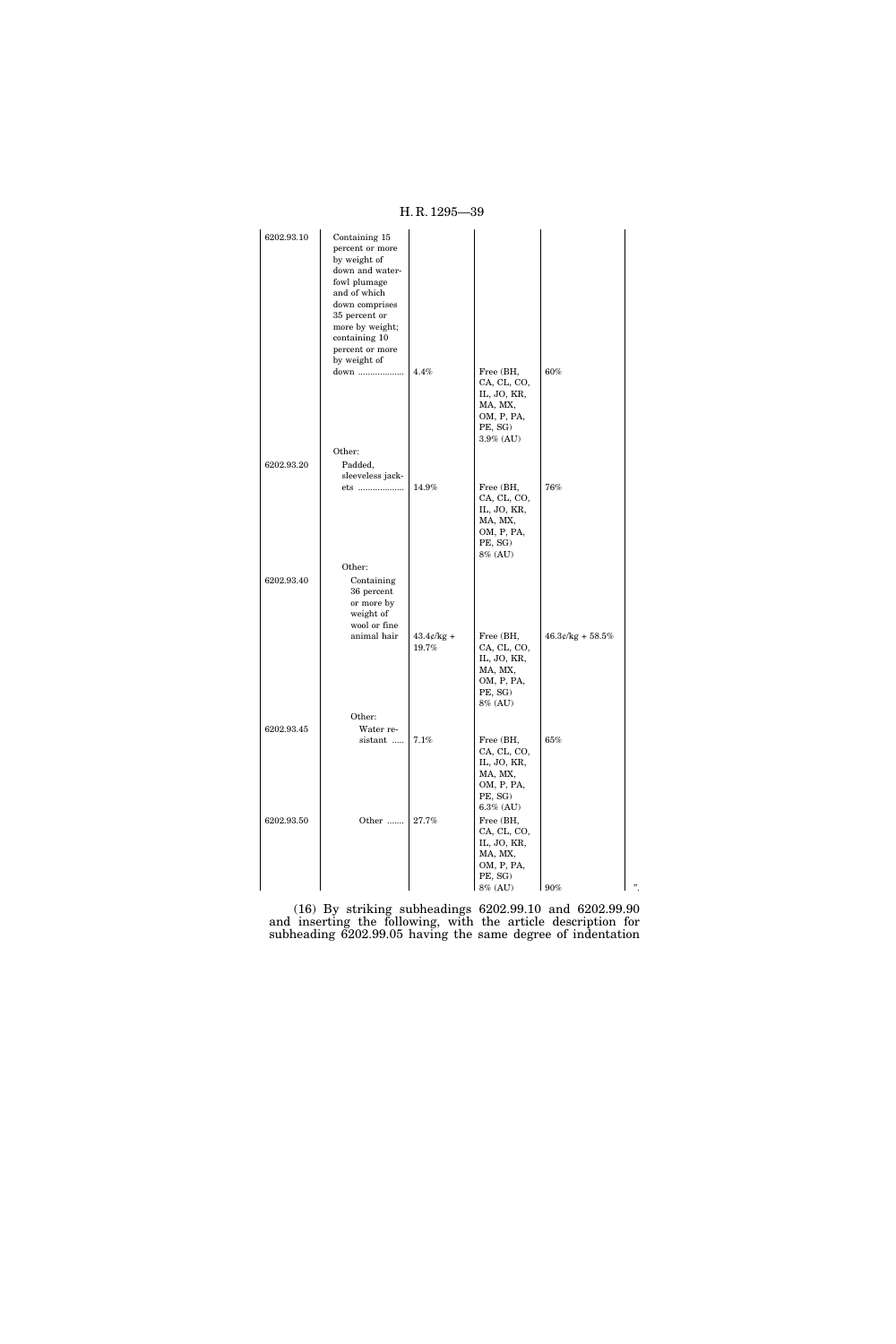as the article description for subheading 6202.99.10 (as in effect on the day before the date of the enactment of this Act):

| $\epsilon$ | 6202.99.05 | Recreational perform-  |      |                |     |   |
|------------|------------|------------------------|------|----------------|-----|---|
|            |            | ance outerwear         | 2.8% | Free (AU,      | 35% |   |
|            |            |                        |      | BH, CA, CL,    |     |   |
|            |            |                        |      | $CO, E^*, IL,$ |     |   |
|            |            |                        |      | JO, KR, MA,    |     |   |
|            |            |                        |      | MX, OM, P,     |     |   |
|            |            |                        |      | PA, PE, SG)    |     |   |
|            |            | Other:                 |      |                |     |   |
|            | 6202.99.10 | Containing 70 per-     |      |                |     |   |
|            |            | cent or more by        |      |                |     |   |
|            |            | weight of silk or silk |      |                |     |   |
|            |            | waste                  | Free |                | 35% |   |
|            | 6202.99.90 |                        | 2.8% | Free (AU,      |     |   |
|            |            |                        |      | BH, CA, CL,    |     |   |
|            |            |                        |      | $CO, E^*, IL,$ |     |   |
|            |            |                        |      | JO, KR, MA,    |     |   |
|            |            |                        |      | MX, OM, P,     |     |   |
|            |            |                        |      | PA, PE, SG)    | 35% | " |

(17) By striking subheadings 6203.41 and 6203.41.05, and the superior text to subheading 6203.41.05, and inserting the following, with the article description for subheading 6203.41 having the same degree of indentation as the article description for subheading 6203.41 (as in effect on the day before the date of the enactment of this Act):

| $\epsilon\epsilon$ | 6203.41<br>6203.41.05 | Of wool or fine ani-<br>mal hair:<br>Recreational per-                                                                                              |                        |                                                                                                                   |                       |    |
|--------------------|-----------------------|-----------------------------------------------------------------------------------------------------------------------------------------------------|------------------------|-------------------------------------------------------------------------------------------------------------------|-----------------------|----|
|                    |                       | formance outer-<br>wear                                                                                                                             | $41.9$ c/kg +<br>16.3% | Free (BH,<br>CA, CL,<br>CO.IL,<br>JO,KR,<br>MA, MX, P,<br>PA, PE, SG)<br>8% (AU)<br>$16.7\ell$ /kg +<br>6.5% (OM) | $52.9$ e/kg + $58.5%$ |    |
|                    |                       | Trousers, breech-<br>es and shorts:                                                                                                                 |                        |                                                                                                                   |                       |    |
|                    | 6203.41.10            | Trousers and<br>breeches, con-<br>taining elas-<br>tomeric fiber,<br>water resist-<br>ant, without<br>belt loops,<br>weighing more<br>than 9 kg per |                        |                                                                                                                   |                       |    |
|                    |                       | dozen                                                                                                                                               | 7.6%                   | Free (BH,<br>CA, CL, CO,<br>IL, JO, KR,<br>MA, MX, P,<br>PA, PE, SG)<br>$6.8\%$ (AU)<br>3% (OM)                   | $52.9$ e/kg + $58.5%$ | ,, |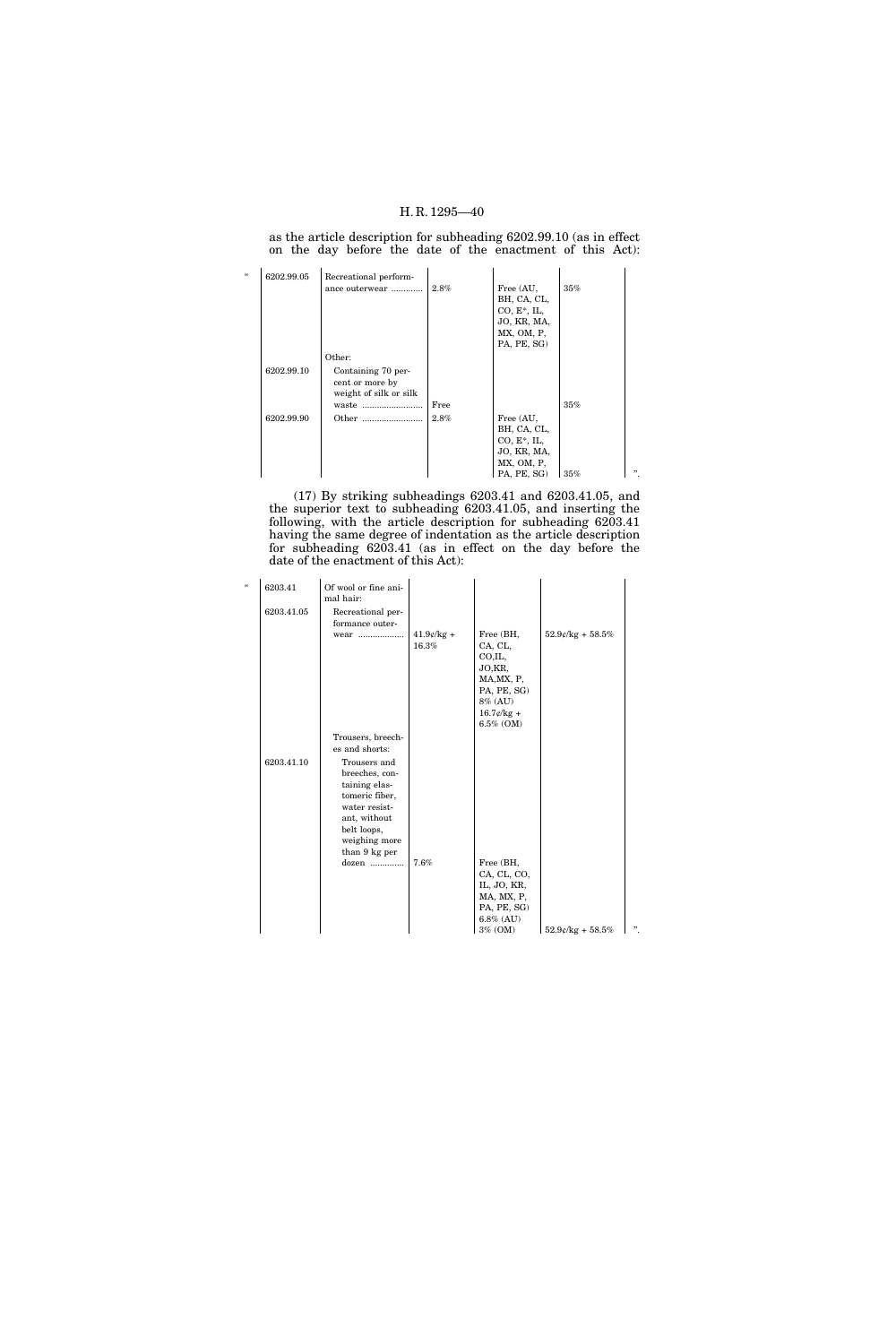(18) By striking subheadings 6203.42.10 through 6203.42.40 and inserting the following, with the article description for subheading 6203.42.05 having the same degree of indentation as the article description for subheading 6203.42.10 (as in effect on the day before the date of the enactment of this Act):

| $\epsilon$ | 6203.42.05 | Recreational perform-<br>ance outerwear                                                                                                                                                              | 16.6%    | Free (BH,<br>CA, CL, CO,<br>IL, JO, MA,<br>MX, OM, P,<br>PA, PE, SG)<br>8% (AU)<br>11.6% (KR) | 90% |  |
|------------|------------|------------------------------------------------------------------------------------------------------------------------------------------------------------------------------------------------------|----------|-----------------------------------------------------------------------------------------------|-----|--|
|            |            | Other:                                                                                                                                                                                               |          |                                                                                               |     |  |
|            | 6203.42.10 | Containing 15 per-<br>cent or more by<br>weight of down and<br>waterfowl plumage<br>and of which down<br>comprises 35 percent<br>or more by weight;<br>containing 10 percent<br>or more by weight of |          |                                                                                               |     |  |
|            |            | down                                                                                                                                                                                                 | Free     |                                                                                               | 60% |  |
|            |            | Other:                                                                                                                                                                                               |          |                                                                                               |     |  |
|            | 6203.42.20 | Bib and brace over-                                                                                                                                                                                  |          |                                                                                               |     |  |
|            |            | alls                                                                                                                                                                                                 | $10.3\%$ | Free (BH,<br>CA, CL, CO,<br>IL, JO, KR,<br>MA, MX,<br>OM, P, PA,<br>PE, SG)<br>8% (AU)        | 90% |  |
|            | 6203.42.40 | Other                                                                                                                                                                                                | 16.6%    | Free (BH,<br>CA, CL, CO,<br>IL, JO, MA,<br>MX, OM, P,<br>PA, PE, SG)<br>8% (AU)<br>11.6% (KR) | 90% |  |

(19) By striking subheadings 6203.43.10 through 6203.43.40 and inserting the following, with the article description for subheading 6203.43.05 having the same degree of indentation as the article description for subheading 6203.43.10 (as in effect on the day before the date of the enactment of this Act):

| u | 6203.43.05 | Recreational perform- |       |                 |     |
|---|------------|-----------------------|-------|-----------------|-----|
|   |            | ance outerwear        | 27.9% | Free (BH, CA,   | 90% |
|   |            |                       |       | CL, CO, IL, JO, |     |
|   |            |                       |       | MA, MX, OM,     |     |
|   |            |                       |       | P, PA, PE, SG)  |     |
|   |            |                       |       | 8% (AU)<br>     |     |
|   |            |                       |       | $11.1\%$ (KR)   |     |
|   |            | )ther:                |       |                 |     |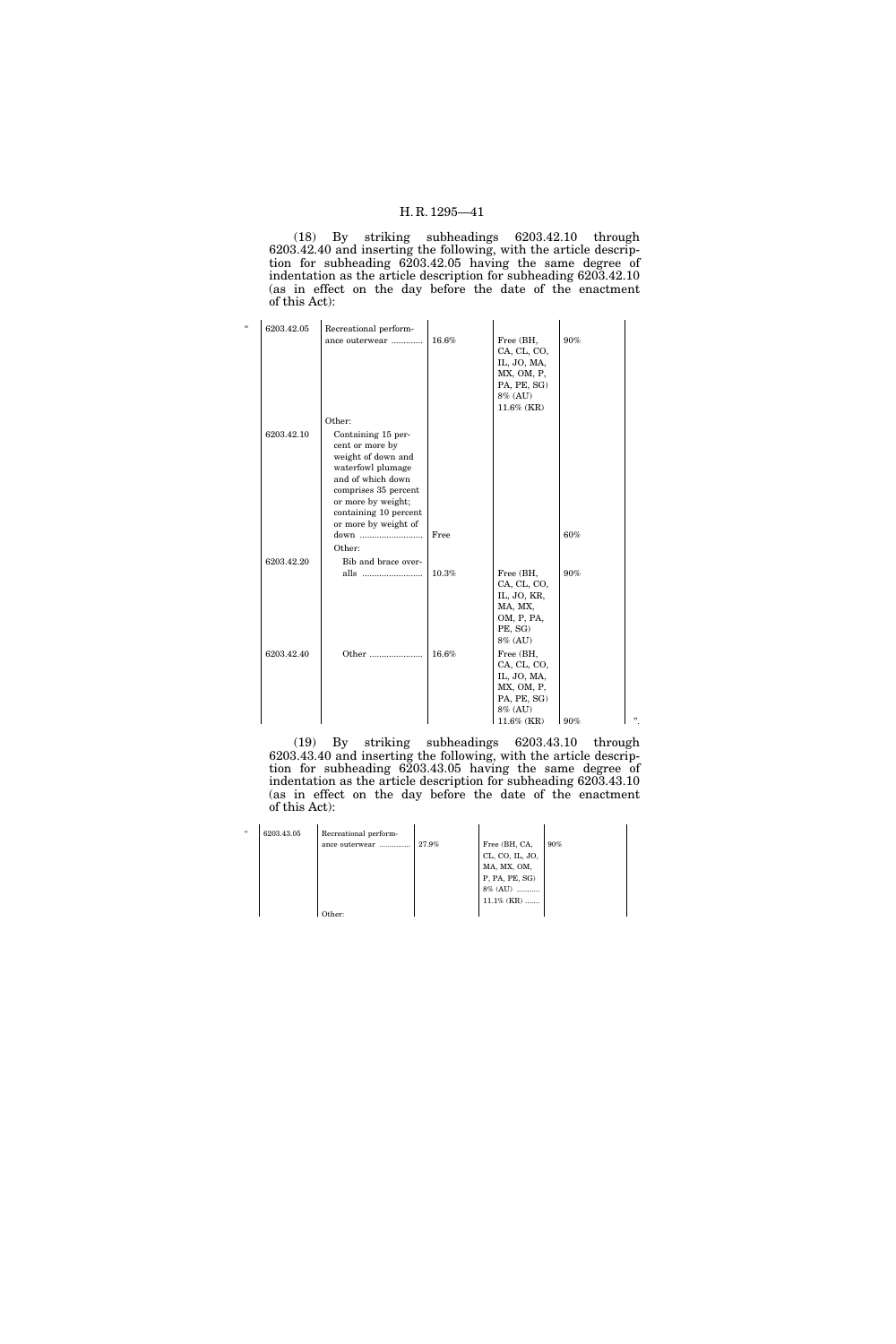H. R. 1295—42

| 6203.43.10 | Containing 15 percent<br>or more by weight of<br>down and waterfowl<br>plumage and of which<br>down comprises 35<br>percent or more by<br>weight; containing 10<br>percent or more by<br>weight of down<br>Other:<br>Bib and brace over-<br>alls: | Free                   |                                                                                                                                    | 60%                   |        |
|------------|---------------------------------------------------------------------------------------------------------------------------------------------------------------------------------------------------------------------------------------------------|------------------------|------------------------------------------------------------------------------------------------------------------------------------|-----------------------|--------|
| 6203.43.15 | Water resistant                                                                                                                                                                                                                                   | 7.1%                   | Free (BH, CA,<br>CL, CO, IL, JO,<br>KR, MA, MX,<br>OM, P, PA, PE,<br>$SG$ )<br>$6.3\%$ (AU)                                        | 65%                   |        |
| 6203.43.20 | Other<br>Other:                                                                                                                                                                                                                                   | 14.9%                  | Free (BH, CA,<br>CL, CO, IL, JO,<br>KR, MA, MX,<br>OM, P, PA, PE,<br>$SG$ )<br>8% (AU)                                             | 76%                   |        |
| 6203.43.25 | Certified hand-<br>loomed and folk-<br>lore products                                                                                                                                                                                              | 12.2%                  | Free (BH, CA,<br>CL, CO, IL, JO,<br>KR, MA, MX,<br>OM, P, PA, PE,<br>$SG$ )<br>8% (AU)                                             | 76%                   |        |
| 6203.43.30 | Other:<br>Containing 36<br>percent or more<br>by weight of<br>wool or fine ani-                                                                                                                                                                   |                        |                                                                                                                                    |                       |        |
|            | mal hair<br>Other:                                                                                                                                                                                                                                | $49.6$ ¢/kg +<br>19.7% | Free (BH, CA,<br>CL, CO, IL, JO,<br>KR, MA, MX,<br>OM, P, PA, PE,<br>SG)<br>$8\%$ ${\rm (AU)}$ ${}_{\cdots \cdots \cdots \cdots }$ | $52.9$ e/kg + $58.5%$ |        |
| 6203.43.35 | Water resist-<br>ant trousers<br>or breeches $\dots$ 7.1%                                                                                                                                                                                         |                        | Free (BH, CA,<br>CL, CO, IL, JO,<br>MA, MX, OM,<br>P, PA, PE, SG)<br>6.3% (AU)<br>$2.8\%$ (KR)                                     | 65%                   |        |
| 6203.43.40 | Other                                                                                                                                                                                                                                             | $27.9\%$               | Free (BH, CA,<br>CL, CO, IL, JO,<br>MA, MX, OM,<br>P, PA, PE, SG)<br>8% (AU)<br>$11.1\%$ (KR)  90%                                 |                       | $, \,$ |
|            |                                                                                                                                                                                                                                                   |                        |                                                                                                                                    |                       |        |

(20) By striking subheadings 6203.49 through 6203.49.80 and inserting the following, with the article description for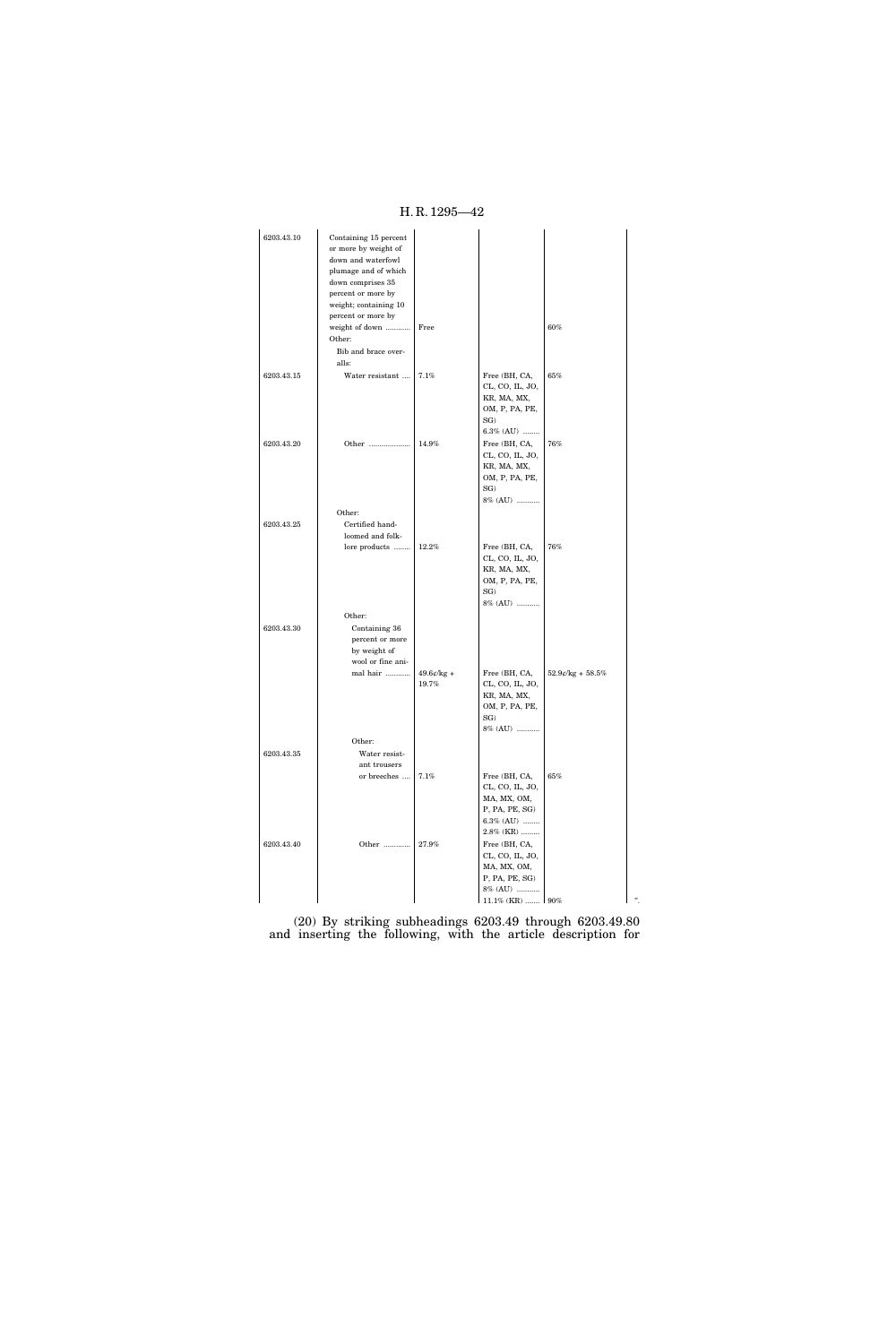subheading 6203.49 having the same degree of indentation as the article description for subheading 6203.49 (as in effect on the day before the date of the enactment of this Act):

| $\epsilon$ | 6203.49    | Of other textile mate-<br>rials:                                  |              |                                                                                                    |             |   |
|------------|------------|-------------------------------------------------------------------|--------------|----------------------------------------------------------------------------------------------------|-------------|---|
|            | 6203.49.05 | Recreational perform-<br>ance outerwear                           | 2.8%         | Free (AU,<br>BH, CA, CL,<br>$CO, E^*, IL,$<br>JO, MA, MX,<br>OM, P, PA,<br>PE, SG)<br>$1.1\%$ (KR) | 35%         |   |
|            |            | Other:<br>Of artificial fibers:                                   |              |                                                                                                    |             |   |
|            | 6203.49.10 | Bib and brace                                                     |              |                                                                                                    |             |   |
|            |            | overalls                                                          | 8.5%         | Free (BH,<br>CA, CL, CO,<br>IL, JO, KR,<br>MA, MX,<br>OM, P, PA,<br>PE, SG)<br>7.6% (AU)           | 76%         |   |
|            |            | Trousers, breech-                                                 |              |                                                                                                    |             |   |
|            | 6203.49.15 | es and shorts:<br>Certified hand-<br>loomed and<br>folklore prod- |              |                                                                                                    |             |   |
|            |            | ucts                                                              | 12.2%        | Free (BH,<br>CA, CL, CO,<br>IL, JO, KR,<br>MA, MX,<br>OM, P, PA,<br>PE, SG)<br>8% (AU)             | 76%         |   |
|            | 6203.49.20 | Other                                                             | $27.9\%$     | Free (BH,<br>CA, CL, CO,<br>IL, JO, KR,<br>MA, MX,<br>OM, P, PA,<br>PE, SG)<br>8% (AU)             | 90%         |   |
|            | 6203.49.40 | Containing 70 per-<br>cent or more by<br>weight of silk or        |              |                                                                                                    |             |   |
|            | 6203.49.80 | silk waste<br>Other                                               | Free<br>2.8% | Free (AU,<br>BH, CA, CL,<br>$CO, E^*, IL,$<br>JO, MA, MX,<br>OM, P, PA,<br>PE, SG)<br>$1.1\%$ (KR) | 35%<br>135% | " |
|            |            |                                                                   |              |                                                                                                    |             |   |

(21) By striking subheadings 6204.61.10 and 6204.61.90 and inserting the following, with the article description for subheading 6204.61.05 having the same degree of indentation as the article description for subheading 6204.61.10 (as in effect on the day before the date of the enactment of this Act):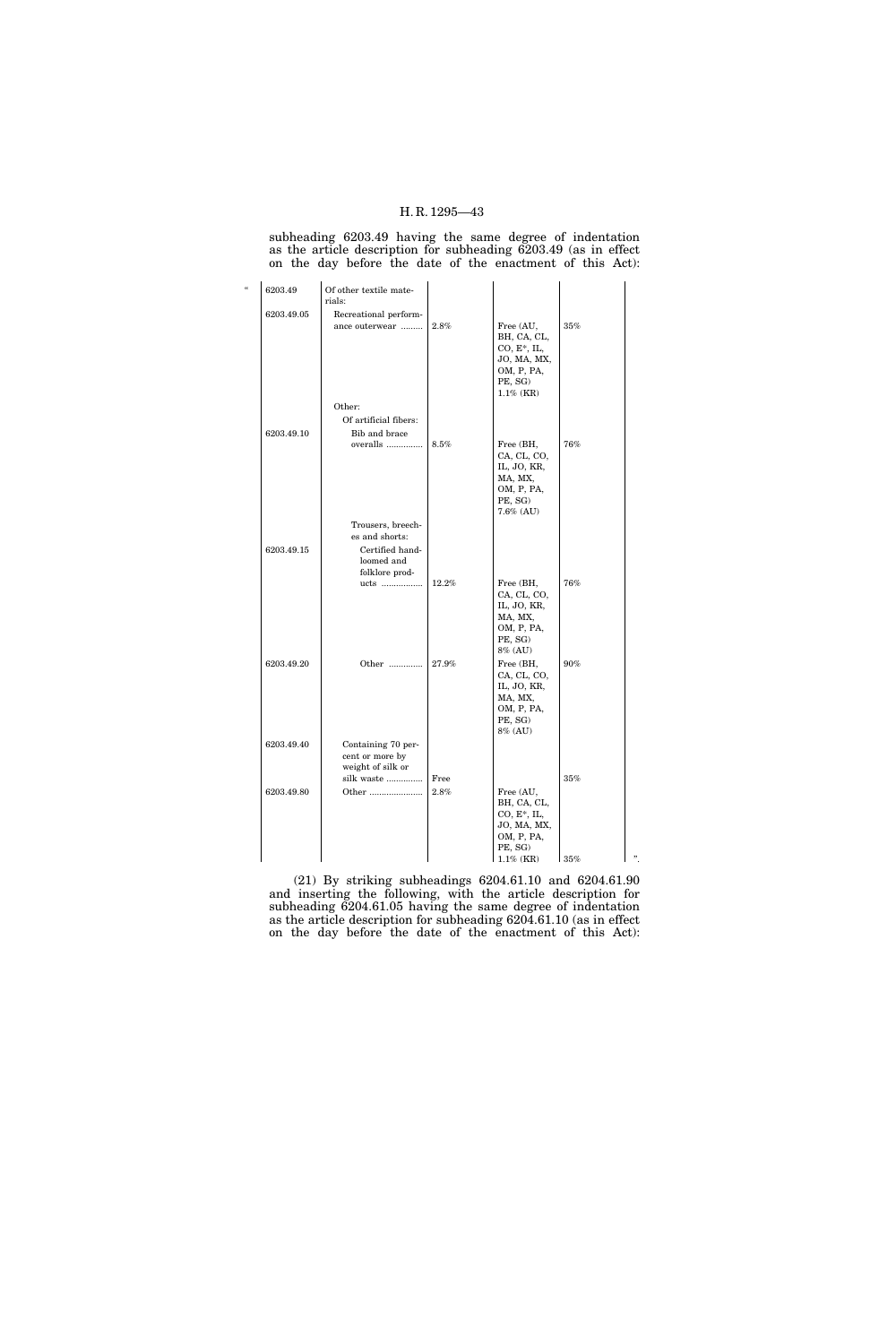| 6204.61.05 | Recreational perform-                                                                                                                    |       |                                                                                                 |       |
|------------|------------------------------------------------------------------------------------------------------------------------------------------|-------|-------------------------------------------------------------------------------------------------|-------|
|            | ance outerwear                                                                                                                           | 13.6% | Free (BH,<br>CA, CL, CO,<br>IL, JO, KR,<br>MA, MX, P,<br>PA, PE, SG)<br>5.4% (OM)<br>8% (AU)    | 58.5% |
|            | Other:                                                                                                                                   |       |                                                                                                 |       |
| 6204.61.10 | Trousers and breech-<br>es, containing elas-<br>tomeric fiber, water<br>resistant, without<br>belt loops, weighing<br>more than 6 kg per |       |                                                                                                 |       |
|            |                                                                                                                                          | 7.6%  | Free (BH,<br>CA, CL, CO,<br>IL, JO, KR,<br>MA, MX, P,<br>PA, PE, SG)<br>3% (OM)<br>$6.8\%$ (AU) | 58.5% |
| 6204.61.90 | Other                                                                                                                                    | 13.6% | Free (BH,<br>CA, CL, CO,<br>IL, JO, KR,<br>MA, MX, P,<br>PA, PE, SG)<br>5.4% (OM)<br>8% (AU)    | 58.5% |

(22) By striking subheadings 6204.62.10 through 6204.62.40 and inserting the following, with the article description for subheading 6204.62.05 having the same degree of indentation as the article description for subheading 6204.62.10 (as in effect on the day before the date of the enactment of this Act):

| $\epsilon$ | 6204.62.05 | Recreational perform-<br>ance outerwear                                                                                                                                                                                  | 16.6% | Free (BH,<br>CA, CL, CO,<br>IL, JO, MA,<br>MX, OM, P,<br>PA, PE, SG)<br>8% (AU)<br>$11.6\%$ (KR) | $90\%$ |
|------------|------------|--------------------------------------------------------------------------------------------------------------------------------------------------------------------------------------------------------------------------|-------|--------------------------------------------------------------------------------------------------|--------|
|            | 6204.62.10 | Other:<br>Containing 15 per-<br>cent or more by<br>weight of down and<br>waterfowl plumage<br>and of which down<br>comprises 35 percent<br>or more by weight;<br>containing 10 percent<br>or more by weight of<br>Other: | Free  |                                                                                                  | 60%    |

# H. R. 1295—44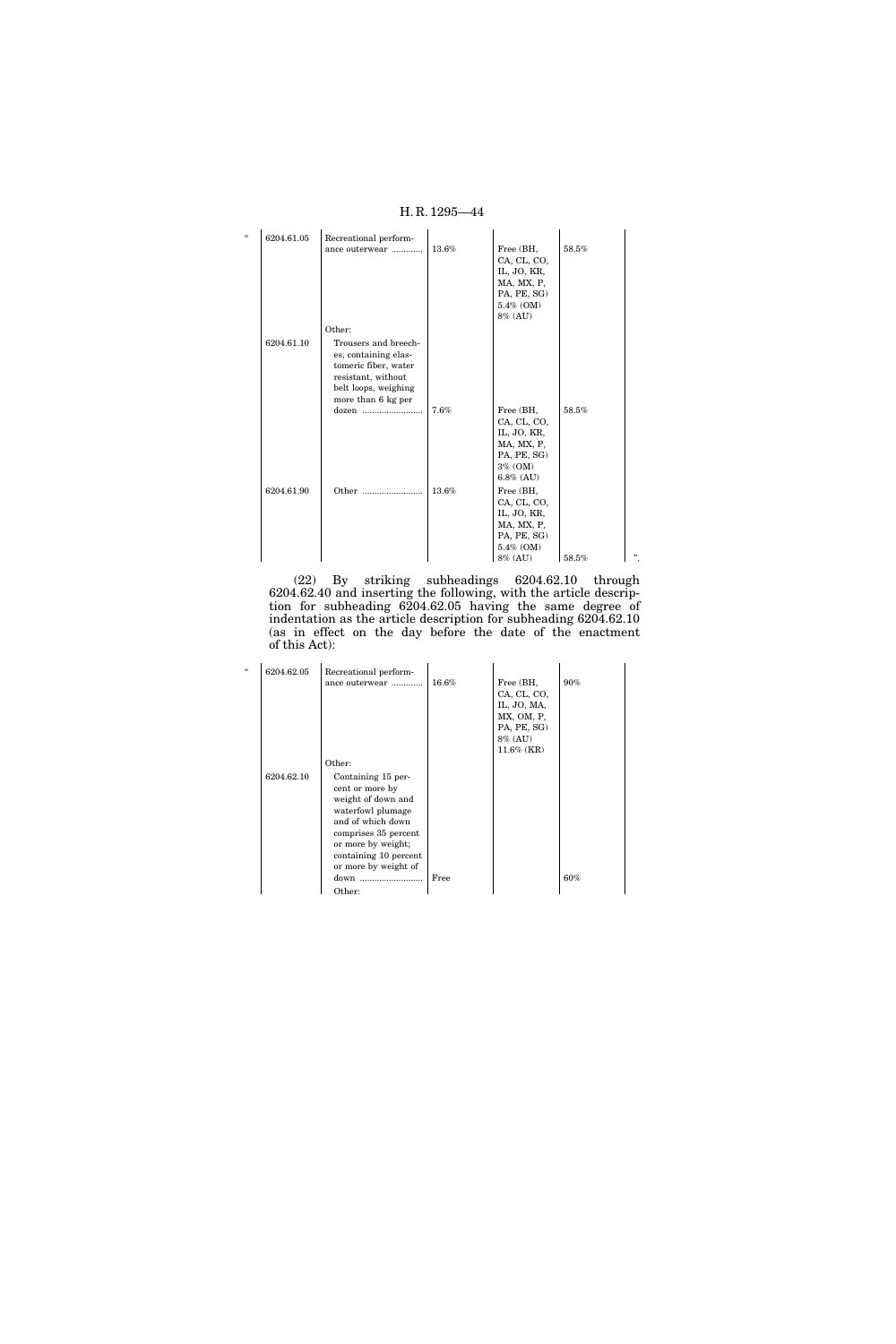|            |                                               | H.R. 1295—45 |                                                                                                  |       |        |
|------------|-----------------------------------------------|--------------|--------------------------------------------------------------------------------------------------|-------|--------|
| 6204.62.20 | Bib and brace over-<br>alls                   | 8.9%         | Free (BH,<br>CA, CL, CO,<br>IL, JO, KR,<br>MA, MX,<br>OM, P, PA,<br>PE, SG)<br>8% (AU)           | 90%   |        |
| 6204.62.30 | Other:<br>Certified hand-<br>loomed and folk- |              |                                                                                                  |       |        |
|            | lore products                                 | 7.1%         | Free (BH,<br>CA, CL, CO,<br>E, IL, JO,<br>KR, MA, MX,<br>OM, P, PA,<br>PE, SG)<br>$6.3\%$ (AU)   | 37.5% |        |
| 6204.62.40 | Other                                         | 16.6%        | Free (BH,<br>CA, CL, CO,<br>IL, JO, MA,<br>MX, OM, P,<br>PA, PE, SG)<br>8% (AU)<br>$11.6\%$ (KR) | 90%   | , 2, 3 |

(23) By striking subheadings 6204.63.10 through 6204.63.35 and inserting the following, with the article description for subheading 6204.63.05 having the same degree of indentation as the article description for subheading 6204.63.10 (as in effect on the day before the date of the enactment of this Act):

| $\epsilon$ | 6204.63.05 | Recreational perform-<br>ance outerwear                                                                                                                                        | 28.6% | Free (BH,<br>CA, CL, CO,<br>IL, JO, MA,<br>MX, OM, P,<br>PA, PE, SG)<br>8% (AU)<br>$11.4\%$ (KR) | $90\%$ |
|------------|------------|--------------------------------------------------------------------------------------------------------------------------------------------------------------------------------|-------|--------------------------------------------------------------------------------------------------|--------|
|            | 6204.63.10 | Other:<br>Containing 15 per-                                                                                                                                                   |       |                                                                                                  |        |
|            |            | cent or more by<br>weight of down and<br>waterfowl plumage<br>and of which down<br>comprises 35 percent<br>or more by weight;<br>containing 10 percent<br>or more by weight of | Free  |                                                                                                  | $60\%$ |
|            |            | Other:<br>Bib and brace over-                                                                                                                                                  |       |                                                                                                  |        |
|            |            | alls:                                                                                                                                                                          |       |                                                                                                  |        |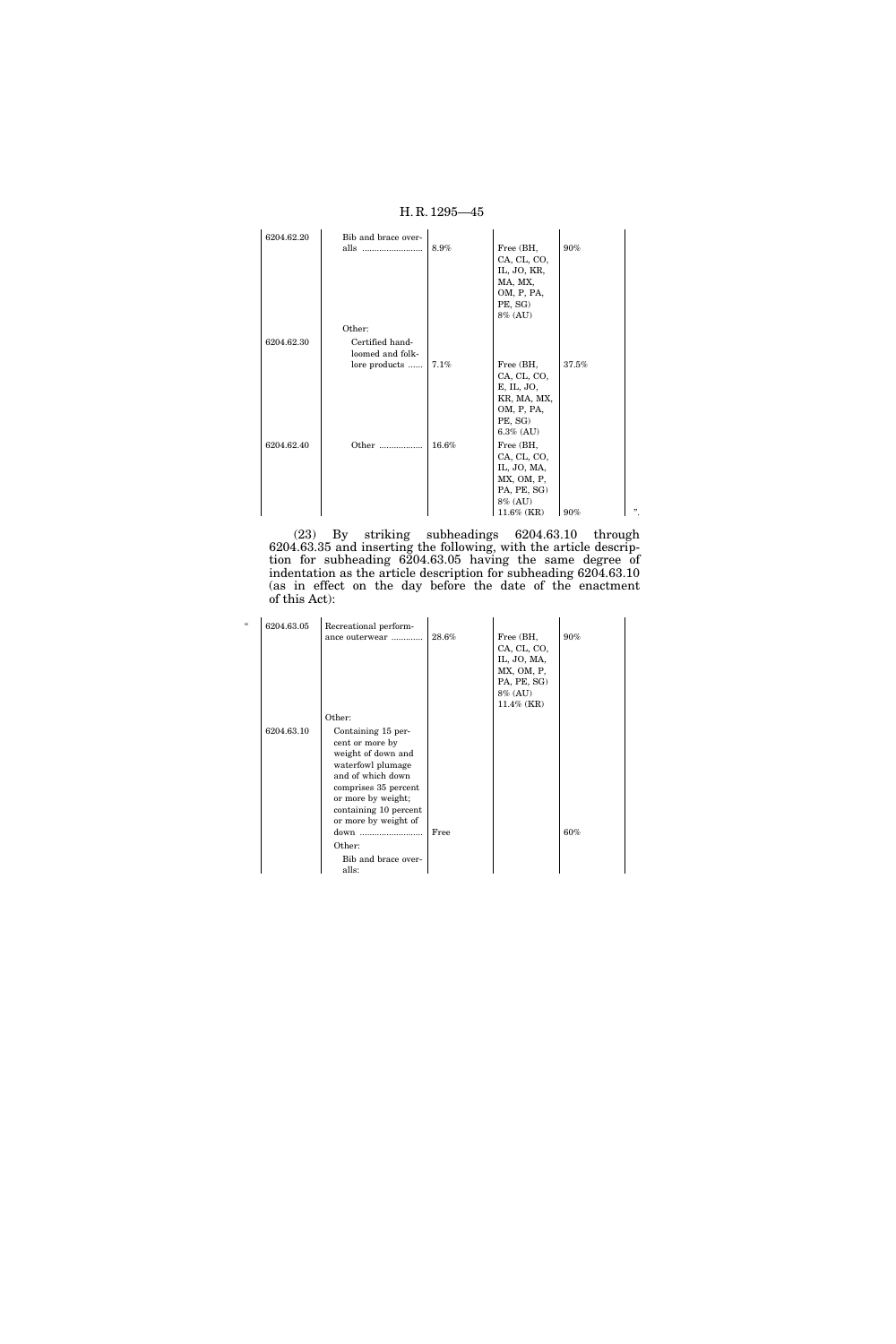| 6204.63.12 | Water resistant     | 7.1%     | Free (BH,<br>CA, CL, CO,   | 65%   |    |
|------------|---------------------|----------|----------------------------|-------|----|
|            |                     |          | IL, JO, KR,                |       |    |
|            |                     |          | MA, MX,                    |       |    |
|            |                     |          | OM, P, PA,                 |       |    |
|            |                     |          | PE, SG)                    |       |    |
|            |                     |          | $6.3\%$ (AU)               |       |    |
| 6204.63.15 | Other               | $14.9\%$ | Free (BH,                  | 76%   |    |
|            |                     |          | CA, CL, CO,                |       |    |
|            |                     |          | IL, JO, KR,                |       |    |
|            |                     |          | MA, MX,                    |       |    |
|            |                     |          | OM, P, PA,<br>PE, SG)      |       |    |
|            |                     |          | 8% (AU)                    |       |    |
| 6204.63.20 | Certified hand-     |          |                            |       |    |
|            | loomed and folklore |          |                            |       |    |
|            | products            | 11.3%    | Free (BH,                  | 76%   |    |
|            |                     |          | CA, CL, CO,                |       |    |
|            |                     |          | E, IL, JO,                 |       |    |
|            |                     |          | KR, MA, MX,                |       |    |
|            |                     |          | OM, P, PA,<br>PE, SG)      |       |    |
|            |                     |          | 8% (AU)                    |       |    |
|            | Other:              |          |                            |       |    |
| 6204.63.25 | Containing 36       |          |                            |       |    |
|            | percent or more     |          |                            |       |    |
|            | by weight of wool   |          |                            |       |    |
|            | or fine animal      |          |                            |       |    |
|            | hair                | 13.6%    | Free (BH,                  | 58.5% |    |
|            |                     |          | CA, CL, CO,<br>IL, JO, KR, |       |    |
|            |                     |          | MA, MX,                    |       |    |
|            |                     |          | OM, P, PA,                 |       |    |
|            |                     |          | PE, SG)                    |       |    |
|            |                     |          | 8% (AU)                    |       |    |
|            | Other:              |          |                            |       |    |
| 6204.63.30 | Water resist-       |          |                            |       |    |
|            | ant trousers or     |          |                            |       |    |
|            | breeches            | 7.1%     | Free (BH,                  | 65%   |    |
|            |                     |          | CA, CL, CO,<br>IL, JO, KR, |       |    |
|            |                     |          | MA, MX,                    |       |    |
|            |                     |          | OM, P, PA,                 |       |    |
|            |                     |          | PE, SG)                    |       |    |
|            |                     |          | $6.3\%$ (AU)               |       |    |
| 6204.63.35 | Other               | 28.6%    | Free (BH,                  |       |    |
|            |                     |          | CA, CL, CO,                |       |    |
|            |                     |          | IL, JO, MA,<br>MX, OM, P,  |       |    |
|            |                     |          | PA, PE, SG)                |       |    |
|            |                     |          | 8% (AU)                    |       |    |
|            |                     |          | $11.4\%$ (KR)              | 90%   | ,, |

(24) By striking subheadings 6204.69 through 6204.69.90 and inserting the following, with the article description for subheading 6204.69 having the same degree of indentation as the article description for subheading 6204.69 (as in effect on the day before the date of the enactment of this Act):

| 6204.69 | Of other textile mate- |  |  |
|---------|------------------------|--|--|
|         | rials:                 |  |  |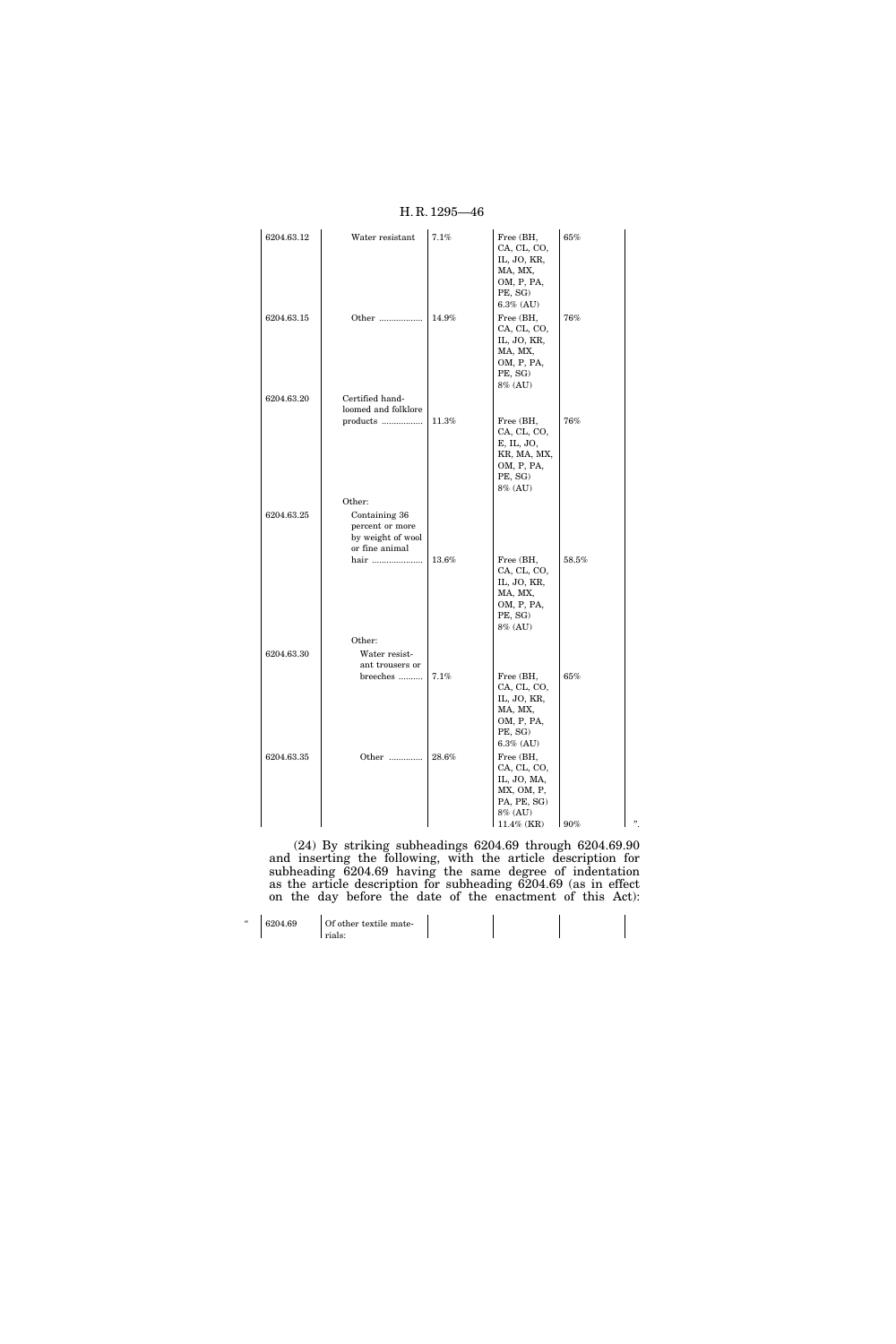| 6204.69.05 | Recreational perform-<br>ance outerwear | 2.8%  | Free (AU,<br>BH, CA, CL,<br>$CO, E^*, IL,$<br>JO, KR, MA,<br>MX, OM, P,<br>PA, PE, SG) | 35%    |    |
|------------|-----------------------------------------|-------|----------------------------------------------------------------------------------------|--------|----|
|            | Other:                                  |       |                                                                                        |        |    |
|            | Of artificial fibers:                   |       |                                                                                        |        |    |
| 6204.69.10 | Bib and brace                           |       |                                                                                        |        |    |
|            | overalls                                | 13.6% | Free (BH,                                                                              | 76%    |    |
|            |                                         |       | CA, CL, CO,<br>IL, JO, KR,                                                             |        |    |
|            |                                         |       | MA, MX,                                                                                |        |    |
|            |                                         |       | OM, P, PA,                                                                             |        |    |
|            |                                         |       | PE, SG)<br>8% (AU)                                                                     |        |    |
|            | Trousers, breech-                       |       |                                                                                        |        |    |
|            | es and shorts:                          |       |                                                                                        |        |    |
| 6204.69.20 | Containing 36                           |       |                                                                                        |        |    |
|            | percent or<br>more by weight            |       |                                                                                        |        |    |
|            | of wool or fine                         |       |                                                                                        |        |    |
|            | animal hair                             | 13.6% | Free (BH,                                                                              | 58.5%  |    |
|            |                                         |       | CA, CL, CO,<br>IL, JO, KR,                                                             |        |    |
|            |                                         |       | MA, MX,                                                                                |        |    |
|            |                                         |       | OM, P, PA,                                                                             |        |    |
|            |                                         |       | PE, SG)<br>8% (AU)                                                                     |        |    |
| 6204.69.25 | Other                                   | 28.6% | Free (BH,                                                                              | 90%    |    |
|            |                                         |       | CA, CL, CO,                                                                            |        |    |
|            |                                         |       | IL, JO, KR,<br>MA, MX,                                                                 |        |    |
|            |                                         |       | OM, P, PA,                                                                             |        |    |
|            |                                         |       | PE, SG)<br>8% (AU)                                                                     |        |    |
|            | Of silk or silk                         |       |                                                                                        |        |    |
|            | waste:                                  |       |                                                                                        |        |    |
| 6204.69.40 | Containing 70                           |       |                                                                                        |        |    |
|            | percent or more<br>by weight of silk    |       |                                                                                        |        |    |
|            | or silk waste                           | 1.1%  | Free (AU,                                                                              | 65%    |    |
|            |                                         |       | BH, CA, CL,                                                                            |        |    |
|            |                                         |       | CO, E, IL, J,<br>JO, KR, MA,                                                           |        |    |
|            |                                         |       | MX, OM, P,                                                                             |        |    |
|            |                                         |       | PA, PE, SG)                                                                            |        |    |
| 6204.69.60 | Other                                   | 7.1%  | Free (BH,<br>CA, CL, CO,                                                               | $65\%$ |    |
|            |                                         |       | $\mathcal{E}^*,$ IL, JO,                                                               |        |    |
|            |                                         |       | KR, MA, MX,                                                                            |        |    |
|            |                                         |       | OM, P, PA,<br>PE, SG)                                                                  |        |    |
|            |                                         |       | $6.3\%$ (AU)                                                                           |        |    |
| 6204.69.90 | Other                                   | 2.8%  | Free (AU,                                                                              |        |    |
|            |                                         |       | BH, CA, CL,<br>$CO, E^*, IL,$                                                          |        |    |
|            |                                         |       | JO, KR, MA,                                                                            |        |    |
|            |                                         |       | MX, OM, P,                                                                             |        |    |
|            |                                         |       | PA, PE, SG)                                                                            | 35%    | ". |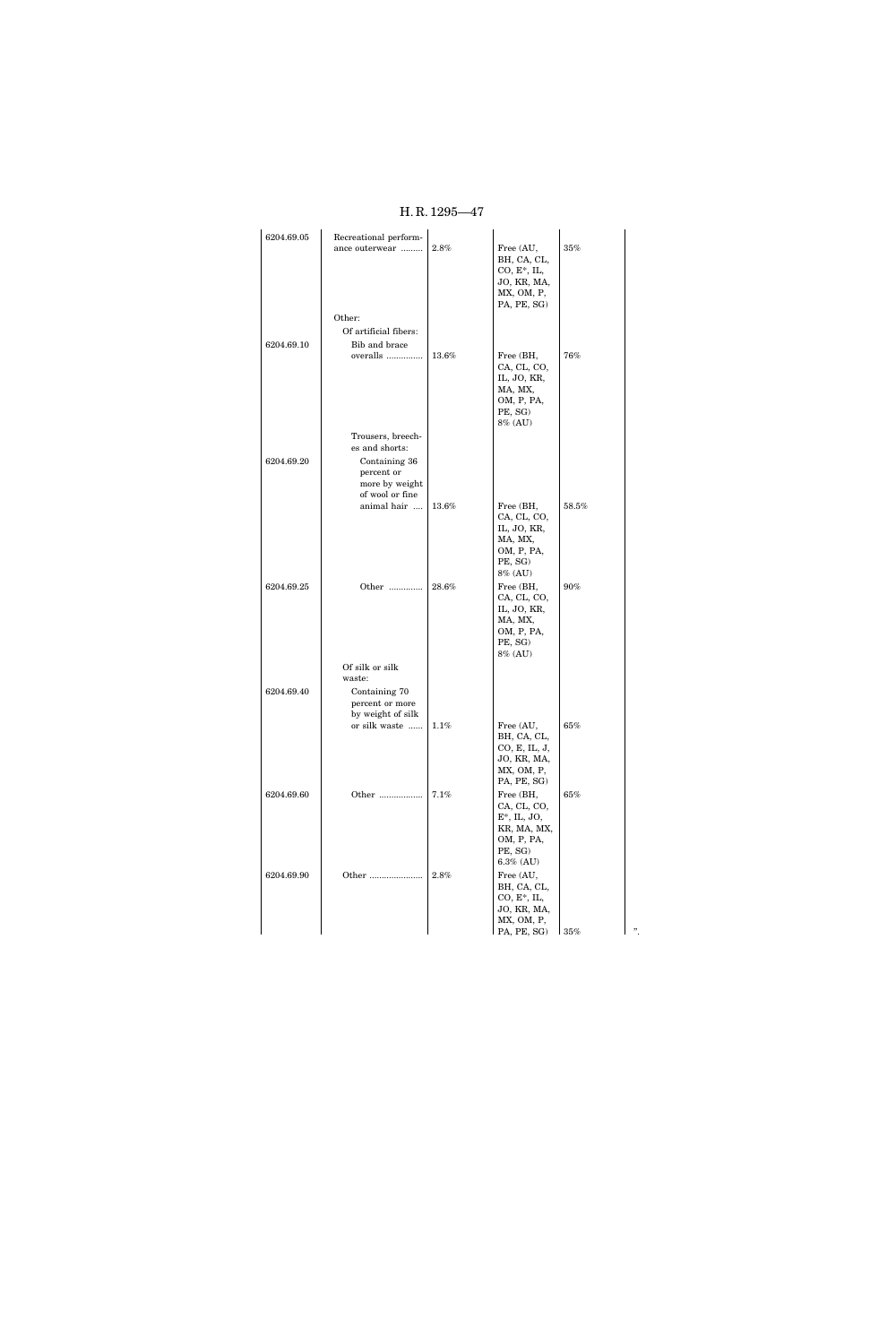(25) By striking subheadings 6210.40.30 and 6210.40.50 and inserting the following, with the article description for subheading 6210.40.05 having the same degree of indentation as the article description for subheading 6210.40.30 (as in effect on the day before the date of the enactment of this Act):

| $\epsilon$ | 6210.40.05 | Recreational perform-<br>ance outerwear                                                                                                                                   | 7.1% | Free (AU,<br>BH, CA, CL,<br>IL, JO, KR,<br>MA, MX,<br>OM, P, PE,<br>SG) | 65% |     |
|------------|------------|---------------------------------------------------------------------------------------------------------------------------------------------------------------------------|------|-------------------------------------------------------------------------|-----|-----|
|            | 6210.40.30 | Other:<br>Having an outer sur-<br>face impregnated,<br>coated, covered or<br>laminated with rub-<br>ber or plastics mate-<br>rial which completely<br>obscures the under- |      |                                                                         |     |     |
|            |            | lying fabric                                                                                                                                                              | 3.8% | Free (AU,<br>BH, CA, CL,<br>IL, JO, KR,<br>MA, MX,<br>OM, P, PE,<br>SG) | 65% |     |
|            | 6210.40.50 | Other                                                                                                                                                                     | 7.1% | Free (AU,<br>BH, CA, CL,<br>IL, JO, KR,<br>MA, MX,<br>OM, P, PE,<br>SG) | 65% | , , |

(26) By striking subheadings 6210.50.30 and 6210.50.50 and inserting the following, with the article description for subheading 6210.50.05 having the same degree of indentation as the article description for subheading 6210.50.30 (as in effect on the day before the date of the enactment of this Act):

| $\epsilon$ | 6210.50.05 | Recreational perform-<br>ance outerwear                                                                                                                                                     | 7.1% | Free (AU,<br>BH, CA, CL,<br>CO, IL, JO,<br>KR, MA, MX,<br>OM, P, PE,<br>SG) | 65% |
|------------|------------|---------------------------------------------------------------------------------------------------------------------------------------------------------------------------------------------|------|-----------------------------------------------------------------------------|-----|
|            | 6210.50.30 | Other:<br>Having an outer sur-<br>face impreg- nated,<br>coated, covered or<br>laminated with rub-<br>ber or plastics mate-<br>rial which completely<br>obscures the under-<br>lying fabric | 3.8% | Free (AU,<br>BH, CA, CL,<br>CO, IL, JO,<br>KR, MA, MX,<br>OM, P, PE,<br>SG  | 65% |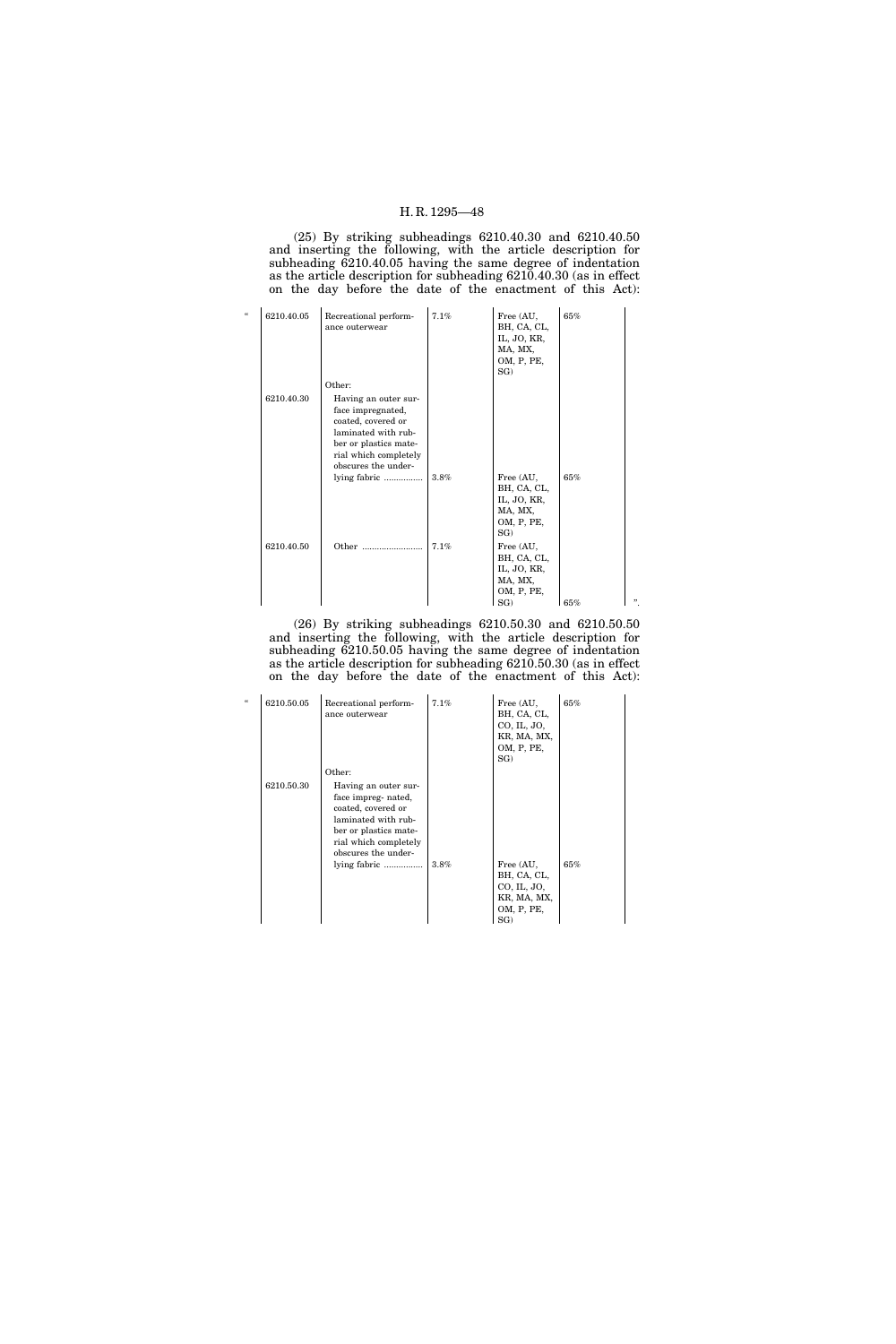| 6210.50.50 | Other | 7.1% | Free (AU,   |     |   |
|------------|-------|------|-------------|-----|---|
|            |       |      | BH, CA, CL, |     |   |
|            |       |      | CO, IL, JO, |     |   |
|            |       |      | KR, MA, MX, |     |   |
|            |       |      | OM, P, PE,  |     |   |
|            |       |      |             | 65% | " |

(27) By striking subheading 6211.32.00 and inserting the following, with the article description for subheading  $62\overline{1}1.32$ having the same degree of indentation as the article description for subheading 6211.32.00 (as in effect on the day before the date of the enactment of this Act):

| $\epsilon$ | 6211.32<br>6211.32.05 | Of cotton:<br>Recreational perform- |      |                                                                                 |        |     |
|------------|-----------------------|-------------------------------------|------|---------------------------------------------------------------------------------|--------|-----|
|            |                       | ance outerwear                      | 8.1% | Free (AU,<br>BH, CA, CL,<br>CO, IL, JO,<br>KR, MA, MX,<br>OM, P, PA,<br>PE, SG) | $90\%$ |     |
|            | 6211.32.10            | Other<br>.                          | 8.1% | Free (AU,<br>BH, CA, CL,<br>CO, IL, JO,<br>KR, MA, MX,<br>OM, P, PA,<br>PE, SG) | 90%    | , , |

(28) By striking subheading 6211.33.00 and inserting the following, with the article description for subheading 6211.33 having the same degree of indentation as the article description for subheading 6211.33.00 (as in effect on the day before the date of the enactment of this Act):

| $\epsilon$ | 6211.33    | Of man-made fibers:   |        |              |     |        |
|------------|------------|-----------------------|--------|--------------|-----|--------|
|            | 6211.33.05 | Recreational perform- |        |              |     |        |
|            |            | ance outerwear        | $16\%$ | Free (AU,    | 76% |        |
|            |            |                       |        | BH, CA, CL,  |     |        |
|            |            |                       |        | CO, IL, JO,  |     |        |
|            |            |                       |        | KR, MA, MX,  |     |        |
|            |            |                       |        | P, PA, PE,   |     |        |
|            |            |                       |        | SG)          |     |        |
|            |            |                       |        | $6.4\%$ (OM) |     |        |
|            | 6211.33.10 | Other                 | 16%    | Free (AU,    |     |        |
|            |            |                       |        | BH, CA, CL,  |     |        |
|            |            |                       |        | CO, IL, JO,  |     |        |
|            |            |                       |        | KR, MA, MX,  |     |        |
|            |            |                       |        | P, PA, PE,   |     |        |
|            |            |                       |        | SG           |     |        |
|            |            |                       |        | $6.4\%$ (OM) | 76% | , 2, 3 |

(29) By striking subheadings 6211.39.05 through 6211.39.90 and inserting the following, with the article description for subheading 6211.39.05 having the same degree of indentation as the article description for subheading 6211.39.05 (as in effect on the day before the date of the enactment of this Act):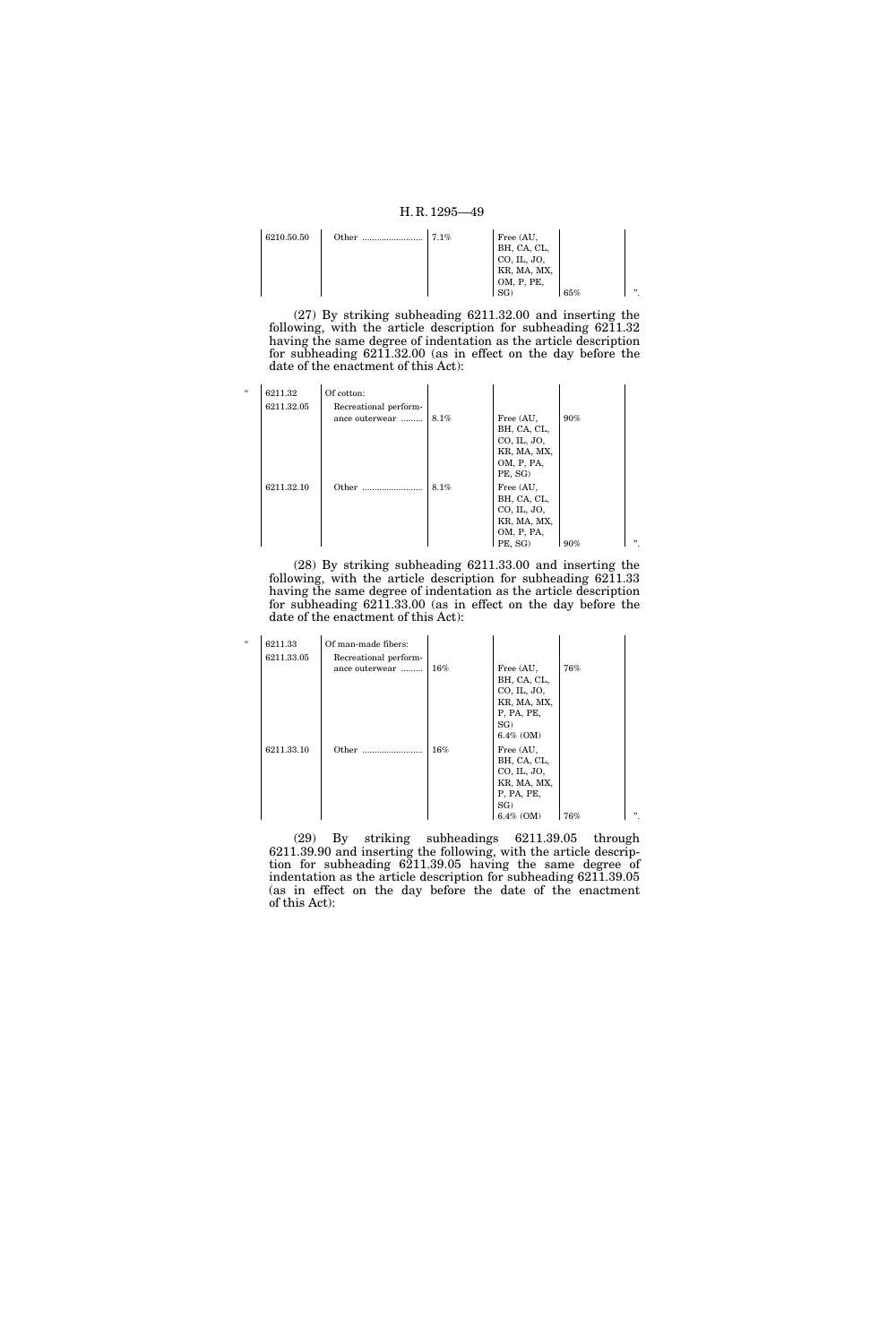| $\epsilon$ | 6211.39.05 | Recreational perform-  |      |                |       |   |
|------------|------------|------------------------|------|----------------|-------|---|
|            |            | ance outerwear         | 2.8% | Free (AU,      | 35%   |   |
|            |            |                        |      | BH, CA, CL,    |       |   |
|            |            |                        |      | $CO, E^*, IL,$ |       |   |
|            |            |                        |      | JO, KR, MA,    |       |   |
|            |            |                        |      | MX, OM, P,     |       |   |
|            |            |                        |      | PA, PE, SG)    |       |   |
|            |            |                        |      |                |       |   |
|            | 6211.39.10 | Of wool or fine ani-   |      |                |       |   |
|            |            | mal hair               | 12%  | Free (AU,      | 58.5% |   |
|            |            |                        |      | BH, CA, CL,    |       |   |
|            |            |                        |      | CO, IL, JO,    |       |   |
|            |            |                        |      | KR, MA, MX,    |       |   |
|            |            |                        |      | P, PA, PE,     |       |   |
|            |            |                        |      | $SG$ )         |       |   |
|            |            |                        |      | 4.8% (OM)      |       |   |
|            | 6211.39.20 | Containing 70 per-     |      |                |       |   |
|            |            | cent or more by        |      |                |       |   |
|            |            | weight of silk or silk |      |                |       |   |
|            |            | waste                  | 0.5% | Free (AU,      | 35%   |   |
|            |            |                        |      | BH, CA, CL,    |       |   |
|            |            |                        |      | CO, E, IL,     |       |   |
|            |            |                        |      | JO, KR, MA,    |       |   |
|            |            |                        |      | MX, OM, P,     |       |   |
|            |            |                        |      | PA, PE, SG)    |       |   |
|            | 6211.39.90 | Other                  | 2.8% | Free (AU,      |       |   |
|            |            |                        |      | BH, CA, CL,    |       |   |
|            |            |                        |      | $CO, E^*, IL,$ |       |   |
|            |            |                        |      | JO, KR, MA,    |       |   |
|            |            |                        |      | MX, OM, P,     | 35%   | " |
|            |            |                        |      | PA, PE, SG)    |       |   |

(30) By striking subheading 6211.42.00 and inserting the following, with the article description for subheading 6211.42 having the same degree of indentation as the article description for subheading 6211.42.00 (as in effect on the day before the date of the enactment of this Act):

| $\epsilon$ | 6211.42    | Of cotton:            |      |              |        |        |
|------------|------------|-----------------------|------|--------------|--------|--------|
|            | 6211.42.05 | Recreational perform- |      |              |        |        |
|            |            | ance outerwear        | 8.1% | Free (BH,    | $90\%$ |        |
|            |            |                       |      | CA, CL, CO,  |        |        |
|            |            |                       |      | IL, JO, KR,  |        |        |
|            |            |                       |      | MA, MX,      |        |        |
|            |            |                       |      | OM, P, PA,   |        |        |
|            |            |                       |      | PE, SG)      |        |        |
|            |            |                       |      | $7.2\%$ (AU) |        |        |
|            | 6211.42.10 | Other                 | 8.1% | Free (BH,    |        |        |
|            |            |                       |      | CA, CL, CO,  |        |        |
|            |            |                       |      | IL, JO, KR,  |        |        |
|            |            |                       |      | MA, MX,      |        |        |
|            |            |                       |      | OM, P, PA,   |        |        |
|            |            |                       |      | PE, SG)      |        |        |
|            |            |                       |      | $7.2\%$ (AU) | $90\%$ | , 2, 3 |

(31) By striking subheading 6211.43.00 and inserting the following, with the article description for subheading 6211.43 having the same degree of indentation as the article description for subheading 6211.43.00 (as in effect on the day before the date of the enactment of this Act):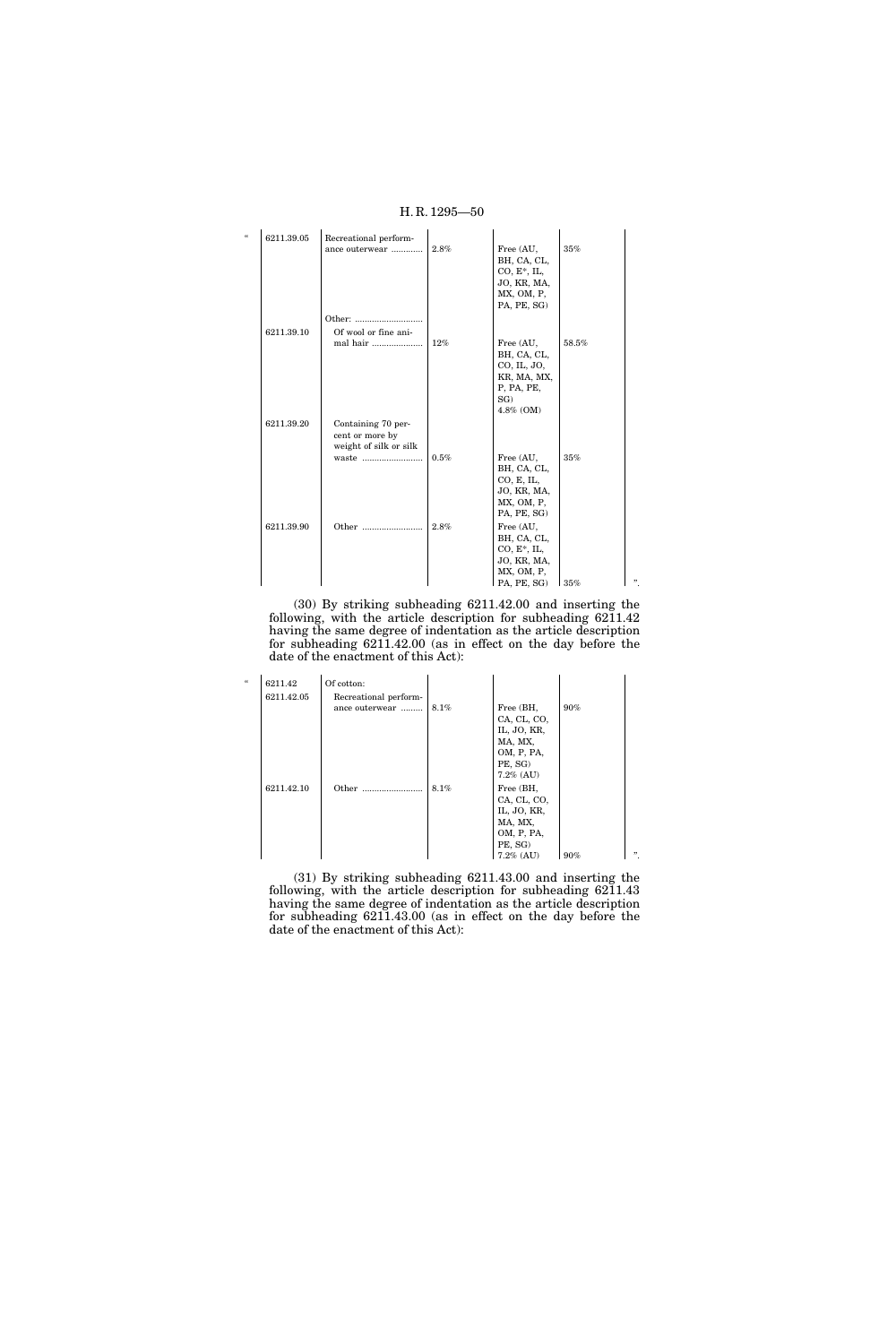| $\epsilon$ | 6211.43    | Of man-made fibers:   |        |              |        |        |
|------------|------------|-----------------------|--------|--------------|--------|--------|
|            | 6211.43.05 | Recreational perform- |        |              |        |        |
|            |            | ance outerwear        | $16\%$ | Free (BH,    | $90\%$ |        |
|            |            |                       |        | CA, CL, CO,  |        |        |
|            |            |                       |        | IL, JO, KR,  |        |        |
|            |            |                       |        | MA, MX, P,   |        |        |
|            |            |                       |        | PA, PE, SG)  |        |        |
|            |            |                       |        | 8% (AU)      |        |        |
|            |            |                       |        | $6.4\%$ (OM) |        |        |
|            | 6211.43.10 | Other                 | $16\%$ | Free (BH,    |        |        |
|            |            |                       |        | CA, CL, CO,  |        |        |
|            |            |                       |        | IL, JO, KR,  |        |        |
|            |            |                       |        | MA, MX, P,   |        |        |
|            |            |                       |        | PA, PE, SG)  |        |        |
|            |            |                       |        | 8% (AU)      |        |        |
|            |            |                       |        | $6.4\%$ (OM) | 90%    | , 2, 3 |

(32) By striking subheadings 6211.49.10 through 6211.49.90 and inserting the following, with the article description for subheading 6211.49.05 having the same degree of indentation as the article description for subheading 6211.49.10 (as in effect on the day before the date of the enactment of this Act):

| $\epsilon$ | 6211.49.05 | Recreational perform-  |      |                       |       |   |
|------------|------------|------------------------|------|-----------------------|-------|---|
|            |            | ance outerwear         | 7.3% | Free (BH,             | 35%   |   |
|            |            |                        |      | CA, CL, CO,           |       |   |
|            |            |                        |      | E, IL, JO,            |       |   |
|            |            |                        |      | MA, MX,               |       |   |
|            |            |                        |      | OM, P, PA,            |       |   |
|            |            |                        |      | PE, SG)               |       |   |
|            |            |                        |      | $6.5\%$ (AU)          |       |   |
|            |            |                        |      | $2.9\%$ (KR)          |       |   |
|            |            | Other:                 |      |                       |       |   |
|            | 6211.49.10 | Containing 70 per-     |      |                       |       |   |
|            |            | cent or more by        |      |                       |       |   |
|            |            | weight of silk or silk |      |                       |       |   |
|            |            | waste                  | 1.2% | Free (AU,             | 35%   |   |
|            |            |                        |      | BH, CA, CL,           |       |   |
|            |            |                        |      | CO, E, IL,            |       |   |
|            |            |                        |      | JO, KR, MA,           |       |   |
|            |            |                        |      | MX, OM, P,            |       |   |
|            |            |                        |      | PA, PE, SG)           |       |   |
|            | 6211.49.41 | Of wool or fine ani-   |      |                       |       |   |
|            |            | mal hair               | 12%  | Free (BH,             | 58.5% |   |
|            |            |                        |      | CA, CL, CO,           |       |   |
|            |            |                        |      | IL, JO, KR,           |       |   |
|            |            |                        |      | MA, MX, P,            |       |   |
|            |            |                        |      | PA, PE, SG)           |       |   |
|            |            |                        |      | 4.8% (OM)             |       |   |
|            |            |                        |      | 8% (AU)               |       |   |
|            | 6211.49.90 | Other                  | 7.3% | Free (BH,             |       |   |
|            |            |                        |      | CA, CL, CO,           |       |   |
|            |            |                        |      | E, IL, JO,            |       |   |
|            |            |                        |      | MA, MX,               |       |   |
|            |            |                        |      | OM, P, PA,<br>PE, SG) |       |   |
|            |            |                        |      | $6.5\%$ (AU)          |       |   |
|            |            |                        |      | $2.9\%$ (KR)          | 35%   | " |
|            |            |                        |      |                       |       |   |

(c) EFFECTIVE DATE.—This section and the amendments made by this section shall—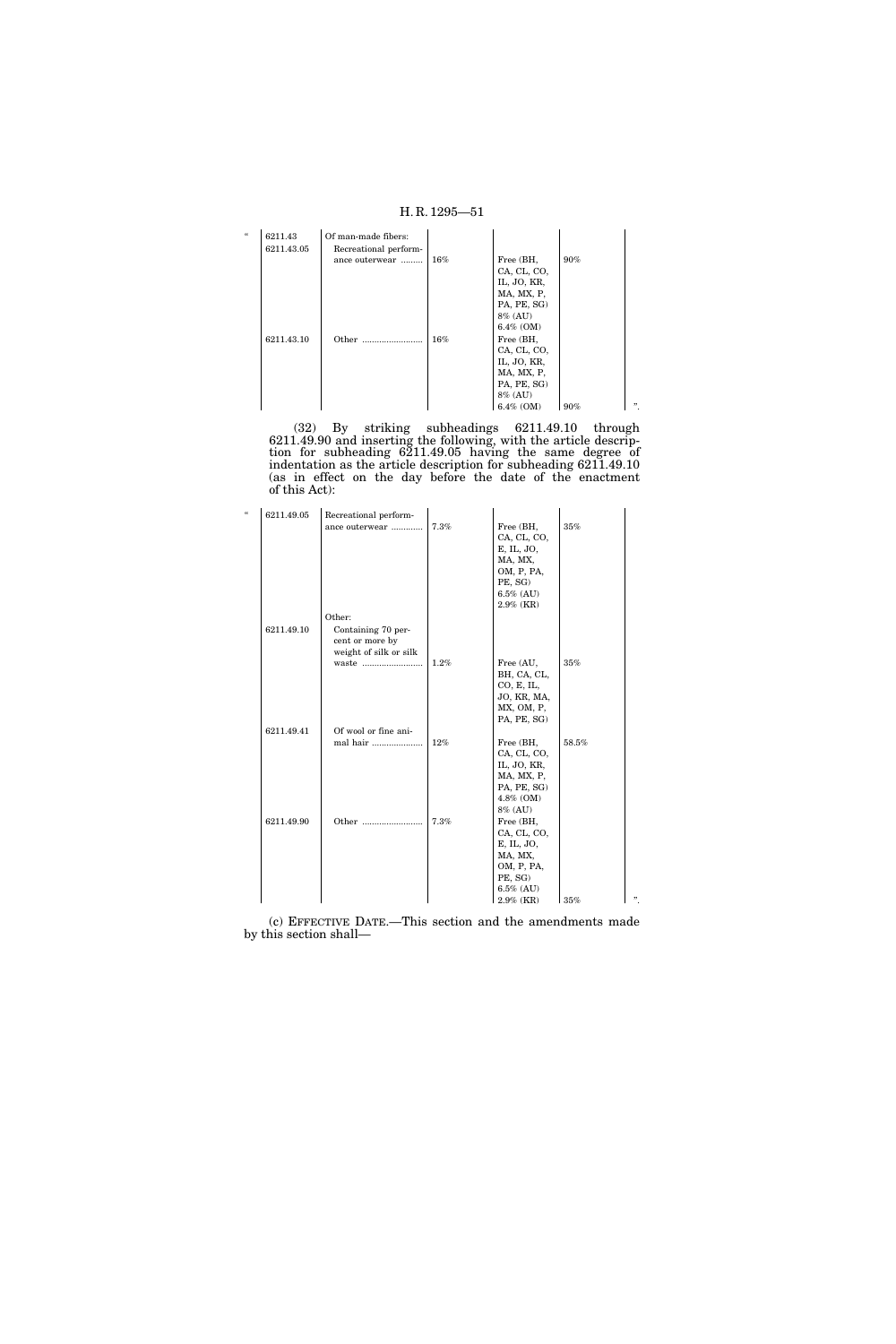(1) take effect on the 180th day after the date of the enactment of this Act; and

(2) apply to articles entered, or withdrawn from warehouse for consumption, on or after such 180th day.

#### **SEC. 602. DUTY TREATMENT OF PROTECTIVE ACTIVE FOOTWEAR.**

(a) DEFINITION OF PROTECTIVE ACTIVE FOOTWEAR.—The Additional U.S. Notes to chapter 64 of the Harmonized Tariff Schedule of the United States are amended by adding at the end the following:

"(f) For the purposes of subheadings  $6402.91.42$  and  $6402.99.32$ , the term 'protective active footwear' means footwear (other than footwear described in Subheading Note 1) that is designed for outdoor activities, such as hiking shoes, trekking shoes, running shoes, and trail running shoes, the foregoing valued over \$24/ pair and which provides protection against water that is imparted by the use of a coated or laminated textile fabric.''.

(b) DUTY TREATMENT FOR PROTECTIVE ACTIVE FOOTWEAR.— Chapter 64 of the Harmonized Tariff Schedule of the United States is amended as follows:

(1) By inserting after subheading 6402.91.40 the following new subheading, with the article description for subheading 6402.91.42 having the same degree of indentation as the article description for subheading 6402.91.40:

| $\mathcal{U}$<br>6402.91.42<br>Protective active foot-<br>wear (except footwear)<br>with waterproof molded<br>bottoms, including bot-<br>toms comprising an<br>outer sole and all or<br>part of the upper and<br>except footwear with<br>insulation that provides<br>protection against cold<br>weather), whose height<br>from the bottom of the<br>outer sole to the top of<br>the upper does not ex-<br>ceed 15.34 cm<br>Free (AU,<br>$20\%$<br>BH, CA, CL,<br>D, E, IL, JO,<br>KR, MA, MX,<br>OM, P, PA,<br>PE, R, SG) $\vert$ 35% | " |
|---------------------------------------------------------------------------------------------------------------------------------------------------------------------------------------------------------------------------------------------------------------------------------------------------------------------------------------------------------------------------------------------------------------------------------------------------------------------------------------------------------------------------------------|---|
|---------------------------------------------------------------------------------------------------------------------------------------------------------------------------------------------------------------------------------------------------------------------------------------------------------------------------------------------------------------------------------------------------------------------------------------------------------------------------------------------------------------------------------------|---|

(2) By inserting immediately preceding subheading 6402.99.33 the following new subheading, with the article description for subheading 6402.99.32 having the same degree of indentation as the article description for subheading 6402.99.33: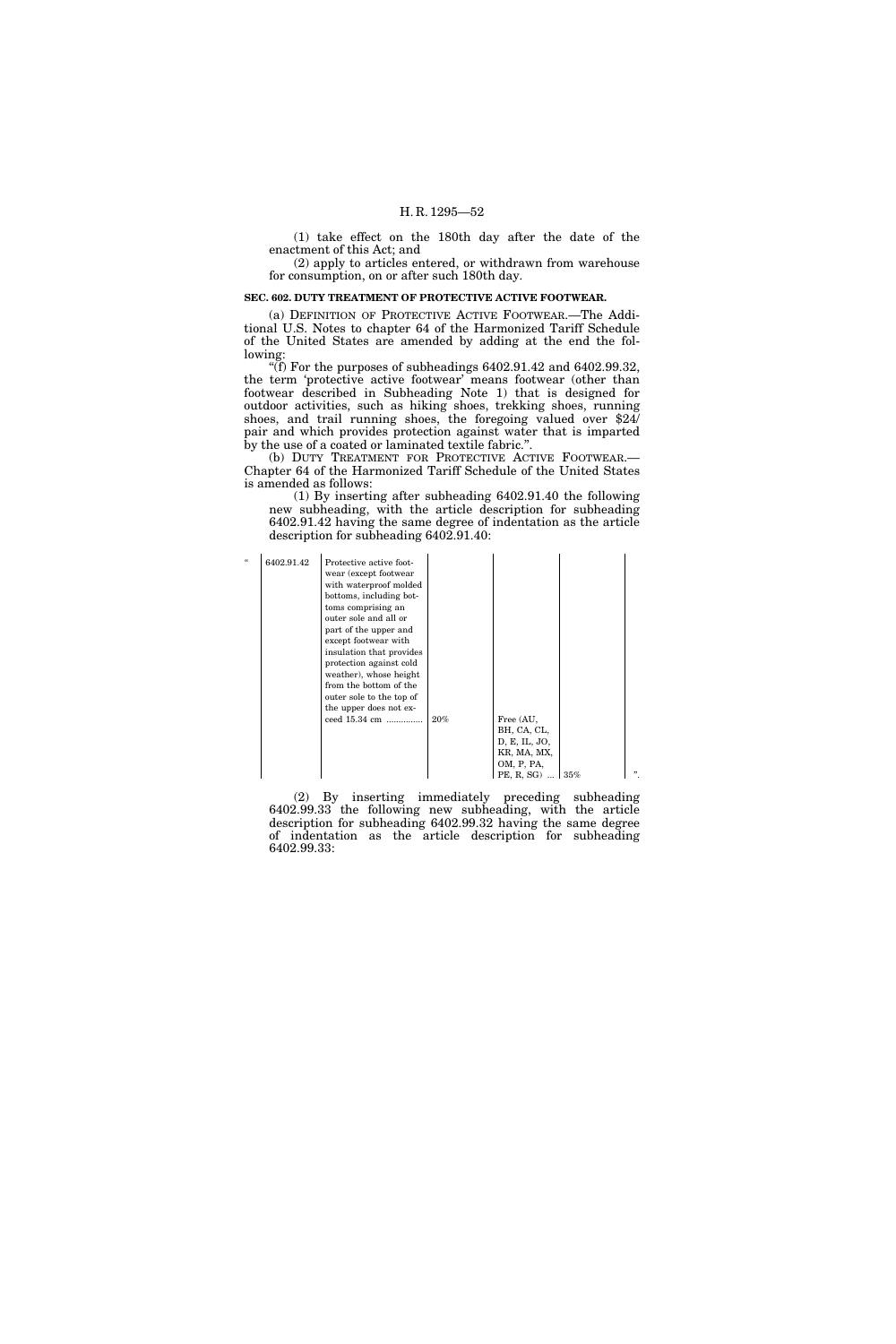| H.R. $1295 - 53$ |  |
|------------------|--|
|------------------|--|

| $\epsilon$ | 6402.99.32 | Protective active foot- |        |                     |     |   |
|------------|------------|-------------------------|--------|---------------------|-----|---|
|            |            | wear                    | $20\%$ | Free (AU,           |     |   |
|            |            |                         |        | BH, CA, CL,         |     |   |
|            |            |                         |        | D, IL, JO,          |     |   |
|            |            |                         |        | $MA$ , $MX$ , $P$ ) |     |   |
|            |            |                         |        | $1\%$ (PA)          |     |   |
|            |            |                         |        | 6% (OM)             |     |   |
|            |            |                         |        | 6% (PE)             |     |   |
|            |            |                         |        | $12\%$ (CO)         |     |   |
|            |            |                         |        | $20\%$ (KR)         | 35% | " |

(c) STAGED RATE REDUCTIONS.—The staged reductions in special rates of duty proclaimed for subheading 6402.99.90 of the Harmonized Tariff Schedule of the United States before the date of the enactment of this Act shall be applied to subheading 6402.99.32 of such Schedule, as added by subsection (b)(2), beginning in calendar year 2016.

(d) EFFECTIVE DATE.—This section and the amendments made by this section shall—

(1) take effect on the 15th day after the date of the enactment of this Act; and

(2) apply to articles entered, or withdrawn from warehouse for consumption, on or after such 15th day.

# **TITLE VII—MISCELLANEOUS PROVISIONS**

#### **SEC. 701. REPORT ON CONTRIBUTION OF TRADE PREFERENCE PRO-GRAMS TO REDUCING POVERTY AND ELIMINATING HUNGER.**

Not later than 1 year after the date of the enactment of this Act, the President shall submit to Congress a report assessing the contribution of the trade preference programs of the United States, including the Generalized System of Preferences under title V of the Trade Act of 1974 (19 U.S.C. 2461 et seq.), the African Growth and Opportunity Act (19 U.S.C. 3701 et seq.), and the Caribbean Basin Economic Recovery Act (19 U.S.C. 2701 et seq.), to the reduction of poverty and the elimination of hunger.

# **TITLE VIII—OFFSETS**

#### **SEC. 801. CUSTOMS USER FEES EXTENSION.**

(a) IN GENERAL.—Section 13031(j)(3)(A) of the Consolidated Omnibus Budget Reconciliation Act of 1985 (19 U.S.C. 58c(j)(3)(A)) is amended by striking "September 30, 2024" and inserting "July 7, 2025''.

(b) RATE FOR MERCHANDISE PROCESSING FEES.—Section 503 of the United States–Korea Free Trade Agreement Implementation Act (Public Law 112–41; 125 Stat. 460) is amended by striking ''June 30, 2021'' and inserting ''June 30, 2025''.

#### **SEC. 802. ADDITIONAL CUSTOMS USER FEES EXTENSION.**

(a) IN GENERAL.—Section 13031(j)(3) of the Consolidated Omnibus Budget Reconciliation Act of 1985 (19 U.S.C. 58c(j)(3)) is amended—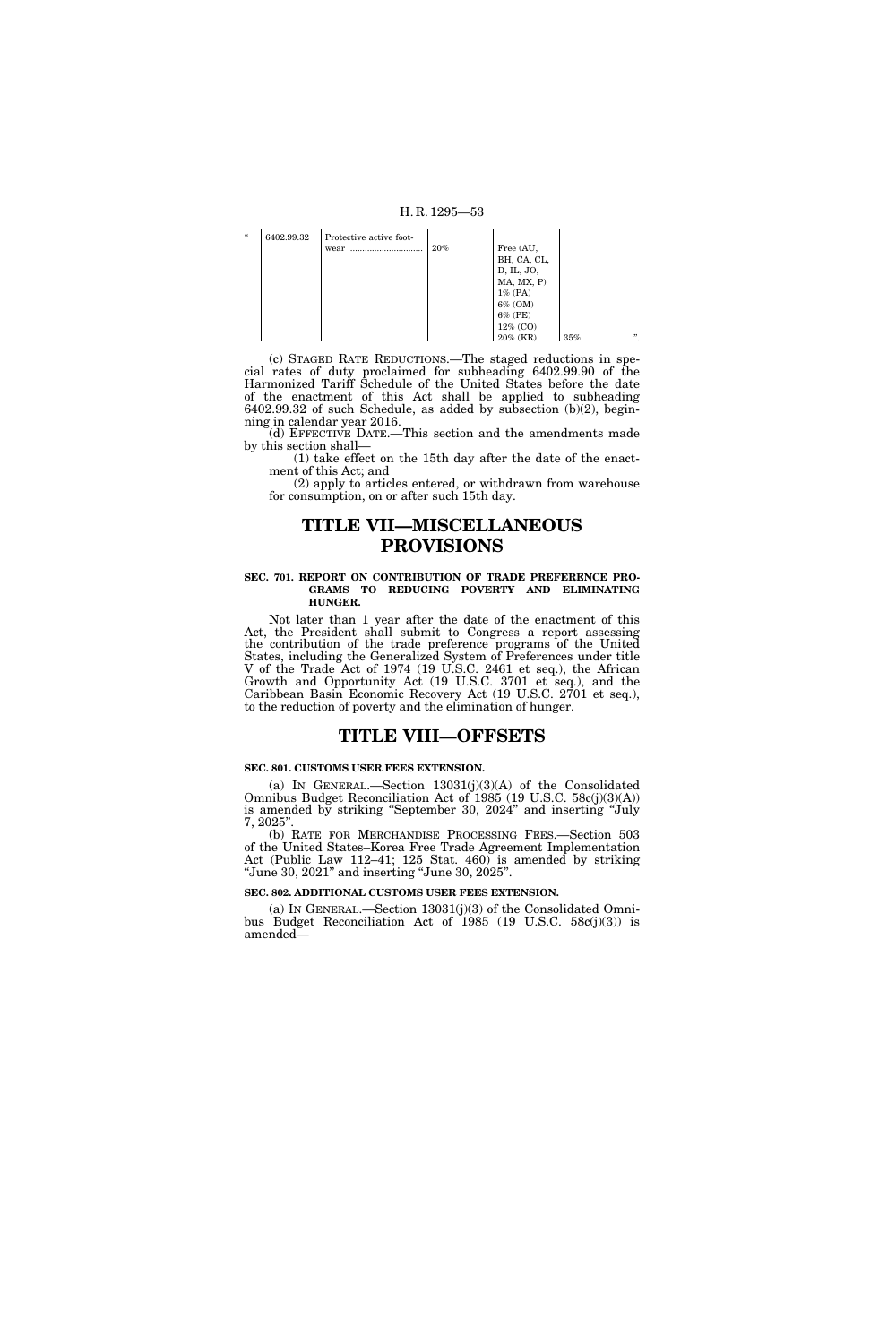(1) in subparagraph (B)(i), by striking ''September 30, 2024'' and inserting ''September 30, 2025''; and

(2) by adding at the end the following:

''(D) Fees may be charged under paragraphs (9) and (10) of subsection (a) during the period beginning on July 29, 2025, and ending on September 30, 2025.''.

(b) RATE FOR MERCHANDISE PROCESSING FEES.—Section 503 of the United States–Korea Free Trade Agreement Implementation Act (Public Law 112–41; 125 Stat. 460) is amended by adding at the end the following:

''(c) FURTHER ADDITIONAL PERIOD.—For the period beginning on July 15, 2025, and ending on September 30, 2025, section 13031(a)(9) of the Consolidated Omnibus Budget Reconciliation Act of 1985 (19 U.S.C. 58c(a)(9)) shall be applied and administered—

 $(1)$  in subparagraph (A), by substituting  $0.3464$  for  $0.21$ ; and

" $(2)$  in subparagraph  $(B)(i)$ , by substituting  $'0.3464'$  for  $0.21$ ."

#### **SEC. 803. TIME FOR PAYMENT OF CORPORATE ESTIMATED TAXES.**

Notwithstanding section 6655 of the Internal Revenue Code of 1986, in the case of a corporation with assets of not less than \$1,000,000,000 (determined as of the end of the preceding taxable year)—

(1) the amount of any required installment of corporate estimated tax which is otherwise due in July, August, or September of 2020 shall be increased by 8 percent of such amount (determined without regard to any increase in such amount not contained in such Code); and

(2) the amount of the next required installment after an installment referred to in paragraph (1) shall be appropriately reduced to reflect the amount of the increase by reason of such paragraph.

#### **SEC. 804. PAYEE STATEMENT REQUIRED TO CLAIM CERTAIN EDU-CATION TAX BENEFITS.**

(a) AMERICAN OPPORTUNITY CREDIT, HOPE SCHOLARSHIP

(1) IN GENERAL.—Section  $25A(g)$  of the Internal Revenue Code of 1986 is amended by adding at the end the following new paragraph:

"(8) PAYEE STATEMENT REQUIREMENT.—Except as otherwise provided by the Secretary, no credit shall be allowed under this section unless the taxpayer receives a statement furnished under section 6050S(d) which contains all of the information required by paragraph (2) thereof.''.

(2) STATEMENT RECEIVED BY DEPENDENT.—Section 25A(g)(3) of such Code is amended by striking "and" at the end of subparagraph (A), by striking the period at the end of subparagraph (B) and inserting '', and'', and by adding at the end the following:

" $(C)$  a statement described in paragraph  $(8)$  and received by such individual shall be treated as received by the taxpayer.''.

(b) DEDUCTION FOR QUALIFIED TUITION AND RELATED EXPENSES.—Section 222(d) of such Code is amended by redesignating paragraph (6) as paragraph (7), and by inserting after para $graph (5)$  the following new paragraph: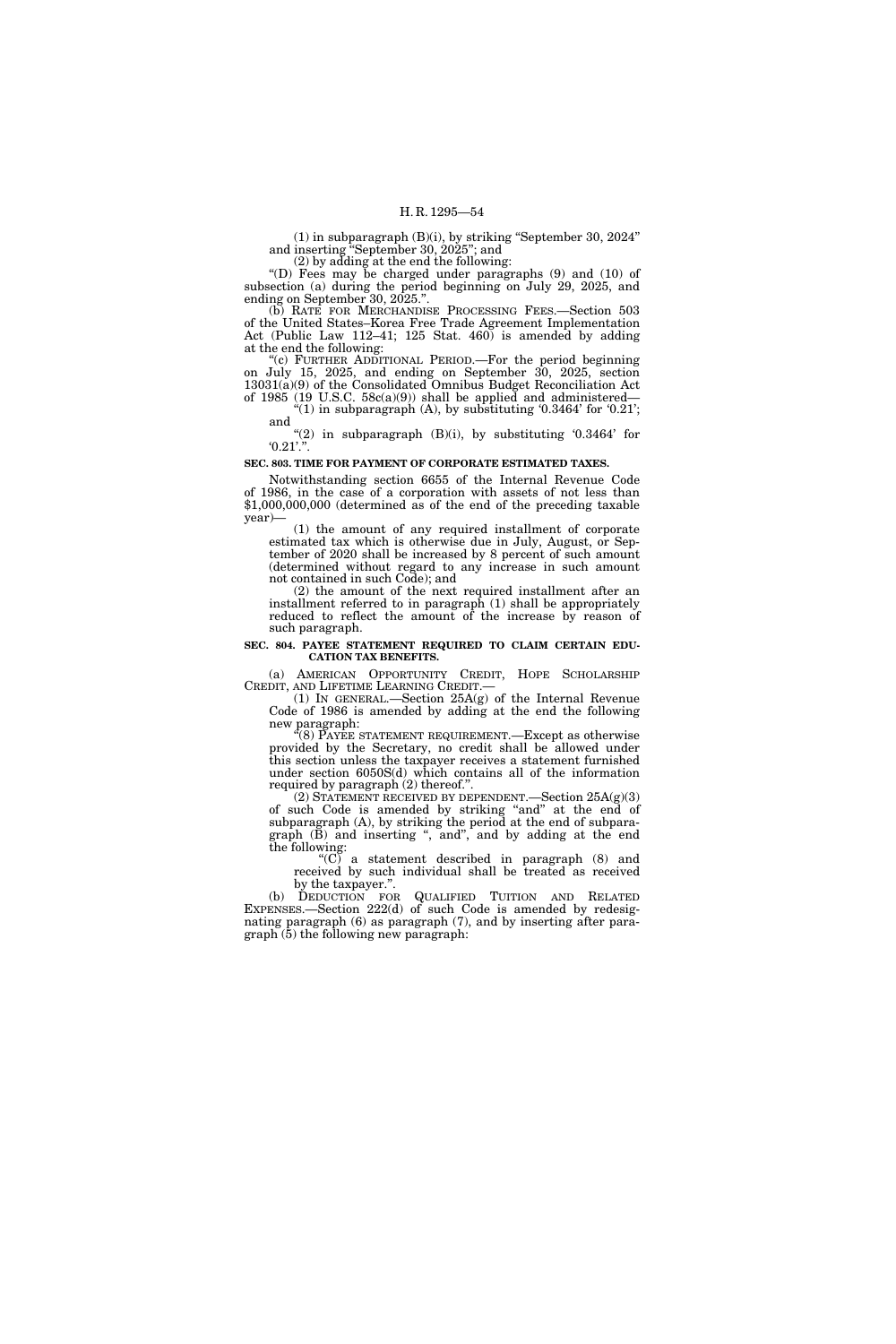''(6) PAYEE STATEMENT REQUIREMENT.—

"(A) In GENERAL.—Except as otherwise provided by the Secretary, no deduction shall be allowed under subsection (a) unless the taxpayer receives a statement furnished under section 6050S(d) which contains all of the information required by paragraph (2) thereof.

''(B) STATEMENT RECEIVED BY DEPENDENT.—The receipt of the statement referred to in subparagraph (A) by an individual described in subsection  $(c)(3)$  shall be treated for purposes of subparagraph (A) as received by the taxpayer.''.

(c) INFORMATION REQUIRED TO BE PROVIDED ON PAYEE STATE-MENT.—Section  $6050S(d)(2)$  of such Code is amended to read as follows:

" $(2)$  the information required by subsection  $(b)(2)$ .".

(d) EFFECTIVE DATE.—The amendments made by this section shall apply to taxable years beginning after the date of the enactment of this Act.

#### **SEC. 805. SPECIAL RULE FOR EDUCATIONAL INSTITUTIONS UNABLE TO COLLECT TINS OF INDIVIDUALS WITH RESPECT TO HIGHER EDUCATION TUITION AND RELATED EXPENSES.**

(a) IN GENERAL.—Section 6724 of the Internal Revenue Code of 1986 is amended by adding at the end the following new subsection:

''(f) SPECIAL RULE FOR RETURNS OF EDUCATIONAL INSTITUTIONS No penalty shall be imposed under section 6721 or 6722 solely by reason of failing to provide the TIN of an individual on a return or statement required by section  $6050S(a)(1)$  if the eligible educational institution required to make such return contemporaneously makes a true and accurate certification under penalty of perjury (and in such form and manner as may be prescribed by the Secretary) that it has complied with standards promulgated by the Secretary for obtaining such individual's TIN.'

(b) EFFECTIVE DATE.—The amendments made by this section shall apply to returns required to be made, and statements required to be furnished, after December 31, 2015.

#### **SEC. 806. PENALTY FOR FAILURE TO FILE CORRECT INFORMATION RETURNS AND PROVIDE PAYEE STATEMENTS.**

(a) IN GENERAL.—Section  $6721(a)(1)$  of the Internal Revenue Code of 1986 is amended—

(1) by striking ''\$100'' and inserting ''\$250''; and

(2) by striking ''\$1,500,000'' and inserting ''\$3,000,000''.

(b) REDUCTION WHERE CORRECTION IN SPECIFIED PERIOD.—<br>(1) CORRECTION WITHIN 30 DAYS.—Section 6721(b)(1) of such Code is amended—

 $(A)$  by striking "\$30" and inserting "\$50";

(B) by striking "\$100" and inserting "\$250"; and

(C) by striking ''\$250,000'' and inserting ''\$500,000''. (2) FAILURES CORRECTED ON OR BEFORE AUGUST 1.—Section 6721(b)(2) of such Code is amended—

 $(A)$  by striking "\$60" and inserting "\$100";

(B) by striking "\$100" (prior to amendment by subparagraph (A)) and inserting "\$250"; and<br>(C) by striking "\$500,000" and inserting "\$1,500,000".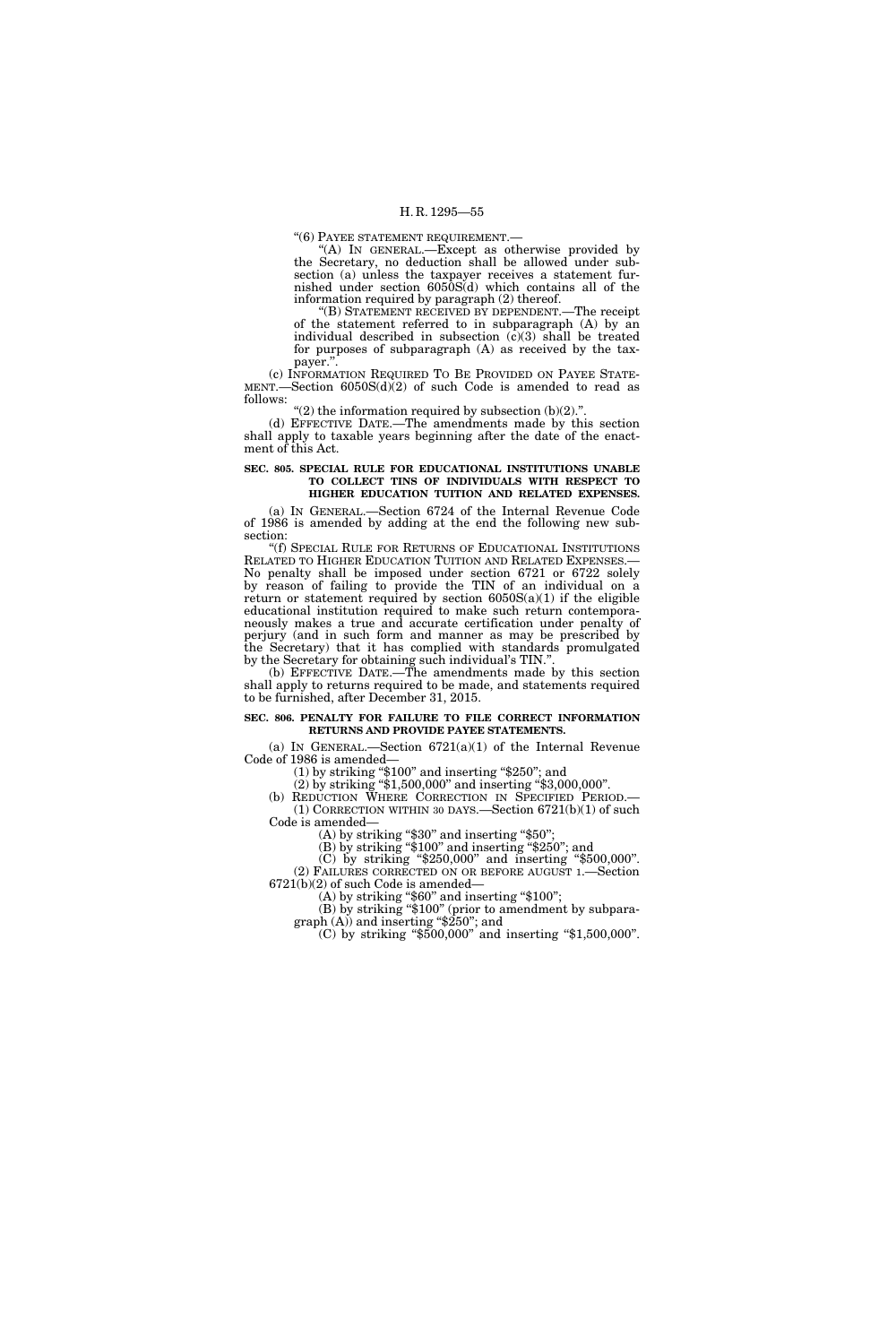(c) LOWER LIMITATION FOR PERSONS WITH GROSS RECEIPTS OF NOT MORE THAN \$5,000,000.—Section 6721(d)(1) of such Code is amended—

 $(1)$  in subparagraph  $(A)$ — (A) by striking "\$500,000" and inserting "\$1,000,000"; and

(B) by striking "\$1,500,000" and inserting "\$3,000,000"; (2) in subparagraph (B)—

(A) by striking ''\$75,000'' and inserting ''\$175,000''; and (B) by striking ''\$250,000'' and inserting ''\$500,000''; and

 $(3)$  in subparagraph  $(C)$ —

(A) by striking "\$200,000" and inserting "\$500,000"; and

(B) by striking ''\$500,000'' (prior to amendment by subparagraph  $(A)$ ) and inserting "\$1,500,000".

(d) PENALTY IN CASE OF INTENTIONAL DISREGARD.—Section 6721(e) of such Code is amended—

(1) by striking " $$250"$  in paragraph (2) and inserting " $$500"$ ; and

(2) by striking " $1,500,000$ " in paragraph  $(3)(A)$  and inserting ''\$3,000,000''.

(e) FAILURE TO FURNISH CORRECT PAYEE STATEMENTS.— (1) IN GENERAL.—Section 6722(a)(1) of such Code is

amended— (A) by striking "\$100" and inserting "\$250"; and

(B) by striking ''\$1,500,000'' and inserting ''\$3,000,000''. (2) REDUCTION WHERE CORRECTION IN SPECIFIED PERIOD.— (A) CORRECTION WITHIN 30 DAYS.—Section 6722(b)(1) of such Code is amended—

(i) by striking ''\$30'' and inserting ''\$50'';

(ii) by striking ''\$100'' and inserting ''\$250''; and (iii) by striking ''\$250,000'' and inserting

''\$500,000''. (B) FAILURES CORRECTED ON OR BEFORE AUGUST 1.—<br>Section 6722(b)(2) of such Code is amended—

 $(i)$  by striking "\$60" and inserting "\$100";

(ii) by striking " $\$100"$  (prior to amendment by clause (i)) and inserting " $\$250"$ ; and (iii) by striking " $\$500,000"$  and inserting " $\$1,500,000"$ .

(iii) by striking " $$500,000$ " and inserting " $$1,500,000$ ".<br>(3) LOWER LIMITATION FOR PERSONS WITH GROSS RECEIPTS

OF NOT MORE THAN \$5,000,000.—Section 6722(d)(1) of such Code is amended—

(A) in subparagraph  $(A)$ —<br>(i) by striking "\$500,000"

(i) by striking ''\$500,000'' and inserting ''\$1,000,000''; and (ii) by striking ''\$1,500,000'' and inserting

" $$3,000,000"$ ; (B) in subparagraph (B)—

(i) by striking " $$75,000"$  and inserting " $$175,000"$ ; and

(ii) by striking ''\$250,000'' and inserting ''\$500,000''; and

(C) in subparagraph (C)— (i) by striking " $$200,000$ " and inserting " $$500,000$ "; and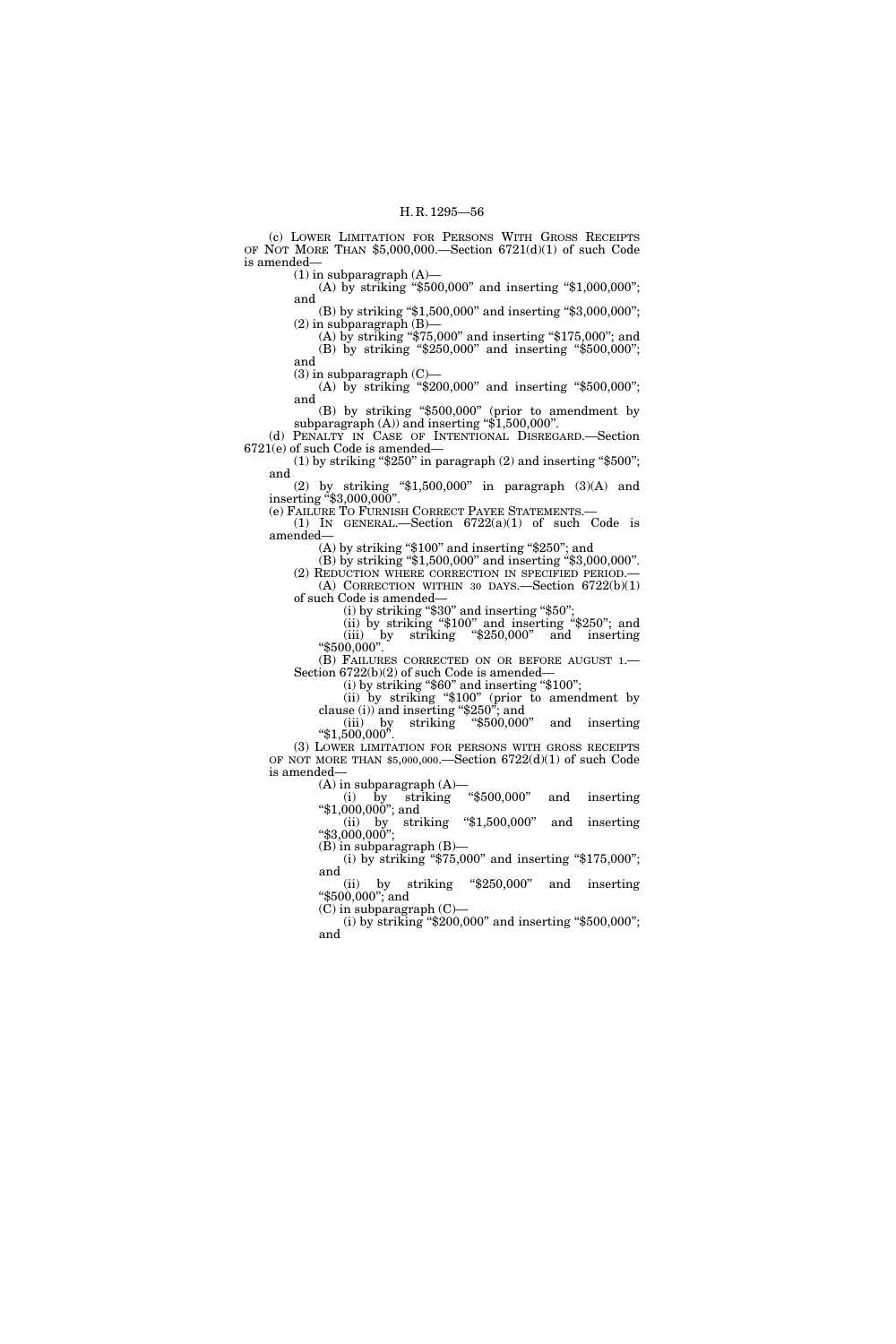(ii) by striking ''\$500,000'' (prior to amendment by subparagraph (A)) and inserting ''\$1,500,000''. (4) PENALTY IN CASE OF INTENTIONAL DISREGARD.—Section

6722(e) of such Code is amended—

(A) by striking " $$250"$  in paragraph (2) and inserting ''\$500''; and

(B) by striking " $$1,500,000$ " in paragraph  $(3)(A)$  and inserting ''\$3,000,000''.

(f) EFFECTIVE DATE.—The amendments made by this section shall apply with respect to returns and statements required to be filed after December 31, 2015.

#### **SEC. 807. CHILD TAX CREDIT NOT REFUNDABLE FOR TAXPAYERS ELECTING TO EXCLUDE FOREIGN EARNED INCOME FROM TAX.**

(a) IN GENERAL.—Section 24(d) of the Internal Revenue Code of 1986 is amended by adding at the end the following new paragraph:

''(5) EXCEPTION FOR TAXPAYERS EXCLUDING FOREIGN EARNED INCOME.—Paragraph (1) shall not apply to any taxpayer for any taxable year if such taxpayer elects to exclude any amount from gross income under section 911 for such taxable year.''.

(b) EFFECTIVE DATE.—The amendment made by this section shall apply to taxable years beginning after December 31, 2014. **SEC. 808. COVERAGE AND PAYMENT FOR RENAL DIALYSIS SERVICES** 

# **FOR INDIVIDUALS WITH ACUTE KIDNEY INJURY.**

(a) COVERAGE.—Section  $1861(s)(2)(F)$  of the Social Security Act (42 U.S.C. 1395 $x(s)(2)(F)$ ) is amended by inserting before the semicolon the following: '', including such renal dialysis services furnished on or after January 1, 2017, by a renal dialysis facility or provider of services paid under section 1881(b)(14) to an individual with acute kidney injury (as defined in section  $1834(r)(2)$ )". (b) PAYMENT.—Section 1834 of the Social Security Act (42

U.S.C. 1395m) is amended by adding at the end the following new subsection: "(r) PAYMENT FOR RENAL DIALYSIS SERVICES FOR INDIVIDUALS

WITH ACUTE KIDNEY INJURY.—

''(1) PAYMENT RATE.—In the case of renal dialysis services (as defined in subparagraph  $(B)$  of section  $1881(b)(14)$ ) furnished under this part by a renal dialysis facility or provider of services paid under such section during a year (beginning with 2017) to an individual with acute kidney injury (as defined in paragraph (2)), the amount of payment under this part for such services shall be the base rate for renal dialysis services determined for such year under such section, as adjusted by any applicable geographic adjustment factor applied under subparagraph (D)(iv)(II) of such section and may be adjusted by the Secretary (on a budget neutral basis for payments under this paragraph) by any other adjustment factor under subparagraph (D) of such section.